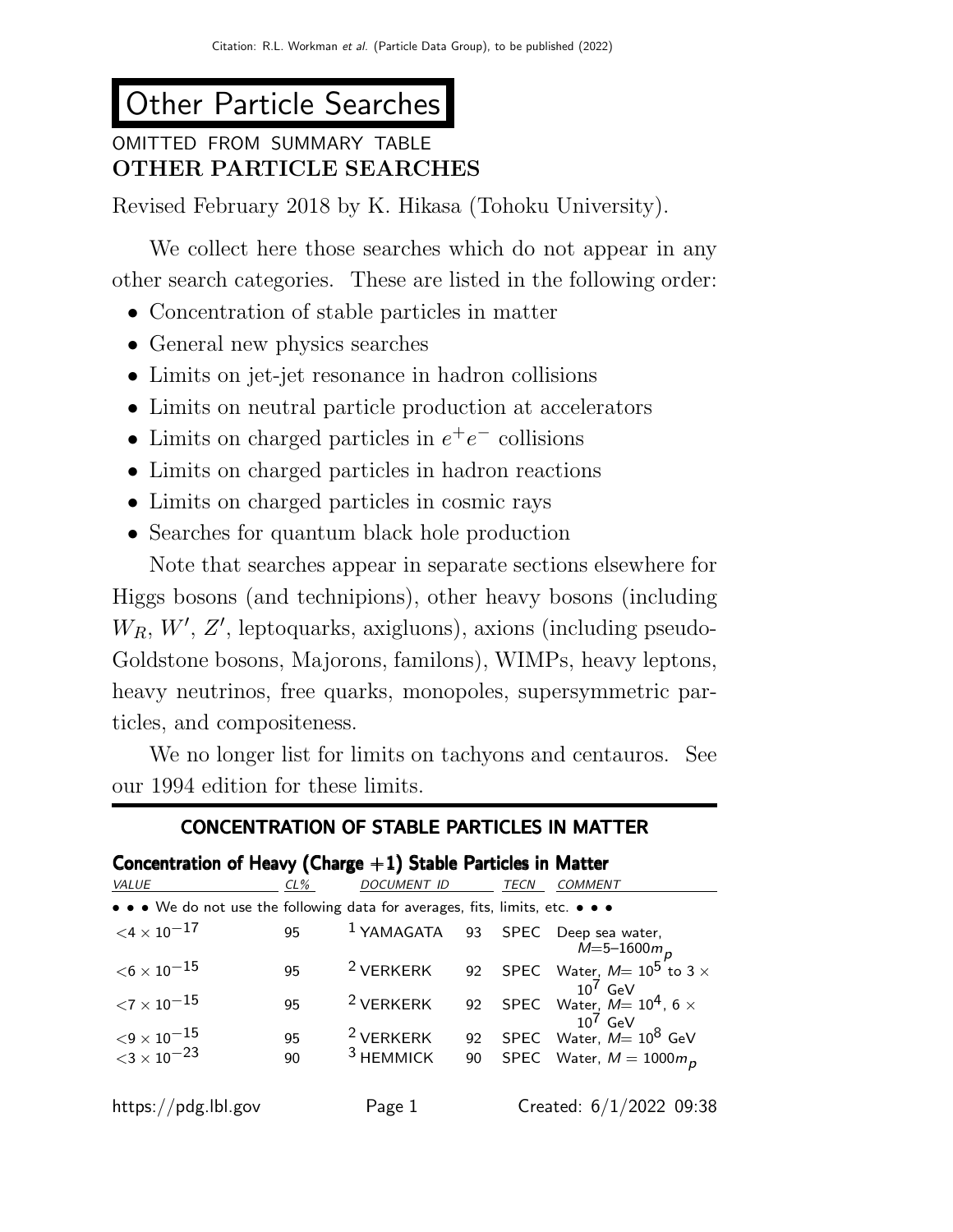| ${<}2 \times 10^{-21}$    | 90 | <sup>3</sup> HEMMICK |  | 90 SPEC Water, $M = 5000 mp$            |
|---------------------------|----|----------------------|--|-----------------------------------------|
| ${<}3\times10^{-20}$      | 90 | <sup>3</sup> HEMMICK |  | 90 SPEC Water, $M = 10000 m_p$          |
| ${<}1. \times 10^{-29}$   |    | <b>SMITH</b>         |  | 82B SPEC Water, $M=30-400m_p$           |
| ${<}2. \times 10^{-28}$   |    | <b>SMITH</b>         |  | 82B SPEC Water, $M=12-1000m_p$          |
| ${<}1. \times 10^{-14}$   |    | <b>SMITH</b>         |  | 82B SPEC Water, $M > 1000 mp$           |
| $<(0.2–1.)\times10^{-21}$ |    | <b>SMITH</b>         |  | 79 SPEC Water, $M=6-350$ m <sub>p</sub> |

 $1$ YAMAGATA 93 used deep sea water at 4000 m since the concentration is enhanced in deep sea due to gravity.

2 VERKERK 92 looked for heavy isotopes in sea water and put a bound on concentration of stable charged massive particle in sea water. The above bound can be translated into into a bound on charged dark matter particle  $(5 \times 10^6$  GeV), assuming the local density,  $\rho\!\!=\!\!0.3$  GeV/cm $^3$ , and the mean velocity  $\langle \nu \rangle\!\!=\!300$  km/s.

<sup>3</sup> See HEMMICK 90 Fig. 7 for other masses 100–10000  $m_p$ .

# **Concentration of Heavy Stable Particles Bound to Nuclei**

| VALUE                                                                         | CL% | <i>DOCUMENT ID</i>    |     | TECN        | <b>COMMENT</b>                  |
|-------------------------------------------------------------------------------|-----|-----------------------|-----|-------------|---------------------------------|
| • • • We do not use the following data for averages, fits, limits, etc. • • • |     |                       |     |             |                                 |
| $< 2 \times 10^{-17}$ /nucleon                                                | 95  | $1$ AFEK              | 21  |             | millicharged particle<br>search |
| ${<}1.2\times10^{-11}$                                                        | 95  | <sup>2</sup> JAVORSEK | 01  | <b>SPEC</b> | Au, $M = 3$ GeV                 |
| $<$ 6.9 $\times$ 10 $^{-10}$                                                  | 95  | <sup>2</sup> JAVORSEK | 01  | <b>SPEC</b> | Au, $M = 144$ GeV               |
| $\times\,10^{-11}$<br>${<}1$                                                  | 95  | <sup>3</sup> JAVORSEK | 01B | <b>SPEC</b> | Au, M= 188 GeV                  |
| $\times$ 10 $^{-8}$<br>${<}1$                                                 | 95  | <sup>3</sup> JAVORSEK | 01B | <b>SPEC</b> | Au, M= 1669 GeV                 |
| $\times$ 10 $^{-9}$<br>$<$ 6                                                  | 95  | $3$ JAVORSEK          | 01B | <b>SPEC</b> | Fe, $M=188$ GeV                 |
| $\times$ 10 $^{-8}$<br>$<$ 1                                                  | 95  | <sup>3</sup> JAVORSEK | 01B | <b>SPEC</b> | Fe, $M = 647$ GeV               |
| $\times$ 10 $^{-20}$<br>$\leq$ 4                                              | 90  | <sup>4</sup> HEMMICK  | 90  |             | SPEC C, $M = 100m_p$            |
| $\times$ $10^{-20}$<br>< 8                                                    | 90  | <sup>4</sup> HEMMICK  | 90  |             | SPEC C, $M = 1000 m_p$          |
| $\times$ $10^{-16}$<br>$\leq$ 2                                               | 90  | <sup>4</sup> HEMMICK  | 90  |             | SPEC C, $M = 10000 m_p$         |
| $\times$ 10 $^{-13}$<br>$<$ 6                                                 | 90  | <sup>4</sup> HEMMICK  | 90  |             | SPEC Li, $M = 1000 m_p$         |
| $\times$ 10 $^{-11}$<br>${<}1$                                                | 90  | <sup>4</sup> HEMMICK  | 90  |             | SPEC Be, $M = 1000 m_p$         |
| $\times$ 10 $^{-14}$<br><6                                                    | 90  | <sup>4</sup> HEMMICK  | 90  | <b>SPEC</b> | B, $M = 1000 m$ <sub>D</sub>    |
| $\times$ 10 $^{-17}$<br>$\leq$ 4                                              | 90  | <sup>4</sup> HEMMICK  | 90  | <b>SPEC</b> | O, $M = 1000 m_p$               |
| $\times$ $10^{-15}$<br>$\leq 4$                                               | 90  | <sup>4</sup> HEMMICK  | 90  | <b>SPEC</b> | F, $M = 1000 m_p$               |
| $<$ 1.5 $\times$ 10 $^{-13}$ /nucleon                                         | 68  | <sup>5</sup> NORMAN   | 89  | <b>SPEC</b> | $206 p_{b} \chi^{-}$            |
| $<$ 1.2 $\times$ 10 <sup>-12</sup> /nucleon                                   | 68  | <sup>5</sup> NORMAN   | 87  | <b>SPEC</b> | $56,58$ <sub>Fe</sub> $X^-$     |

 $<sup>1</sup>$ AFEK 21 search for millicharged particles bound to matter using an optomechanical</sup> device. No signal was observed. Limits placed in the abundance vs. charge plane (Fig. 3). This is translated to the mass versus charge plane by requiring bound states to be stable.

2 JAVORSEK 01 search for (neutral) SIMPs (strongly interacting massive particles) bound

 $_\mathrm{J}$  to Au nuclei. Here  $M$  is the effective SIMP mass.<br> $^3$  JAVORSEK 01B search for (neutral) SIMPs (strongly interacting massive particles) bound to Au and Fe nuclei from various origins with exposures on the earth's surface, in a satellite, heavy ion collisions, etc. Here  $M$  is the mass of the anomalous nucleus. See also JAVORSEK 02.

<sup>4</sup> See HEMMICK 90 Fig. 7 for other masses 100–10000  $m_p$ .

 $^{5}$  Bound valid up to  $m_{\chi-}$  ~ 100 TeV.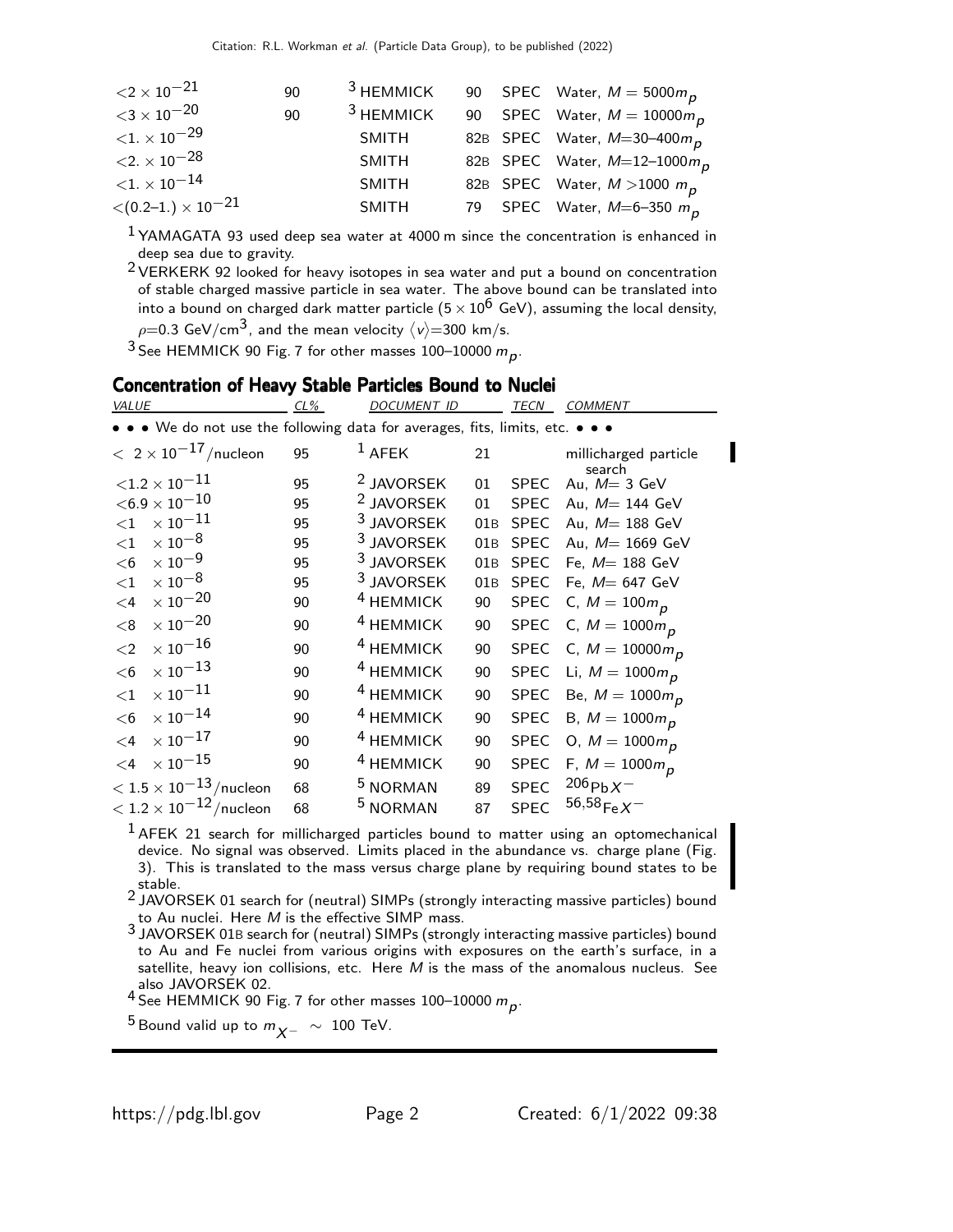# GENERAL NEW PHYSICS SEARCHES

This subsection lists some of the search experiments which look for general signatures characteristic of new physics, independent of the framework of a specific model.

The observed events are compatible with Standard Model expectation, unless noted otherwise.

| <b>VALUE</b>                                                                  | <b>DOCUMENT ID</b>                                                |     | TECN     | <b>COMMENT</b>                                                     |
|-------------------------------------------------------------------------------|-------------------------------------------------------------------|-----|----------|--------------------------------------------------------------------|
| • • • We do not use the following data for averages, fits, limits, etc. • • • |                                                                   |     |          |                                                                    |
|                                                                               | $1$ ALKHATIB                                                      |     |          | 21A SCDM CDMSlite search for fraction-<br>ally charged relics      |
|                                                                               |                                                                   |     |          | <sup>2</sup> AGUILAR-AR20B CONN $\nu$ elastic scatter on nuclei    |
|                                                                               | $3$ FEDDERKE                                                      | 20  |          | CHAMPs from white dwarfs                                           |
|                                                                               | <sup>4</sup> SIRUNYAN                                             |     |          | 20A CMS SUSY/LQ search with mT2 or<br>long-lived charged particles |
|                                                                               | <sup>5</sup> ALCANTARA                                            | 19  |          | Auger, superheavy DM                                               |
|                                                                               | <sup>6</sup> PORAYKO                                              | 18  |          | PPTA pulsar timing fuzzy DM search                                 |
|                                                                               | <sup>7</sup> AAD                                                  |     |          | 15AT ATLS $t + \not\!\!{E_T}$                                      |
|                                                                               | <sup>8</sup> KHACHATRY15F CMS $t + \not\!\!{E_T}$                 |     |          |                                                                    |
|                                                                               | <sup>9</sup> AALTONEN                                             |     |          | 14J CDF $W + 2$ jets                                               |
|                                                                               | $10$ AAD                                                          |     |          | 13A ATLS $WW \rightarrow \ell \nu \ell' \nu$                       |
|                                                                               | $11$ AAD                                                          |     |          | 13c ATLS $\gamma + \not\!\!{E_T}$                                  |
|                                                                               | <sup>12</sup> AALTONEN                                            | 131 |          | CDF Delayed $\gamma + E_T$                                         |
|                                                                               | <sup>13</sup> CHATRCHYAN 13                                       |     |          | CMS $\ell^+ \ell^-$ + jets + $\not{\!\! E_T}$                      |
|                                                                               | $14$ AAD                                                          |     |          | 12c ATLS $t\overline{t} + \cancel{E}_T$                            |
|                                                                               | <sup>15</sup> AALTONEN                                            |     | 12M CDF  | jet + $\not{\!\! E_T}$                                             |
|                                                                               | 16 CHATRCHYAN 12AP CMS jet + $\not\!\!E_T$                        |     |          |                                                                    |
|                                                                               | <sup>17</sup> CHATRCHYAN 12Q CMS $Z + \text{jets} + \cancel{E_T}$ |     |          |                                                                    |
|                                                                               | <sup>18</sup> CHATRCHYAN 12T CMS                                  |     |          | $\gamma + \not\!\!{E_T}$                                           |
|                                                                               | $19$ AAD                                                          |     | 11s ATLS | jet + $\not{\!\! E_T}$                                             |
|                                                                               | 20 AALTONEN                                                       |     | 11AF CDF | $\rho \pm \rho \pm$                                                |
|                                                                               | <sup>21</sup> CHATRCHYAN 11C CMS                                  |     |          | $\ell^+\ell^-$ + jets + $\not\!\!E_T$                              |
|                                                                               | 22 CHATRCHYAN 110 CMS                                             |     |          | jet + $\not{\!\! E_T}$                                             |
|                                                                               | <sup>23</sup> AALTONEN                                            |     |          | 10AF CDF $\gamma \gamma + \ell$ , $\not{\!\! E_T}$                 |
|                                                                               | <sup>24</sup> AALTONEN                                            |     | 09AF CDF | $\ell \gamma$ b $\not{\!\! E}_T$                                   |
|                                                                               | <sup>25</sup> AALTONEN                                            |     | 09G CDF  | $\ell \ell \ell \not \! \! E_T$                                    |

- $<sup>1</sup>$  ALKHATIB 21A search for lightly ionizing fractionally charged relics scattering from Ge.</sup> No signal observed. Limits plotted in fractional charge f vs. vertical intensity plane for m  $\sim$  5 MeV to 100 TeV.
- 2 AGUILAR-AREVALO 20B search for light BSM mediator effect on  $\nu$  elastic scatter on nuclei; no signal; limits placed in m(mediator) vs. coupling plane for two models of MeV-scale mediators.
- <sup>3</sup> FEDDERKE 20 place limits on cosmic relic charged massive particles (CHAMPs) due to their capture and subsequent disruption of old white dwarf stars; limits placed in the m(CHAMP) vs. relic density parameter plane.
- 4 SIRUNYAN 20<sup>A</sup> search for SUSY and LQ production using mT2 or presence of longlived charged particle; no signal, limits placed in various mass planes for different BSM scenarios and various assumed lifetimes.

 $5$  ALCANTARA 19 place limits on m(WIMPzilla=X) vs lifetime from upper bound on ultra high energy cosmic rays at Auger experiment: e.g.  $\tau(X) < 4 \times 10^{22}$  yr for m(X) =  $10^{16}$  GeV.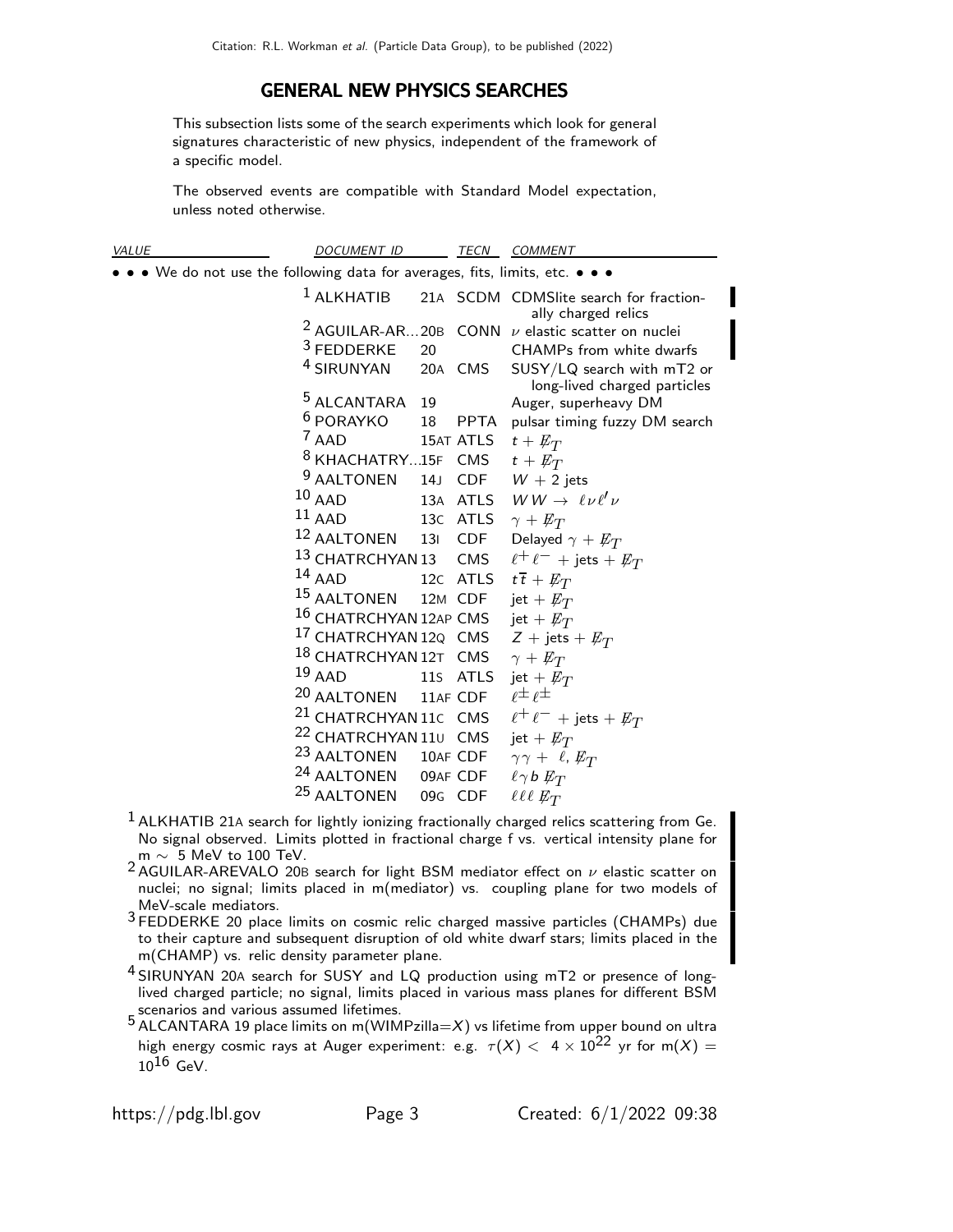<sup>6</sup> PORAYKO 18 search for deviations in the residuals of pulsar timing data using PPTA. No signal observed. Limits set on fuzzy DM with  $3 \times 10^{-24}$  < m(DM) <  $2 \times 10^{-22}$ eV.

- $^7$  AAD 15AT search for events with a top quark and mssing  $E_T$  in  $pp$  collisions at  $E_{\mathsf{cm}}$  $= 8$  TeV with  $L = 20.3$  fb<sup>-1</sup>
- $^8$ KHACHATRYAN 15F search for events with a top quark and mssing  $E_T$  in  $\rho \rho$  collisions at  $E_{cm} = 8$  TeV with  $L = 19.7$  fb<sup>-1</sup>.
- <sup>9</sup> AALTONEN 14J examine events with a W and two jets in  $p\overline{p}$  collisions at  $E_{cm} = 1.96$ TeV with  $L=8.9~{\rm fb}^{-1}$ . Invariant mass distributions of the two jets are consistent with the Standard Model expectation.
- 10 AAD 13A search for resonant WW production in  $pp$  collisions at  $E_{cm} = 7$  TeV with L  $= 4.7$  fb<sup>-1</sup>.
- $^{11}$  AAD  $^{13}$ C search for events with a photon and missing  $\not\hspace{-1.2mm}E_{T}$  in  $\rho\rho$  collisions at  $\mathcal{E}_{\mathsf{cm}}=7$ TeV with  $L = 4.6$  fb<sup>-1</sup>.
- <sup>12</sup> AALTONEN 13I search for events with a photon and missing  $E_T$ , where the photon is detected after the expected timing, in  $p\bar{p}$  collisions at  $E_{cm} = 1.96$  TeV with  $L = 6.3$  $fb^{-1}$ . The data are consistent with the Standard Model expectation.
- 13 CHATRCHYAN 13 search for events with an opposite-sign lepton pair, jets, and missing  $E^{}_T$  in  $p\,p$  collisions at  $E^{}_{\mathsf{cm}}=7$  TeV with  $L=$  4.98 fb $^{-1}.$
- $^{14}$  AAD 12C search for events with a  $t\,\overline{t}$  pair and missing  $\not\!\!E_T$  in  $\rho\,\rho$  collisions at  $E_{\mathsf{cm}}=7$ TeV with  $L = 1.04$  fb<sup>-1</sup>.
- $^{15}$  AALTONEN 12M search for events with a jet and missing  $E_T$  in  $\rho\overline{\rho}$  collisions at  $E_{\mathsf{cm}}$  $= 1.96$  TeV with  $\mathsf{L} = 6.7$  fb $^{-1}.$
- $^{16}$  CHATRCHYAN 12AP search for events with a jet and missing  $E_T$  in  $\rho\rho$  collisions at  $E_{\text{cm}} = 7$  TeV with  $L = 5.0$  fb<sup>-1</sup>.
- <sup>17</sup> CHATRCHYAN 12Q search for events with a *Z*, jets, and missing  $\not\hspace{-1.2mm}E_{T}$  in  $\rho\,p$  collisions at  $E_{cm} = 7$  TeV with  $L = 4.98$  fb<sup>-1</sup>.
- $^{18}$  CHATRCHYAN 12T search for events with a photon and missing  $\not\hspace{-1.2mm}E_{T}$  in  $\rho\rho$  collisions at  $E_{\text{cm}} = 7$  TeV with  $L = 5.0$  fb<sup>-1</sup>.
- $^{19}$  AAD 11S search for events with one jet and missing  $E^{}_T$  in  $\rho\,\rho$  collisions at  $E^{}_{\mathsf{cm}}=7$ TeV with  $L = 33$  pb<sup>-1</sup>.
- <sup>20</sup> AALTONEN 11AF search for high- $p_T$  like-sign dileptons in  $p\overline{p}$  collisions at  $E_{cm} =$ 1.96 TeV with  $L = 6.1$  fb<sup>-1</sup>.
- 21 CHATRCHYAN 11<sup>C</sup> search for events with an opposite-sign lepton pair, jets, and missing  $E^{}_T$  in  $p\,p$  collisions at  $E^{}_{\mathsf{cm}}=7$  TeV with  $L=34$   ${\sf pb}^{-1}.$
- <sup>22</sup> CHATRCHYAN 110 search for events with one jet and missing  $E_T$  in  $pp$  collisions at  $E_{cm} = 7$  TeV with  $L = 36$  pb<sup>-1</sup>.
- $^{23}$  AALTONEN 10AF search for  $\gamma\gamma$  events with e,  $\mu$ ,  $\tau$ , or missing  $E_T$  in  $\rho\overline{\rho}$  collisions at  $E_{cm} = 1.96$  TeV with  $L = 1.1$ –2.0 fb<sup>-1</sup>.
- $^{24}$  AALTONEN 09AF search for  $\ell \gamma b$  events with missing  $E_T$  in  $\rho \overline{\rho}$  collisions at  $E_{\mathsf{cm}}=$ 1.96 TeV with  $L = 1.9$  fb<sup>-1</sup>. The observed events are compatible with Standard Model expectation including  $t\bar{t}\gamma$  production.
- $^{25}$  AALTONEN 09G search for  $\mu\mu\mu$  and  $\mu\mu$ e events with missing  $E_T$  in  $\rho\overline{\rho}$  collisions at  $E_{cm} = 1.96$  TeV with  $L = 976$  pb<sup>-1</sup>.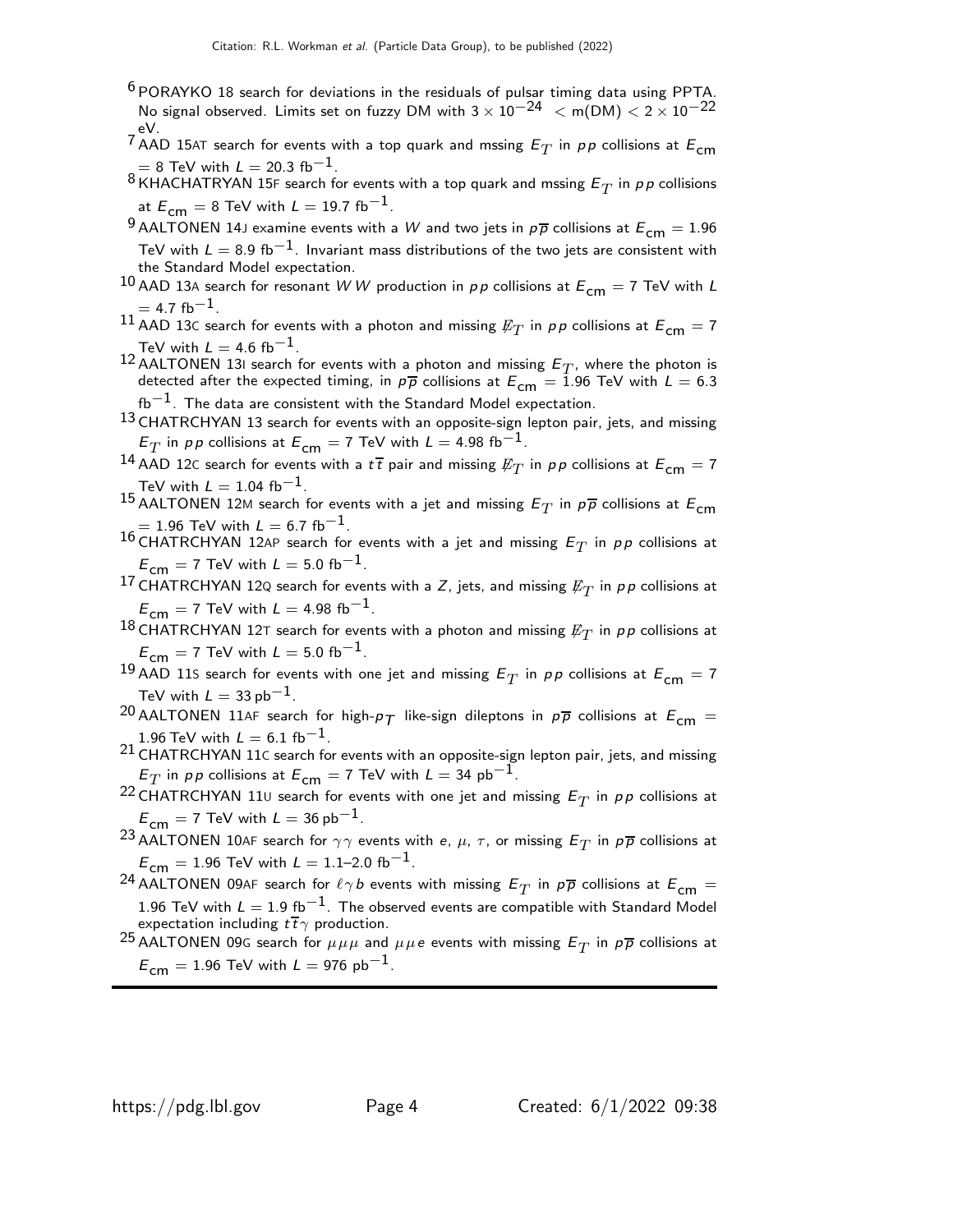# LIMITS ON JET-JET RESONANCES

## Heavy Particle Production Cross Section

|             |    |                         | Limits are for a particle decaying to two hadronic jets.                      |                 |                |                                                                |
|-------------|----|-------------------------|-------------------------------------------------------------------------------|-----------------|----------------|----------------------------------------------------------------|
|             |    | Units(pb) CL% Mass(GeV) | <b>DOCUMENT ID</b>                                                            |                 | <b>TECN</b>    | COMMENT                                                        |
|             |    |                         | • • • We do not use the following data for averages, fits, limits, etc. • • • |                 |                |                                                                |
|             |    |                         | $1$ AAD                                                                       |                 | 20AD ATLS      | $pp$ at 13 TeV, dijet resonance                                |
|             |    |                         | $2$ AAD                                                                       |                 | 20T ATLS       | dijet resonance search                                         |
|             |    |                         | $3$ AAD                                                                       |                 | 20w ATLS       | dijet resonance plus lepton                                    |
|             |    |                         | <sup>4</sup> SIRUNYAN                                                         |                 | 20AI CMS       | dijet resonance search                                         |
|             |    |                         | <sup>5</sup> AABOUD                                                           |                 | 19AJ ATLS      | $pp \rightarrow \gamma X, X \rightarrow jj$                    |
|             |    |                         | <sup>6</sup> SIRUNYAN                                                         |                 | 19B CMS        | $pp \rightarrow jA, A \rightarrow b\overline{b}$               |
|             |    |                         | 7 SIRUNYAN                                                                    |                 | 19CD CMS       | $pp \rightarrow Z' \gamma$ , $Z' \rightarrow jj$               |
|             |    |                         | <sup>8</sup> AABOUD                                                           |                 | 18AD ATLS      | $pp \rightarrow Y \rightarrow HX \rightarrow (bb) +$<br>(qq)   |
|             |    |                         | 9 AABOUD                                                                      |                 | 18CK ATLS      | $pp \rightarrow bbbb + E_T$                                    |
|             |    |                         | 10 AABOUD                                                                     |                 | 18CL ATLS      | $p p \rightarrow$ vector-like quarks                           |
|             |    |                         | <sup>11</sup> AABOUD                                                          |                 | 18N ATLS       | $pp \rightarrow jj$ resonance                                  |
|             |    |                         | 12 SIRUNYAN                                                                   |                 | 18DJ CMS       | $pp \rightarrow ZZ$ or $WZ \rightarrow \ell \overline{\ell}jj$ |
|             |    |                         | 13 SIRUNYAN                                                                   |                 | 18DY CMS       | $pp \rightarrow RR; R \rightarrow jj$                          |
|             |    |                         | 14 KHACHATRY17W CMS                                                           |                 |                | $pp \rightarrow jj$ resonance                                  |
|             |    |                         | <sup>15</sup> KHACHATRY17Y CMS                                                |                 |                | $pp \rightarrow (8-10) j + \not\!\!{E_T}$                      |
|             |    |                         | 16 SIRUNYAN                                                                   | 17F             | <b>CMS</b>     | $p p \rightarrow j j$ angular distribution                     |
|             |    |                         | 17 AABOUD                                                                     | 16              | <b>ATLS</b>    | $pp \rightarrow b + jet$                                       |
|             |    |                         | $18$ AAD                                                                      | <b>16N</b>      | <b>ATLS</b>    | $pp \rightarrow 3$ high $E_T$ jets                             |
|             |    |                         | $19$ AAD                                                                      | 16S             | <b>ATLS</b>    | $pp \rightarrow jj$ resonance                                  |
|             |    |                         | <sup>20</sup> KHACHATRY16K CMS                                                |                 |                | $pp \rightarrow jj$ resonance                                  |
|             |    |                         | <sup>21</sup> KHACHATRY16L                                                    |                 | CMS            | $p p \rightarrow j j$ resonance                                |
|             |    |                         | $22$ AAD                                                                      | 13D             | <b>ATLS</b>    | 7 TeV $pp \rightarrow 2$ jets                                  |
|             |    |                         | 23 AALTONEN                                                                   | 13R             | CDF            | 1.96 TeV $p\overline{p} \rightarrow 4$ jets                    |
|             |    |                         | <sup>24</sup> CHATRCHYAN 13A                                                  |                 | CMS            | 7 TeV $pp \rightarrow 2$ jets                                  |
|             |    |                         | <sup>25</sup> CHATRCHYAN 13A                                                  |                 | CMS            | 7 TeV $p p \rightarrow b \overline{b} X$                       |
|             |    |                         | $26$ AAD                                                                      | 12 <sub>S</sub> | <b>ATLS</b>    | 7 TeV $pp \rightarrow 2$ jets                                  |
|             |    |                         | <sup>27</sup> CHATRCHYAN 12BL CMS                                             |                 |                | 7 TeV $pp \rightarrow t\overline{t}X$                          |
|             |    |                         | $28$ AAD                                                                      |                 | 11AG ATLS      | 7 TeV $p p \rightarrow 2$ jets                                 |
|             |    |                         | 29 AALTONEN                                                                   |                 | 11M CDF        | 1.96 TeV $p\overline{p} \rightarrow W + 2$ jets                |
|             |    |                         | 30 ABAZOV                                                                     | 111             | D <sub>0</sub> | 1.96 TeV $p\overline{p} \rightarrow W + 2$ jets                |
|             |    |                         | $31$ AAD                                                                      | 10              | <b>ATLS</b>    | 7 TeV $pp \rightarrow 2$ jets                                  |
|             |    |                         | 32 KHACHATRY10                                                                |                 | CMS            | 7 TeV $pp \rightarrow 2$ jets                                  |
|             |    |                         | 33 ABE                                                                        | 99F             | <b>CDF</b>     | 1.8 TeV $p\overline{p} \rightarrow b\overline{b}$ anything     |
|             |    |                         | 34 ABE                                                                        | 97 <sub>G</sub> | <b>CDF</b>     | 1.8 TeV $p\overline{p} \rightarrow 2$ jets                     |
| $<$ 2603    |    | 95 200                  | $35$ ABE                                                                      | 93 <sub>G</sub> | <b>CDF</b>     | 1.8 TeV $p\overline{p} \rightarrow 2$ jets                     |
| 44<br>$\lt$ | 95 | 400                     | $35$ ABE                                                                      | 93 <sub>G</sub> | <b>CDF</b>     | 1.8 TeV $p\overline{p} \rightarrow 2$ jets                     |
| 7<br>$\lt$  | 95 | 600                     | 35 ABE                                                                        | 93 <sub>G</sub> | <b>CDF</b>     | 1.8 TeV $p\overline{p} \rightarrow 2$ jets                     |

 $^{\rm 1}$  AAD 20AD search for weakly supervised dijet resonance in ATLAS with 139 fb $^{-1}$  at 13 TeV; no signal; various limits placed depending on kinematics and production cross

section.<br><sup>2</sup> AAD 20T search for dijet resonance with or without *b*-jets at 13 TeV and 139 fb $^{-1};$  no signal; limits placed in  $\sigma \cdot$  BF vs mass plane for various BSM models.

 $^3$ AAD 20W search for dijet resonance plus lepton with ATLAS at 13 TeV and 139 fb $^{\rm -1;}$ no signal; limits placed in σ · BF vs. mass plane for various BSM models.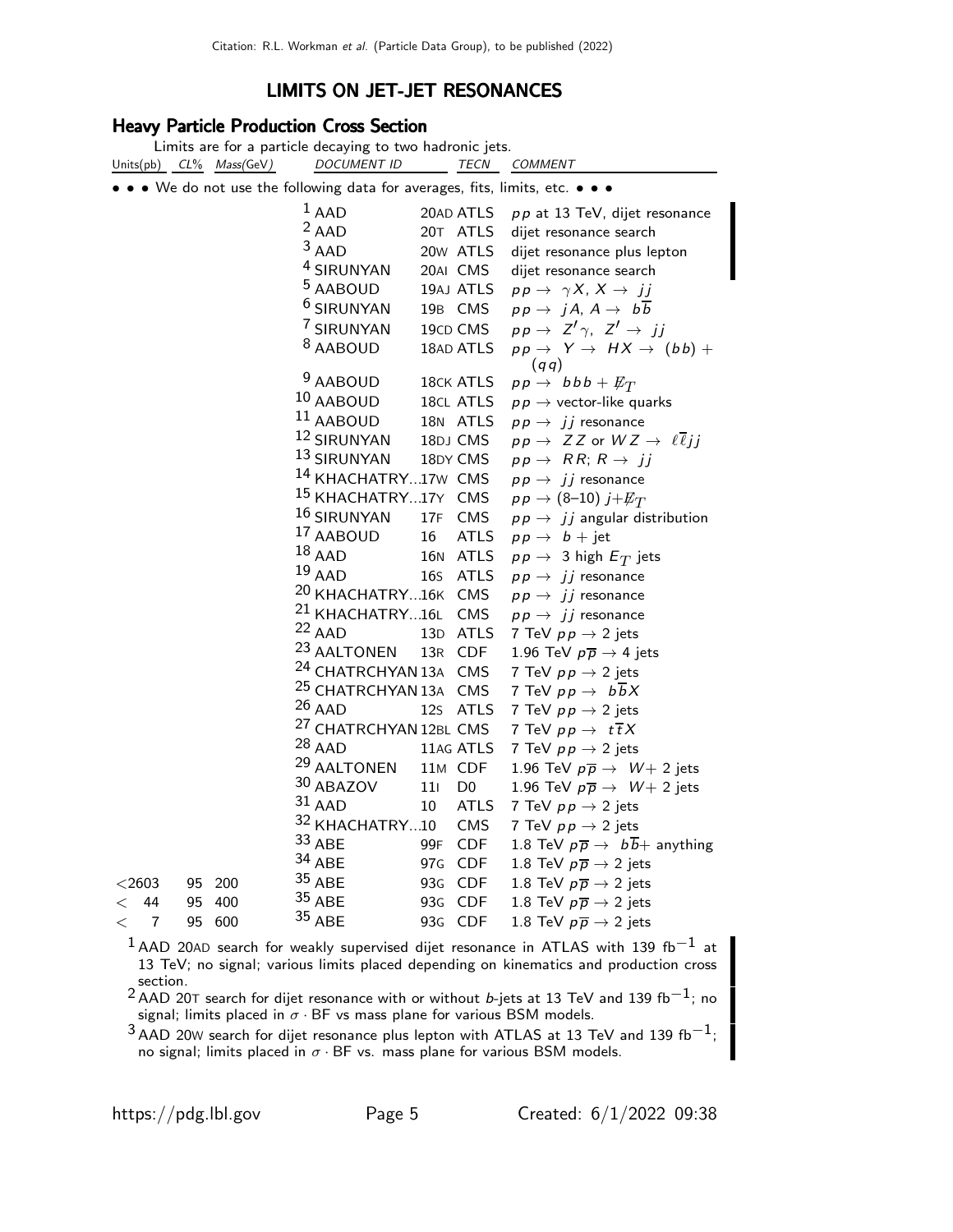- <sup>4</sup> SIRUNYAN 20AI search for dijet resonance in CMS at 13 TeV with 137 fb<sup>-1</sup>; no signal; limits set in  $\sigma$  vs. mass plane for various BSM models .
- $^5$ AABOUD 19AJ search for low mass dijet resonance in  $p \, p \, \rightarrow \, \gamma X \, , \, X \, \rightarrow \, \, jj$  at 13 TeV with 79.8 fb $^{-1}$  of data; no signal found; limits placed on  $\mathsf{Z}'$  model in coupling vs.  $\mathsf{m}(\mathsf{Z}')$ plane.
- <sup>6</sup> SIRUNYAN 19B search for low mass resonance  $pp \rightarrow jA$ ,  $A \rightarrow b\overline{b}$  at 13 TeV using 35.9 fb<sup>-1</sup>; no signal; exclude resonances 50–350 GeV depending on production and decay.
- <sup>7</sup> SIRUNYAN 19CD search for  $p p \rightarrow Z' \gamma$ ,  $Z' \rightarrow jj$  with fat jet  $(jj)$ ; no signal, limits placed in m( $Z'$ ) vs. coupling plane for  $Z'$  masses from 10 to 125 GeV.
- 8 AABOUD 18AD search for new heavy particle  $Y \rightarrow H X \rightarrow (b\,b) + (q\,q)$ . No signal observed. Limits set on m(Y) vs. m(X) in the ranges of m(Y) in 1-4 TeV and m(X) in 50–1000 GeV.
- 9 AABOUD 18CK search for SUSY Higgsinos in gauge-mediation via  $pp \rightarrow bbb + \not\!\!{E}_T$ at 13 TeV using two complementary analyses with 24.3/36.1 fb $^{-1}$ ; no signal is found and Higgsinos with masses between 130 and 230 GeV and between 290 and 880 GeV are excluded at the 95% confidence level.
- 10 AABOUD 18CL search for  $pp \to$  vector-like quarks  $\to$  jets at 13 TeV with 36 fb<sup>-1</sup>; no signal seen; limits set on various VLQ scenarios. For pure  $B \to Hb$  or  $T \to Ht$ , set the mass limit  $m > 1010$  GeV.
- 11 AABOUD 18N search for dijet resonance at Atlas with 13 TeV and 29.3 fb<sup>-1</sup>; limits set on m $(Z^{\prime})$  in the mass range of 450–1800 GeV.
- 12 SIRUNYAN 18DJ search for  $pp \to ZZ$  or  $WZ \to \ell \overline{\ell} j j$  resonance at 13 TeV, 35.9 fb<sup>-1</sup>; no signal; limits set in the 400–4500 GeV mass range, exclusion of  $W'$  up to 2270 GeV in the HVT model A, and up to 2330 GeV for HVT model B. WED bulk graviton exclusion up to 925 GeV.
- $^{13}$ SIRUNYAN 18DY search for  $p \, p \, \rightarrow \, RR;\, R \, \rightarrow \, jj$  two dijet resonances at 13 TeV 35.9  $fb^{-1}$ ; no signal; limits placed on RPV top-squark pair production.
- $14$  KHACHATRYAN 17W search for dijet resonance in 12.9 fb $-1$  data at 13 TeV; see Fig. 2 for limits on axigluons, diquarks, dark matter mediators etc.
- <sup>15</sup> KHACHATRYAN 17Y search for  $p p \rightarrow (8–10)$  *j* in 19.7 fb<sup>-1</sup> at 8 TeV. No signal seen. Limits set on colorons, axigluons, RPV, and SUSY.
- 16 SIRUNYAN 17F measure  $p p \rightarrow j j$  angular distribution in 2.6 fb<sup>-1</sup> at 13 TeV; limits set on LEDs and quantum black holes.
- 17 AABOUD 16 search for resonant dijets including one or two b-jets with 3.2 fb<sup>-1</sup> at 13 TeV; exclude excited  $b^*$  quark from 1.1-2.1 TeV; exclude leptophilic  $Z'$  with SM couplings from 1.1–1.5 TeV.
- $^{18}$ AAD 16N search for  $\geq$  3 jets with 3.6 fb $^{-1}$  at 13 TeV; limits placed on micro black holes (Fig. 10) and string balls (Fig. 11).
- <sup>19</sup> AAD 16S search for high mass jet-jet resonance with 3.6 fb<sup>-1</sup> at 13 TeV; exclude portions of excited quarks,  $W', Z'$  and contact interaction parameter space.
- $20$  KHACHATRYAN 16K search for dijet resonance in 2.4 fb<sup>-1</sup> data at 13 TeV; see Fig. 3 for limits on axigluons, diquarks etc.
- $21$  KHACHATRYAN 16L use data scouting technique to search for  $jj$  resonance on 18.8  ${\rm fb}^{-1}$  of data at 8 TeV. Limits on the coupling of a leptophobic  $Z^\prime$  to quarks are set, improving on the results by other experiments in the mass range between 500–800 GeV.
- <sup>22</sup> AAD 13D search for dijet resonances in  $pp$  collisions at  $E_{cm} = 7$  TeV with  $L = 4.8$  $fb^{-1}$ . The observed events are compatible with Standard Model expectation. See their Fig. 6 and Table 2 for limits on resonance cross section in the range  $m = 1.0-4.0$  TeV.
- <sup>23</sup> AALTONEN 13R search for production of a pair of jet-jet resonances in  $p\overline{p}$  collisions at  $E_{\textsf{cm}}=1.96$  TeV with  $L=6.6\;\text{fb}^{-1}$ . See their Fig. 5 and Tables I, II for cross section limits.
- <sup>24</sup> CHATRCHYAN 13A search for qq, qg, and gg resonances in pp collisions at  $E_{cm} =$ 7 TeV with  $L = 4.8 \text{ fb}^{-1}$ . See their Fig. 3 and Table 1 for limits on resonance cross section in the range  $m = 1.0 - 4.3$  TeV.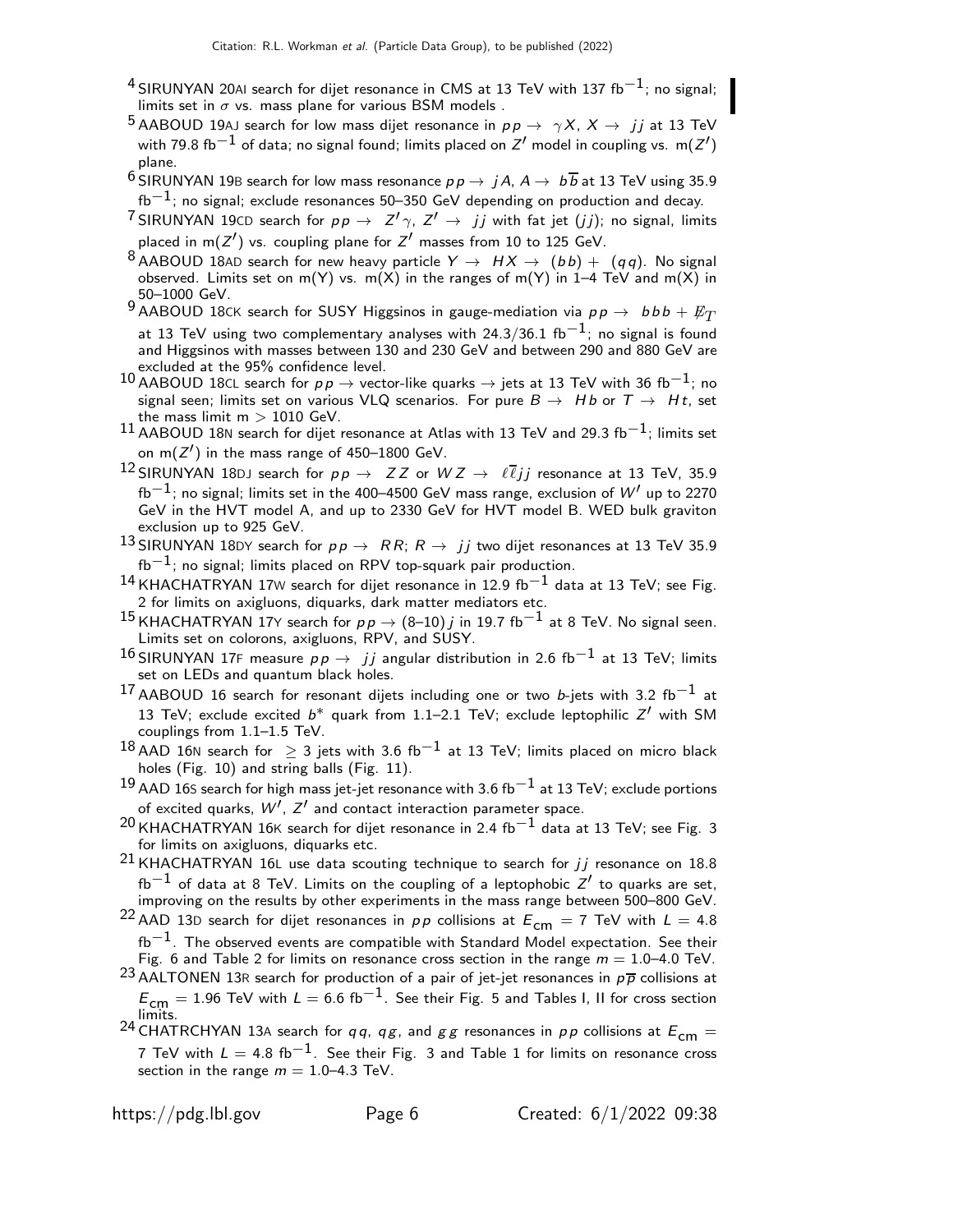<sup>25</sup> CHATRCHYAN 13A search for  $b\overline{b}$  resonances in pp collisions at  $E_{cm} = 7$  TeV with L  $=$  4.8 fb $^{-1}$ . See their Fig. 8 and Table 4 for limits on resonance cross section in the range  $m = 1.0 - 4.0$  TeV.

<sup>26</sup> AAD 12S search for dijet resonances in pp collisions at  $E_{cm} = 7$  TeV with  $L = 1.0$  $fb^{-1}$ . See their Fig. 3 and Table 2 for limits on resonance cross section in the range m

 $= 0.9$ –4.0 TeV.<br><sup>27</sup> CHATRCHYAN 12BL search for t t resonances in pp collisions at  $E_{\textsf{cm}} = 7$  TeV with L  $=$  4.4 fb $^{-1}$ . See their Fig. 4 for limits on resonance cross section in the range  $m = \frac{1}{2}$ 0.5–3.0 TeV.

28 AAD 11AG search for dijet resonances in p p collisions at  $E_{cm} = 7$  TeV with L  $= 36$  pb $^{-1}$ . Limits on number of events for  $m = 0.6-4$  TeV are given in their Table 3.

29 AALTONEN 11<sup>M</sup> find a peak in two jet invariant mass distribution around 140 GeV in W + 2 jet events in  $p\overline{p}$  collisions at  $E_{cm} = 1.96$  TeV with L = 4.3 fb<sup>-1</sup>.

- <sup>30</sup> ABAZOV 11I search for two-jet resonances in  $W + 2$  jet events in  $p\overline{p}$  collisions at  $E_{cm}$  $= 1.96$  TeV with L  $= 4.3$  fb $^{-1}$  and give limits  $\sigma < (2.6\text{--}1.3)$  pb  $(95\%$  CL) for  $m =$ 110–170 GeV. The result is incompatible with AALTONEN 11M.
- $31$  AAD 10 search for narrow dijet resonances in  $pp$  collisions at  $E_{cm} = 7$  TeV with L  $= 315$  nb<sup>-1</sup>. Limits on the cross section in the range 10–10<sup>3</sup> pb is given for  $m =$ 0.3–1.7 TeV.

32 KHACHATRYAN 10 search for narrow dijet resonances in  $p \, p$  collisions at  $E_{\text{cm}} = 7 \text{ TeV}$ with L = 2.9 pb<sup>-1</sup>. Limits on the cross section in the range 1–300 pb is given for  $m =$ 0.5–2.6 TeV separately in the final states  $qq$ ,  $qg$ , and  $gg$ .

33 ABE 99F search for narrow  $b\overline{b}$  resonances in  $p\overline{p}$  collisions at  $E_{cm}$ =1.8 TeV. Limits on  $\sigma(p\overline{p} \to X+$  anything) $\times$ B $(X \to b\overline{b})$  in the range 3–10<sup>3</sup> pb (95%CL) are given for  $m_X = 200 - 750$  GeV. See their Table I.

34 ABE 97G search for narrow dijet resonances in  $p\overline{p}$  collisions with 106 pb<sup>-1</sup> of data at  $E_{\textsf{cm}}=1.8$  TeV. Limits on  $\sigma(p\overline{p}\rightarrow X+\text{anything})$  B $(X\rightarrow jj)$  in the range  $10^4\text{--}10^{-1}$  pb (95%CL) are given for dijet mass  $m=$  200–1150 GeV with both jets having  $\left|\eta\right|$   $<$  2.0 and the dijet system having  $\left|\cos\!\theta^*\right| < 0.67$ . See their Table I for the list of limits. Supersedes ABE 93G.

35 ABE 93<sup>G</sup> give cross section times branching ratio into light (d, u, s, c, b) quarks for Γ  $= 0.02$  M. Their Table II gives limits for  $M = 200-900$  GeV and  $\Gamma = (0.02-0.2)$  M.

## LIMITS ON NEUTRAL PARTICLE PRODUCTION

#### Production Cross Section of Radiatively-Decaying Neutral Particle

| VALUE (pb)                                                                    | $CL\%$ | <b>DOCUMENT ID</b>                                | TECN | COMMENT                                                                 |
|-------------------------------------------------------------------------------|--------|---------------------------------------------------|------|-------------------------------------------------------------------------|
| • • • We do not use the following data for averages, fits, limits, etc. • • • |        |                                                   |      |                                                                         |
|                                                                               |        | <sup>1</sup> ALBERT 18C HAWC $\gamma$ from Sun    |      |                                                                         |
|                                                                               |        | <sup>2</sup> KHACHATRY17D CMS $Z\gamma$ resonance |      |                                                                         |
| < 0.0008                                                                      | 95     | $3$ AAD                                           |      | 16AI ATLS $pp \rightarrow \gamma + jet$                                 |
|                                                                               |        |                                                   |      | <sup>4</sup> KHACHATRY16M CMS $p p \rightarrow \gamma \gamma$ resonance |
| $\langle (0.043 - 0.17)$                                                      | 95     |                                                   |      | <sup>5</sup> ABBIENDI 00D OPAL $e^+e^- \rightarrow X^0Y^0$              |
|                                                                               |        |                                                   |      | $X^0 \rightarrow Y^0 \gamma$                                            |
| $\langle (0.05 - 0.8)$                                                        | 95     | $6$ ABBIENDI                                      |      | 00D OPAL $e^+e^- \rightarrow X^0 X^0$ .                                 |
|                                                                               |        |                                                   |      | $X^0 \rightarrow Y^0 \gamma$                                            |
| $\langle (2.5-0.5)$                                                           | 95     |                                                   |      | <sup>7</sup> ACKERSTAFF 97B OPAL $e^+e^- \rightarrow X^0 Y^0$ ,         |
|                                                                               |        |                                                   |      | $X^0 \rightarrow Y^0 \gamma$                                            |
| $\langle (1.6 - 0.9) \rangle$                                                 | 95     |                                                   |      | <sup>8</sup> ACKERSTAFF 97B OPAL $e^+e^- \rightarrow X^0 X^0$ ,         |
|                                                                               |        |                                                   |      | $X^0 \rightarrow Y^0 \gamma$                                            |

 $<sup>1</sup>$  ALBERT 18C search for WIMP annihilation in Sun to long-lived, radiatively decaying</sup> mediator; no signal; limits set on  $\sigma^{SD}(\chi \rho)$  assuming long-lived mediator.

https://pdg.lbl.gov Page 7 Created: 6/1/2022 09:38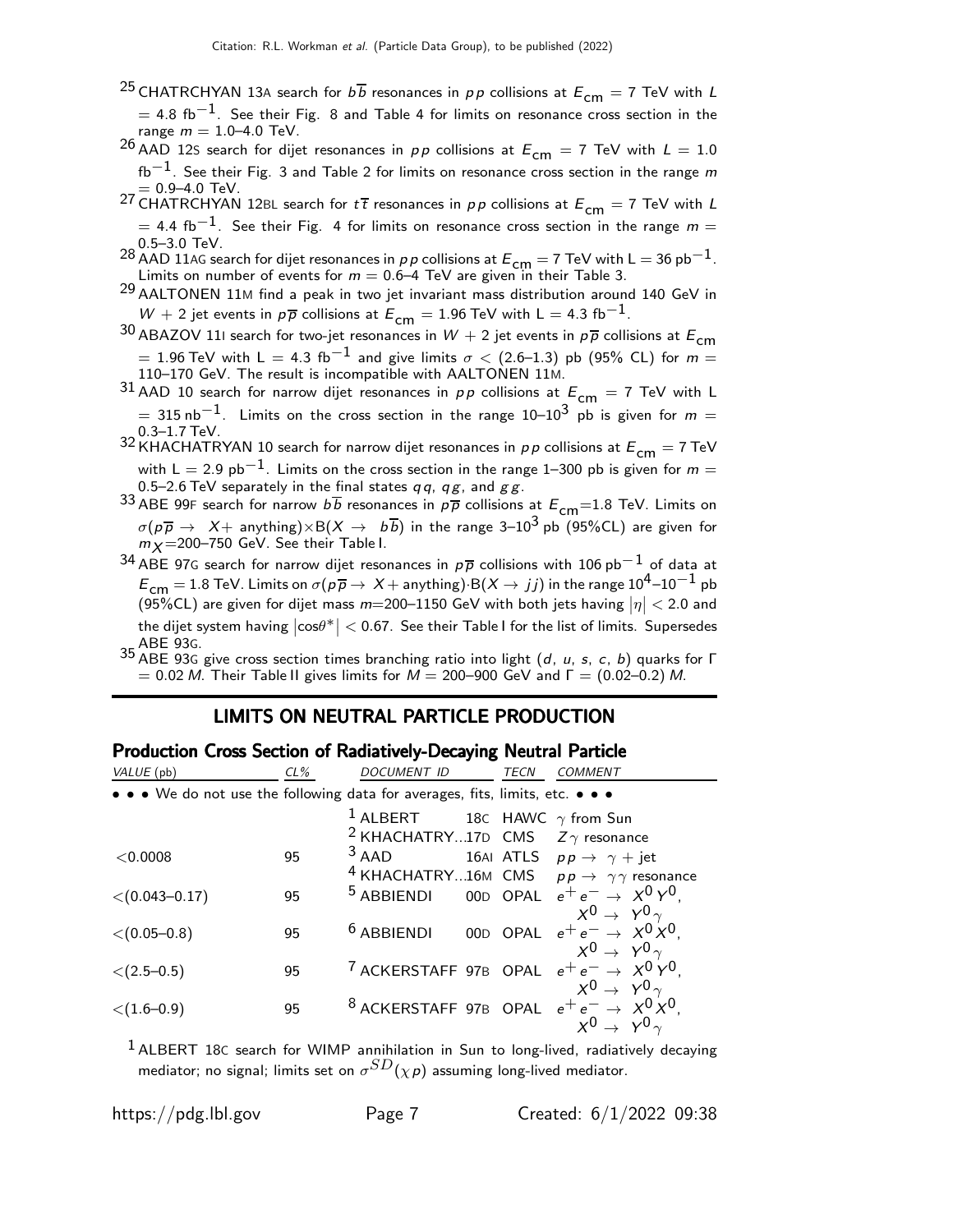- <sup>2</sup> KHACHATRYAN 17D search for new scalar resonance decaying to Z $\gamma$  with  $Z\rightarrow e^+e^-,$  $\mu^+ \mu^-$  in pp collisions at 8 and 13 TeV; no signal seen.
- $^3$ AAD 16AI search for excited quarks (EQ) and quantum black holes (QBH) in 3.2 fb<sup>-1</sup> at 13 TeV of data; exclude EQ below 4.4 TeV and QBH below 3.8 (6.2) TeV for RS1 (ADD) models. The visible cross section limit was obtained for 5 TeV resonance with  $\sigma$ <sub>G</sub> $/M$ <sub>G</sub> = 2%.
- $^4$ KHACHATRYAN 16M search for  $\gamma\gamma$  resonance using 19.7 fb $^{-1}$  at 8 TeV and 3.3 fb $^{-1}$ at 13 Tev; slight excess at 750 GeV noted; limit set on RS graviton.
- <sup>5</sup> ABBIENDI 00D associated production limit is for  $m_{\nu 0}$  = 90–188 GeV,  $m_{\nu 0}$  = 0 at  $E_{\text{cm}}$ =189 GeV. See also their Fig. 9.
- <sup>6</sup> ABBIENDI 00D pair production limit is for  $m_{\chi0} =$  45–94 GeV,  $m_{\chi0}$ =0 at  $E_{\text{cm}}$ =189 GeV. See also their Fig. 12.
- <sup>7</sup> ACKERSTAFF 97B associated production limit is for  $m_{\chi0} = 80$ –160 GeV,  $m_{\chi0} = 0$  from 10.0 pb $^{-1}$  at  $E_{\mathsf{cm}}=161$  GeV. See their Fig. 3(a).
- <sup>8</sup> ACKERSTAFF 97B pair production limit is for  $m_{\chi^0} = 40$ –80 GeV,  $m_{\gamma^0}$ =0 from 10.0  $pb<sup>-1</sup>$  at  $E<sub>cm</sub> = 161$  GeV. See their Fig. 3(b).

## Heavy Particle Production Cross Section

| VALUE $\text{(cm}^2/N)$                                                       | $CL\%$ | DOCUMENT ID            |     | <b>TECN</b>          | COMMENT                                                                             |
|-------------------------------------------------------------------------------|--------|------------------------|-----|----------------------|-------------------------------------------------------------------------------------|
| • • • We do not use the following data for averages, fits, limits, etc. • • • |        |                        |     |                      |                                                                                     |
|                                                                               |        | $1$ AAD                |     | 21F ATLS             | monojet search                                                                      |
|                                                                               |        | $2$ AAIJ               |     | 20AL LHCB            | $pp$ at 13 TeV, dimuon res-                                                         |
|                                                                               |        | <sup>3</sup> SIRUNYAN  |     | 20AY CMS             | onance<br>$\gamma(1S)\mu^+\mu^-$ decay states                                       |
|                                                                               |        | <sup>4</sup> SIRUNYAN  |     | 20Z CMS              | multilepton BSM search,<br>13 TeV                                                   |
|                                                                               |        | <sup>5</sup> AABOUD    |     | 19H ATLS             | di-photon-jet resonance                                                             |
|                                                                               |        | <sup>6</sup> AABOUD    |     | 19 <sub>V</sub> ATLS | ATLAS review, mediator-<br>based DM                                                 |
|                                                                               |        | 7 SIRUNYAN             |     | 190 CMS              | $pp \rightarrow \gamma \not\!\!E_T$                                                 |
|                                                                               |        | <sup>8</sup> AABOUD    |     | 18CJ ATLS            | $pp \rightarrow VV/\ell\ell/\ell\nu$ , $V =$<br>W.Z.h                               |
|                                                                               |        | <sup>9</sup> AABOUD    |     | 18CM ATLS            | $pp \rightarrow e \mu / e \tau / \mu \tau$                                          |
|                                                                               |        | $10$ AAIJ              |     | 18AJ LHCB            | $pp \rightarrow A' \rightarrow \mu^+ \mu^-;$                                        |
|                                                                               |        | <sup>11</sup> BANERJEE | 18  | NA64                 | dark photon<br>$eZ \rightarrow eZ X (A')$                                           |
|                                                                               |        | <sup>12</sup> BANERJEE | 18A | NA64                 | $e Z \rightarrow e Z A', A' \rightarrow \chi \chi$                                  |
|                                                                               |        | 13 MARSICANO           | 18  | E137                 | $e^+e^- \rightarrow A'(\gamma)$ visible                                             |
|                                                                               |        | 14 SIRUNYAN            |     | 18BB CMS             | decay<br>$pp \rightarrow Z' \rightarrow \ell^+ \ell^-$ at 13<br>TeV                 |
|                                                                               |        | 15 SIRUNYAN            |     | 18DA CMS             | $p p \rightarrow$ Black Hole, string<br>ball, sphaleron                             |
|                                                                               |        | 16 SIRUNYAN            |     | 18DD CMS             | $pp \rightarrow \overrightarrow{jj}$                                                |
|                                                                               |        | 17 SIRUNYAN            |     | 18DR CMS             | $pp \rightarrow b\mu\overline{\mu}$                                                 |
|                                                                               |        | 18 SIRUNYAN            |     | 18DU CMS             | $pp \rightarrow \gamma \gamma$                                                      |
|                                                                               |        | 19 SIRUNYAN            |     | 18ED CMS             | $pp \rightarrow V \rightarrow Wh$ ; h $\rightarrow$<br>bb; $W \rightarrow \ell \nu$ |
|                                                                               |        | <sup>20</sup> AABOUD   |     | 17B ATLS             | $WH$ , $ZH$ resonance                                                               |
|                                                                               |        | $21$ AAIJ              |     | 17BR LHCB            | $pp \rightarrow \pi_V \pi_V, \pi_V \rightarrow jj$                                  |
|                                                                               |        | $22$ AAD               |     | 160 ATLS             | $\ell$ + ( $\ell$ s or jets)                                                        |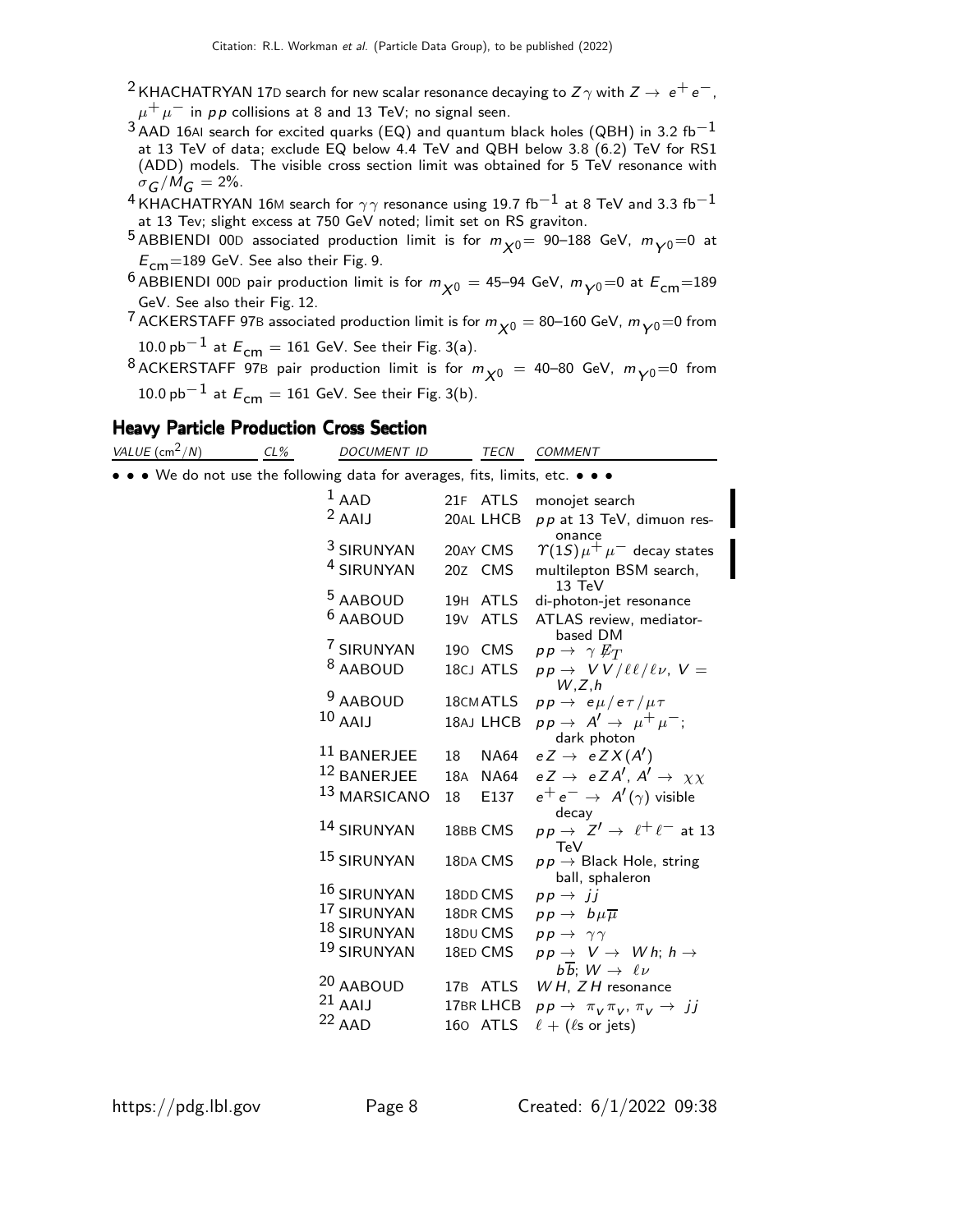| <sup>24</sup> KRASZNAHO16<br>$X(17) \rightarrow e^+e^-$<br>$25$ LEES<br>15E BABR $e^+e^-$ collisions<br>$26$ ADAMS<br>97B KTEV $m=1.2-5$ GeV<br>$<$ 10 $^{-36}$ –10 $^{-33}$<br><sup>27</sup> GALLAS<br>90<br>95 TOF $m = 0.5-20$ GeV<br>$<$ (4–0.3) $\times$ 10 <sup>–31</sup><br>$<$ 2 $\times$ 10 <sup>–36</sup><br><sup>28</sup> AKESSON<br>95<br>91 CNTR $m = 0-5$ GeV<br>$29$ BADIER<br>86 BDMP $\tau = (0.05-1.) \times 10^{-8}$ s<br>90<br><sup>30</sup> GUSTAFSON 76 CNTR $\tau > 10^{-7}$ s |                        | $^{23}$ AAD |  | 16R ATLS WW, WZ, ZZ resonance                             |
|-------------------------------------------------------------------------------------------------------------------------------------------------------------------------------------------------------------------------------------------------------------------------------------------------------------------------------------------------------------------------------------------------------------------------------------------------------------------------------------------------------|------------------------|-------------|--|-----------------------------------------------------------|
|                                                                                                                                                                                                                                                                                                                                                                                                                                                                                                       |                        |             |  | $p^7$ Li $\rightarrow$ ${}^8$ Be $\rightarrow$ $X(17)N$ , |
|                                                                                                                                                                                                                                                                                                                                                                                                                                                                                                       |                        |             |  |                                                           |
|                                                                                                                                                                                                                                                                                                                                                                                                                                                                                                       |                        |             |  |                                                           |
|                                                                                                                                                                                                                                                                                                                                                                                                                                                                                                       |                        |             |  |                                                           |
|                                                                                                                                                                                                                                                                                                                                                                                                                                                                                                       |                        |             |  |                                                           |
|                                                                                                                                                                                                                                                                                                                                                                                                                                                                                                       |                        |             |  |                                                           |
|                                                                                                                                                                                                                                                                                                                                                                                                                                                                                                       |                        |             |  |                                                           |
|                                                                                                                                                                                                                                                                                                                                                                                                                                                                                                       | ${<}2.5\times10^{-35}$ |             |  |                                                           |

 $1$  AAD 21F search for hard monojet production at ATLAS with 139  $^{-1}$  of 13 TeV data. No signal observed. Limits placed on invisible production cross-section recoiling against ISR and interpreted in variety of BSM models.

 $^2$ AAIJ 20AL search for dimuon resonance from promptly decaying X particle; no signal; limits placed on m $(X)$  up to 60 GeV depending on mixing in 2HDM .

 $3$  SIRUNYAN 20AY measured  $\Upsilon(1S)$  pair production cross section and searched for new states decaying into  $\varUpsilon(1S)\mu^+\mu^-$  at CMS with 13 TeV with 35.9 fb $^{-1}$ . No signal is found and limits are set in  $\sigma \cdot$  BF vs. mass plane for tetra-*b*-quarks with masses between 17.5 and 19 GeV and for generic search for narrow resonances with mass between 16.5 and 27 GeV.

4 SIRUNYAN 20<sup>Z</sup> search for BSM physics via multilepton production with CMS at 13 TeV with 137 fb<sup>-1</sup>; no signal is found and limits are set on type-III seesaw and other BSM

models. 5 AABOUD 19<sup>H</sup> searches for di-photon-jet resonance at 13 TeV and 36.7 fb−1 of data; no signal found and limits placed on  $\sigma$  BR vs. mass plane for various simplified models.

 $6$  AABOUD 19V review ATLAS searches for mediator-based DM at 7, 8, and 13 TeV with up to 37 fb $^{-1}$  of data; no signal found and limits set for wide variety of simplified models of dark matter.

- <sup>7</sup> SIRUNYAN 190 search for  $pp \rightarrow \gamma E_T$  at 13 TeV with 36.1 fb $^{-1}$ ; no signal found and limits set for various simplified models.
- 8 AABOUD 18CJ make multichannel search for  $pp \rightarrow VV/l\ell/\ell\nu$ ,  $V = W, Z, h$  at 13 TeV, 36.1 fb<sup>-1</sup>; no signal found; limits placed for several BSM models.

9 AABOUD 18CM search for lepton-flavor violating resonance in  $pp \to e \mu /e \tau / \mu \tau$  at 13 TeV, 36.1 fb $^{-1}$ ; no signal is found and limits placed for various BSM models.

10 AAIJ 18AJ search for prompt and delayed dark photon decay  $A' \rightarrow \mu^+ \mu^-$  at LHCb detector using 1.6 fb $^{-1}$  of  $\rho \rho$  collisions at 13 TeV; limits on m( $A^\prime)$  vs. kinetic mixing are set.

11 BANERJEE 18 search for dark photon  $A'/16.7$  MeV boson X at NA64 via  $eZ \rightarrow$  $e Z X (A')$ ; no signal found and limits set on the  $X-e^-$  coupling  $\epsilon_e$  in the range  $1.3 \times 10^{-4} \leq \epsilon_{\rho} \leq 4.2 \times 10^{-4}$  excluding part of the allowed parameter space.

- $^{12}$ BANERJEE 18A search for invisibly decaying dark photons in  $eZ$   $\rightarrow$   $e Z A',$   $A'$   $\rightarrow$ invisible; no signal found and limits set on mixing for  $m(A') < 1$  GeV.
- $^{13}$ MARSICANO 18 search for dark photon  $e^+ \, e^- \rightarrow \ A'(\gamma)$  visible decay in SLAC E137 e beam dump data. No signal observed and limits set in  $\epsilon$  coupling vs m(A $^\prime)$  plane, see their figure 7.
- 14 SIRUNYAN 18BB search for high mass dilepton resonance; no signal found and exclude portions of p-space of  $Z'$ , KK graviton models.
- 15 SIRUNYAN 18DA search for  $p \rightarrow B$ lack Hole, string ball, sphaleron via high multiplicity events at 13 TeV, 35.9 fb<sup>-1</sup>; no signal, require e.g. m(BH) > 10.1 TeV.
- 16 SIRUNYAN 18DD search for  $pp \rightarrow jj$  deviations in dijet angular distribution. No signal observed. Set limits on large extra dimensions, black holes and DM mediators e.g. m(BH)  $> 5.9 - 8.2$  TeV.
- 17 SIRUNYAN 18DR search for dimuon resonance in  $p p \to b \mu \overline{\mu}$  at 8 and 13 TeV. Slight excess seen at m( $\mu \overline{\mu}$ ) ~ 28 GeV in some channels.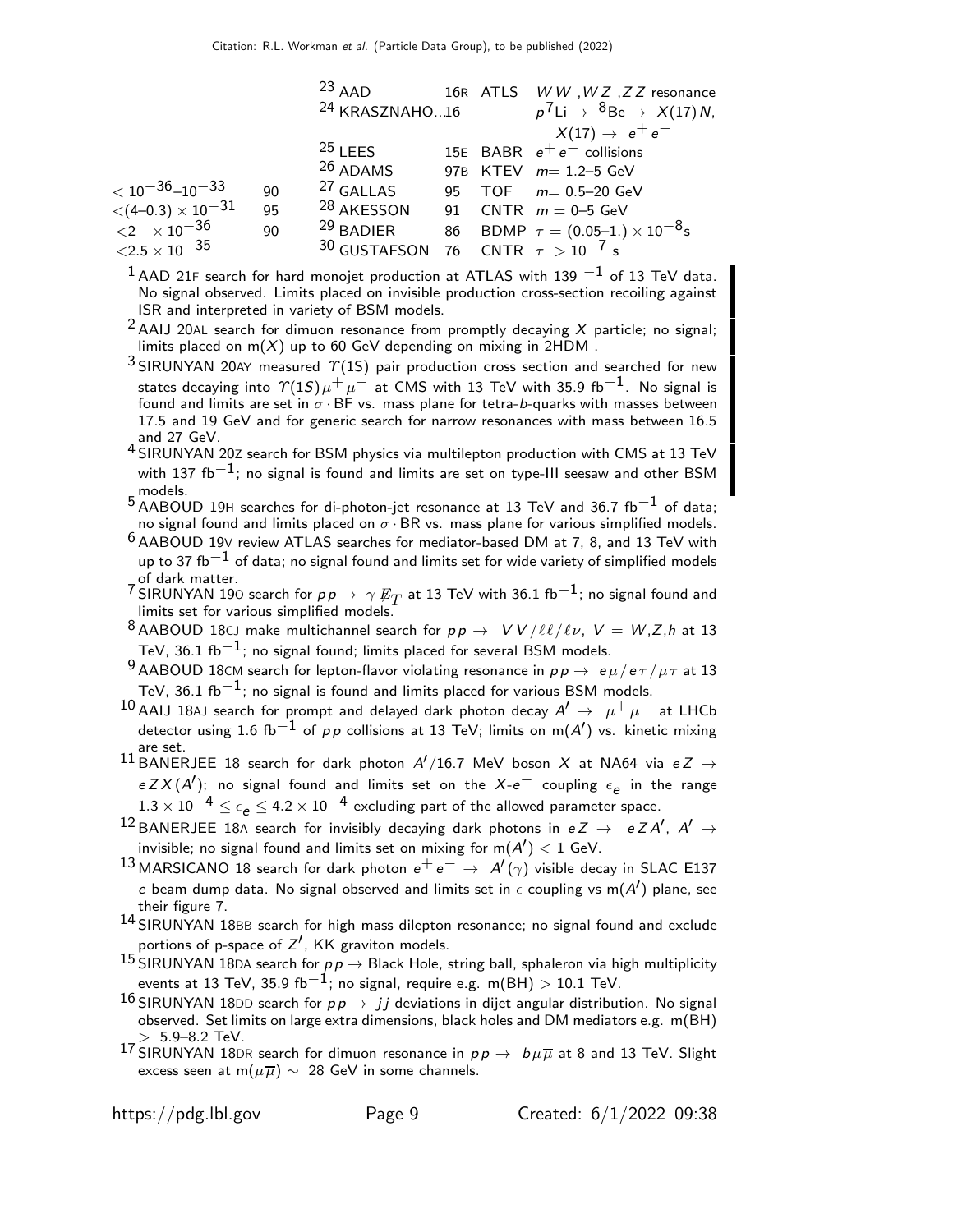- 18 SIRUNYAN 18DU search for high mass diphoton resonance in  $p p \rightarrow \gamma \gamma$  at 13 TeV using 35.9 fb−1; no signal; limits placed on RS Graviton, LED, and clockwork.
- 19 SIRUNYAN 18ED search for  $pp \to V \to W h$ ;  $h \to b\overline{b}$ ;  $W \to \ell \nu$  at 13 TeV with 35.9 fb $^{-1}$ ; no signal; limits set on m $(\mathcal{W}')>$  2.9 TeV.
- $^{20}$  AABOUD 17B exclude m $(W',\ Z') <$  1.49–2.31 TeV depending on the couplings and  $W'/Z'$  degeneracy assumptions via  $WH$ ,  $ZH$  search in  $pp$  collisions at 13 TeV with  $3.2\,\mathrm{fb}^{-1}$  of data.
- 21 AAIJ 17BR search for long-lived hidden valley pions from Higgs decay. Limits are set on the signal strength as a function of the mass and lifetime of the long-lived particle in their Fig. 4 and Tab. 4.
- <sup>22</sup> AAD 160 search for high  $E_T$   $\ell$  + ( $\ell$ s or jets) with 3.2 fb<sup>-1</sup> at 13 TeV; exclude micro black holes mass  $< 8$  TeV (Fig. 3) for models with two extra dimensions.
- $^{23}$  AAD 16R search for W W, W Z,  $ZZ$  resonance in 20.3 fb $^{-1}$  at 8 TeV data; limits placed on massive RS graviton (Fig. 4).
- <sup>24</sup> KRASZNAHORKAY 16 report  $pLi \rightarrow Be \rightarrow e\overline{e}N 5\sigma$  resonance at 16.7 MeV– possible evidence for nuclear interference or new light boson . However, such nuclear interference was ruled out already by ZANG 17.
- <sup>25</sup> LEES 15E search for long-lived neutral particles produced in  $e^+e^-$  collisions in the Upsilon region, which decays into  $e^+e^-$ ,  $\mu^+\mu^-$ ,  $e^{\pm}\mu^{\mp}$ ,  $\pi^+\pi^-$ ,  $K^+K^-$ , or  $\pi^{\pm}K^{\mp}$ . See their Fig. 2 for cross section limits.
- $26$  ADAMS 97B search for a hadron-like neutral particle produced in pN interactions, which decays into a  $\rho^{\bm{0}}$  and a weakly interacting massive particle. Upper limits are given for the ratio to  $K_L$  production for the mass range 1.2–5 GeV and lifetime  $10^{-9}$ – $10^{-4}$  s. See also our Light Gluino Section.
- <sup>27</sup> GALLAS 95 limit is for a weakly interacting neutral particle produced in 800 GeV/c pN interactions decaying with a lifetime of  $10^{-4}$ – $10^{-8}$  s. See their Figs. 8 and 9. Similar limits are obtained for a stable particle with interaction cross section  $10^{-29}$ – $10^{-33}$  cm<sup>2</sup>. See Fig. 10.
- 28 AKESSON 91 limit is from weakly interacting neutral long-lived particles produced in  $pN$  reaction at 450 GeV/c performed at CERN SPS. Bourquin-Gaillard formula is used as the production model. The above limit is for  $\tau > 10^{-7}$  s. For  $\tau > 10^{-9}$  s,  $\sigma$  < 10<sup>-30</sup> cm<sup>-2</sup>/nucleon is obtained.
- <sup>29</sup> BADIER 86 looked for long-lived particles at 300 GeV  $\pi^-$  beam dump. The limit applies for nonstrongly interacting neutral or charged particles with mass >2 GeV. The limit applies for particle modes,  $\mu^+\pi^-$ ,  $\mu^+\mu^-$ ,  $\pi^+\pi^-$ X,  $\pi^+\pi^-\pi^\pm$  etc. See their figure 5 for the contours of limits in the mass- $\tau$  plane for each mode.
- $30$  GUSTAFSON 76 is a 300 GeV FNAL experiment looking for heavy ( $m > 2$  GeV) longlived neutral hadrons in the M4 neutral beam. The above typical value is for  $m = 3$ GeV and assumes an interaction cross section of 1 mb. Values as a function of mass and interaction cross section are given in figure 2.

#### Production of New Penetrating Non- $\nu$  Like States in Beam Dump

| <i>VALUE</i>                                                                                                          | DOCUMENT ID TECN COMMENT |  |                                                               |
|-----------------------------------------------------------------------------------------------------------------------|--------------------------|--|---------------------------------------------------------------|
| $\bullet \bullet \bullet$ We do not use the following data for averages, fits, limits, etc. $\bullet \bullet \bullet$ |                          |  |                                                               |
|                                                                                                                       |                          |  | $1$ ANDREEV 21 NA64 search for new boson X                    |
|                                                                                                                       |                          |  | in $eZ \rightarrow eZX$<br>$2$ LOSECCO 81 CALO 28 GeV protons |
| <sup>1</sup> ANDREEV 21 search for new invisibly decaying boson X in $eZ \rightarrow eZX$ at NA64. No                 |                          |  |                                                               |
| signal observed. Limits set in coupling vs. m(X) plane for m(X) $\sim 10^{-3}$ to 1 GeV.                              |                          |  |                                                               |

<sup>2</sup> No excess neutral-current events leads to  $\sigma$ (production)  $\times$   $\sigma$ (interaction) $\times$ acceptance  $< 2.26 \times 10^{-71}$  cm<sup>4</sup>/nucleon<sup>2</sup> (CL = 90%) for light neutrals. Acceptance depends on models  $(0.1 \text{ to } 4. \times 10^{-4})$ .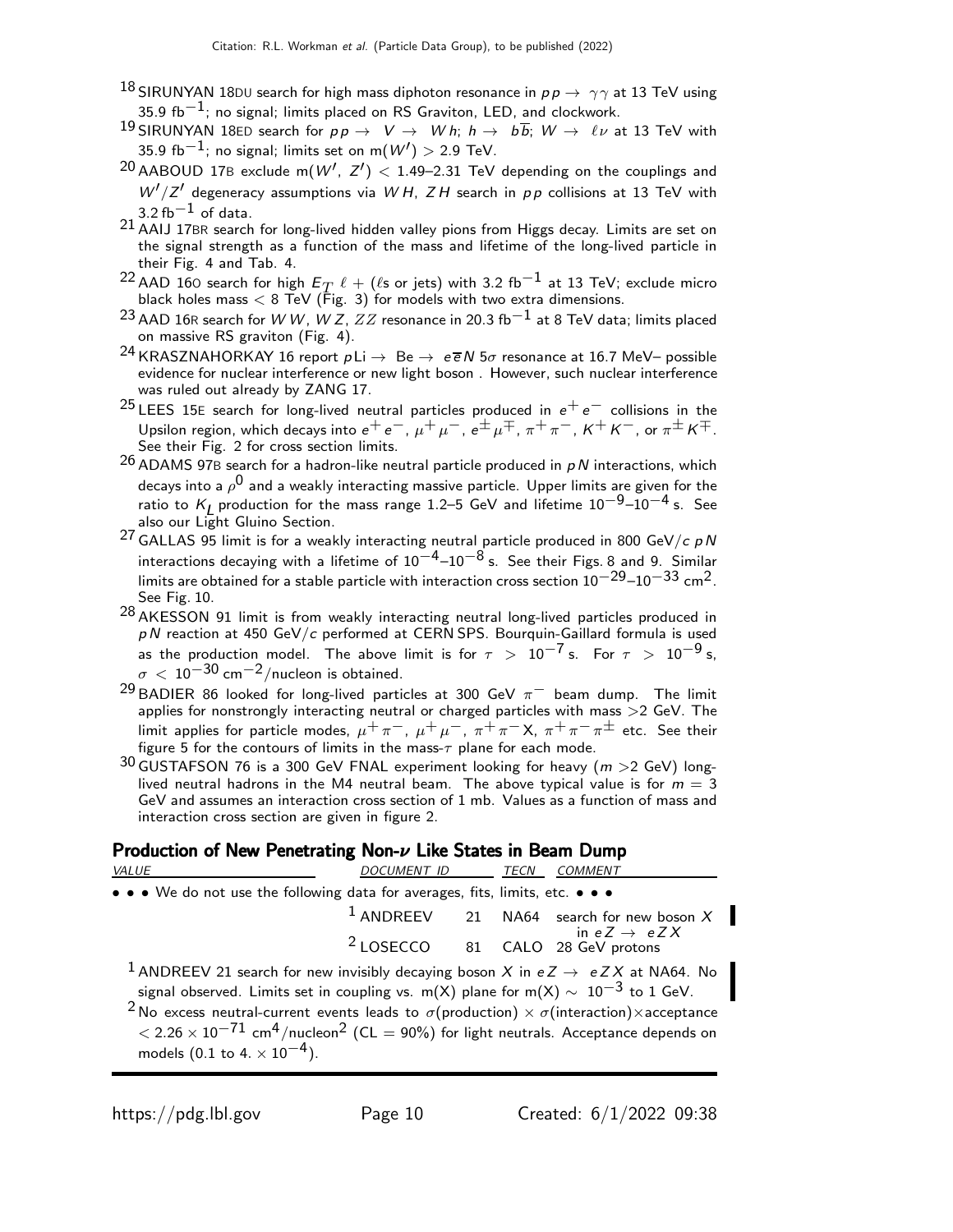# LIMITS ON CHARGED PARTICLES IN  $e^+e^-$

# Heavy Particle Production Cross Section in  $e^+ \, e^-$

Ratio to  $\sigma(e^+e^- \rightarrow \mu^+\mu^-)$  unless noted. See also entries in Free Quark Search and Magnetic Monopole Searches.

| VALUE                                                                         | $CL\%$ | <b>DOCUMENT ID</b>      |     | <b>TECN</b> | <b>COMMENT</b>                                             |
|-------------------------------------------------------------------------------|--------|-------------------------|-----|-------------|------------------------------------------------------------|
| • • • We do not use the following data for averages, fits, limits, etc. • • • |        |                         |     |             |                                                            |
|                                                                               |        | $1$ KILE                |     |             | 18 ALEP $e^+e^- \rightarrow 4$ jets                        |
| $\langle 1 \times 10^{-3} \rangle$                                            | 90     | $2$ ABLIKIM             |     |             | 17AA BES3 $e^+e^- \rightarrow \ell \overline{\ell} \gamma$ |
|                                                                               |        | 3 ACKERSTAFF 98P OPAL   |     |             | $Q=1,2/3$ , $m=45-89.5$ GeV                                |
|                                                                               |        | <sup>4</sup> ABREU      |     | 97D DLPH    | $Q=1,2/3$ , $m=45-84$ GeV                                  |
|                                                                               |        | <sup>5</sup> BARATE     |     | 97K ALEP    | $Q=1$ , $m=45-85$ GeV                                      |
| $\langle 2 \times 10^{-5} \rangle$                                            | 95     | $6$ AKERS               |     | 95R OPAL    | $Q=1$ , $m=5-45$ GeV                                       |
| ${1 \times 10^{-5}}$                                                          | 95     | $6$ AKERS               |     |             | 95R OPAL $Q=2$ , $m=5-45$ GeV                              |
| $\langle 2 \times 10^{-3} \rangle$                                            | 90     | <sup>7</sup> BUSKULIC   |     |             | 93C ALEP Q=1, m=32-72 GeV                                  |
| $< (10^{-2}-1)$                                                               | 95     | <sup>8</sup> ADACHI     |     |             | 90c TOPZ Q=1, m=1-16, 18-27 GeV                            |
| $\langle 7 \times 10^{-2} \rangle$                                            | 90     | <sup>9</sup> ADACHI     | 90E |             | TOPZ $Q = 1$ , $m = 5-25$ GeV                              |
| ${<}1.6 \times 10^{-2}$                                                       | 95     | <sup>10</sup> KINOSHITA | 82  |             | PLAS $Q=3-180$ , $m < 14.5$ GeV                            |
| ${<}5.0 \times 10^{-2}$                                                       | 90     | $11$ BARTEL             | 80  |             | JADE $Q=(3,4,5)/3$ 2-12 GeV                                |

<sup>1</sup> KILE 18 investigate archived ALEPH  $e^+e^-$  → 4 jets data and see 4–5  $\sigma$  excess at 110 \_GeV.<br><sup>2</sup> ABLIKIM 17AA search for dark photon A → ℓℓ at 3.773 GeV with 2.93 fb $^{-1}$ . Limits

are set in  $\epsilon$  vs m(A) plane.

- $3$  ACKERSTAFF 98P search for pair production of long-lived charged particles at  $E_{cm}$ between 130 and 183 GeV and give limits  $\sigma < (0.05-0.2)$  pb (95%CL) for spin-0 and spin-1/2 particles with  $m=45-89.5$  GeV, charge 1 and  $2/3$ . The limit is translated to the cross section at  $E_{cm}$ =183 GeV with the *s* dependence described in the paper. See their Figs. 2–4.
- 4 ABREU 97D search for pair production of long-lived particles and give limits  $\sigma$  <(0.4–2.3) pb (95%CL) for various center-of-mass energies  $E_{\rm cm}$ =130–136, 161, and 172 GeV, assuming an almost flat production distribution in  $\cos\theta$
- <sup>5</sup> BARATE 97K search for pair production of long-lived charged particles at  $E_{cm} = 130$ , 136, 161, and 172 GeV and give limits  $\sigma$  < (0.2–0.4) pb (95%CL) for spin-0 and spin-1/2 particles with  $m=45-85$  GeV. The limit is translated to the cross section at  $E_{cm}=172$ GeV with the  $E_{cm}$  dependence described in the paper. See their Figs. 2 and 3 for limits on  $J = 1/2$  and  $J = 0$  cases.

 $^6$ AKERS 95R is a CERN-LEP experiment with  $\mathsf{W}_{\mathsf{cm}}$   $\;\sim\;\;m_Z.$  The limit is for the production of a stable particle in multihadron events normalized to  $\sigma(e^+e^- \to$  hadrons). Constant phase space distribution is assumed. See their Fig. 3 for bounds for  $Q = \pm 2/3$ ,  $\pm 4/3$ .

<sup>7</sup> BUSKULIC 93C is a CERN-LEP experiment with  $W_{cm} = m_Z$ . The limit is for a pair or single production of heavy particles with unusual ionization loss in TPC. See their Fig. 5

and Table 1.<br><sup>8</sup> ADACHI 90C is a KEK-TRISTAN experiment with W<sub>CM</sub> = 52–60 GeV. The limit is for<br>pair production of a scalar or spin-1/2 particle. See Figs. 3 and 4.

 $9$  ADACHI 90E is KEK-TRISTAN experiment with W<sub>cm</sub> = 52–61.4 GeV. The above limit is for inclusive production cross section normalized to  $\sigma(\mathrm{e^+ e^-} \to \mu^+ \mu^-)$ · $\beta(3-\beta^2)/2,$ where  $\beta = (1 - 4m^2/W_{\text{cm}}^2)^{1/2}$ . See the paper for the assumption about the production mechanism.

- 10 KINOSHITA 82 is SLAC PEP experiment at  $W_{cm} = 29$  GeV using lexan and  $39$ Cr plastic sheets sensitive to highly ionizing particles.
- <sup>11</sup> BARTEL 80 is DESY-PETRA experiment with  $W_{cm} = 27-35$  GeV. Above limit is for inclusive pair production and ranges between  $1. \times 10^{-1}$  and  $1. \times 10^{-2}$  depending on mass and production momentum distributions. (See their figures 9, 10, 11).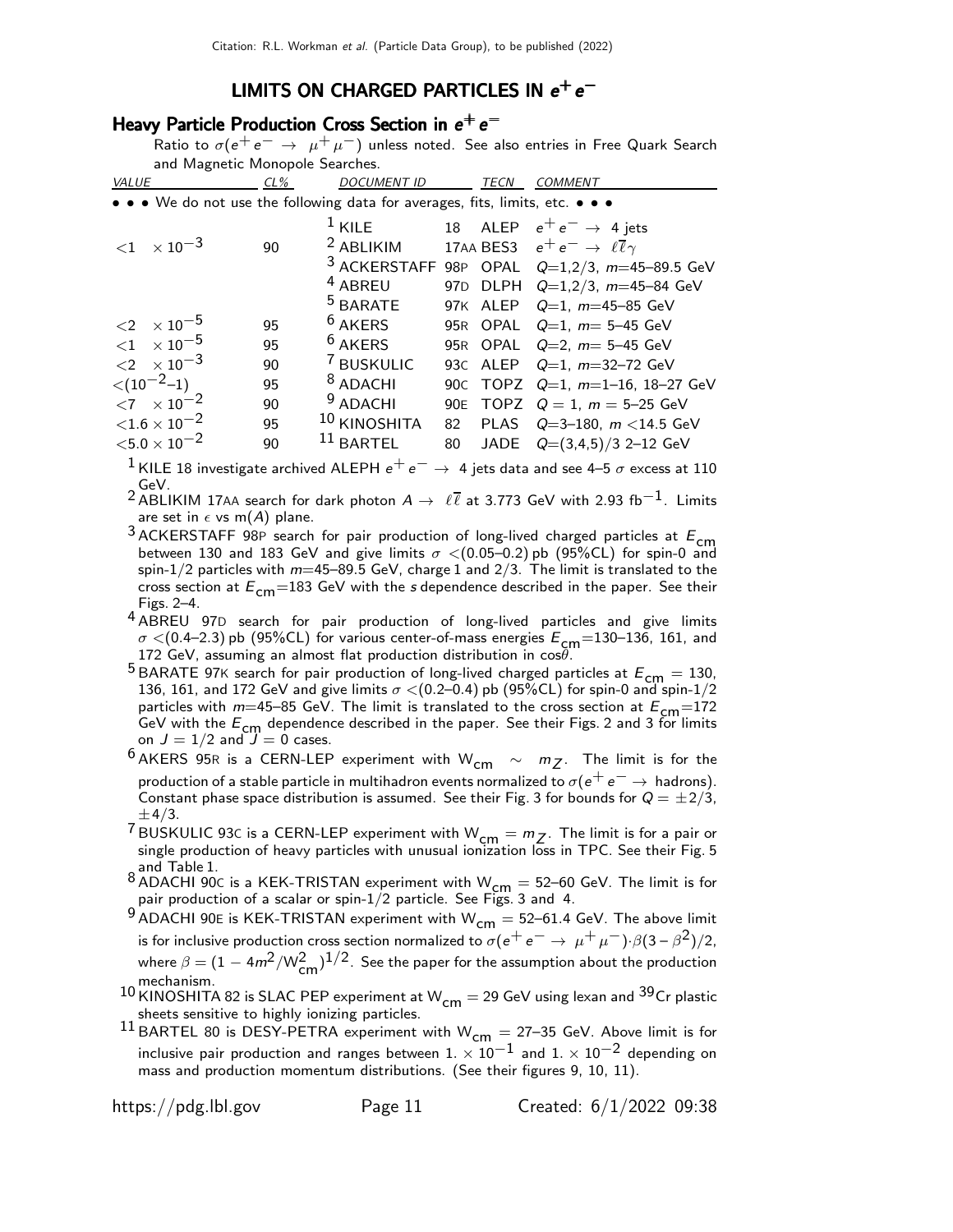| Branching Fraction of $Z^0$ to a Pair of Stable Charged Heavy Fermions        |     |                  |  |  |                                                                                                                                |  |  |  |  |
|-------------------------------------------------------------------------------|-----|------------------|--|--|--------------------------------------------------------------------------------------------------------------------------------|--|--|--|--|
| VALUE                                                                         | CL% | DOCUMENT ID TECN |  |  | COMMENT                                                                                                                        |  |  |  |  |
| • • • We do not use the following data for averages, fits, limits, etc. • • • |     |                  |  |  |                                                                                                                                |  |  |  |  |
| ${<}5\times10^{-6}$                                                           | 95  | $1$ AKERS        |  |  | 95R OPAL $m=40.4-45.6$ GeV                                                                                                     |  |  |  |  |
| $\langle 1 \times 10^{-3} \rangle$                                            | 95  | AKRAWY           |  |  | 900 OPAL $m = 29-40$ GeV                                                                                                       |  |  |  |  |
|                                                                               |     |                  |  |  | $^{-1}$ AKERS 95R give the 95% CL limit $\sigma(X\overline{X})/\sigma(\mu\mu) < 1.8 \times 10^{-4}$ for the pair production of |  |  |  |  |

singly- or doubly-charged stable particles. The limit applies for the mass range 40.4–45.6 GeV for  $X^{\pm}$  and  $<$  45.6 GeV for  $X^{\pm\pm}$ . See the paper for bounds for  $Q = \pm 2/3$ ,  $\pm 4/3$ .

#### LIMITS ON CHARGED PARTICLES IN HADRONIC REACTIONS

#### MASS LIMITS for Long-Lived Charged Heavy Fermions

Limits are for spin  $1/2$  particles with no color and  $SU(2)_L$  charge. The electric charge Q of the particle (in the unit of e) is therefore equal to its weak hypercharge. Pair production by Drell-Yan like  $\gamma$  and Z exchange is assumed to derive the limits.<br>(GeV)  $\frac{C}{C}$  (SeV)  $\frac{C}{C}$ VALUE (GeV) CL% DOCUMENT ID TECN COMMENT

|  | $\sim$ $\sim$ $\sim$ $\sim$ | $D^{\cup}$                                                                                                            |  |
|--|-----------------------------|-----------------------------------------------------------------------------------------------------------------------|--|
|  |                             |                                                                                                                       |  |
|  |                             | $\bullet \bullet \bullet$ We do not use the following data for averages, fits, limits, etc. $\bullet \bullet \bullet$ |  |

|        |    | <sup>1</sup> SIRUNYAN            | 20N CMS   | disappearing track LLP |
|--------|----|----------------------------------|-----------|------------------------|
| >660   | 95 | $2$ AAD                          | 15BJ ATLS | $= 2$                  |
| >200   | 95 | <sup>3</sup> CHATRCHYAN 13AB CMS |           | $= 1/3$                |
| >480   | 95 | <sup>3</sup> CHATRCHYAN 13AB CMS |           | $= 2/3$                |
| >574   | 95 | <sup>3</sup> CHATRCHYAN 13AB CMS |           | $= 1$                  |
| >685   | 95 | <sup>3</sup> CHATRCHYAN 13AB CMS |           | $= 2$                  |
| $>140$ | 95 | <sup>4</sup> CHATRCHYAN 13AR CMS |           | $=1/3$                 |
| >310   | 95 | <sup>4</sup> CHATRCHYAN 13AR CMS |           | 2/3                    |
|        |    |                                  |           |                        |

<sup>1</sup> SIRUNYAN 20N search for LLPs using disappearing track signature at CMS at 13 TeV with 101 fb<sup>-1</sup>; no signal; limits placed on long-lived winos and higgsinos from SUSY depending on mass and lifetime: e.g. at 95% CL, for a purely higgsino neurtalino, m(chargino)  $> 750$  (175) GeV for  $\tau = 3$  (0.05) ns, and for a purely wino neutralino, m(chargino)  $> 884$  (474) GeV for  $\tau=3$  (0.2) ns.

<sup>2</sup> AAD 15BJ use 20.3 fb $^{-1}$  of pp collisions at  $E_{\textsf{cm}}=8$  TeV. See paper for limits for  $|Q|$  $= 3, 4, 5, 6.$ 

<sup>3</sup> CHATRCHYAN 13AB use 5.0 fb<sup>-1</sup> of pp collisions at  $E_{cm} = 7$  TeV and 18.8 fb<sup>-1</sup> at  $E_{\text{cm}} = 8$  TeV. See paper for limits for  $|Q| = 3, 4, \ldots, 8$ .

<sup>4</sup> CHATRCHYAN 13AR use 5.0 fb<sup>-1</sup> of pp collisions at  $E_{cm} = 7$  TeV.

# **Heavy Particle Production Cross Section**<br>*VALUE CRN*

| VALUE (nb)                                                                    | CL% | DOCUMENT ID                                                                                                                                                                                           |             | TECN                                                                                                                    | <b>COMMENT</b>                                                                                                                                                                                                                                            |
|-------------------------------------------------------------------------------|-----|-------------------------------------------------------------------------------------------------------------------------------------------------------------------------------------------------------|-------------|-------------------------------------------------------------------------------------------------------------------------|-----------------------------------------------------------------------------------------------------------------------------------------------------------------------------------------------------------------------------------------------------------|
| • • • We do not use the following data for averages, fits, limits, etc. • • • |     |                                                                                                                                                                                                       |             |                                                                                                                         |                                                                                                                                                                                                                                                           |
|                                                                               |     | $1$ SIRUNYAN<br><sup>2</sup> SIRUNYAN<br><sup>3</sup> AABOUD<br><sup>4</sup> AABOUD<br><sup>5</sup> AABOUD<br>$6$ AABOUD<br>7 SIRUNYAN<br><sup>8</sup> SIRUNYAN<br><sup>9</sup> SIRUNYAN<br>$10$ AAIJ | 17B<br>17 J | 21T CMS<br>20C CMS<br>19AA ATLS<br>190 ATLS<br>17D ATLS<br>17L ATLS<br><b>CMS</b><br>17C CMS<br><b>CMS</b><br>15BD LHCB | model independent search<br>4t search via multileptons<br><b>BSM</b> search<br>single top $+MET$<br>anomalous $WWjj, WZjj$<br>$m > 870$ GeV, $Z(\rightarrow \nu \nu)$ t X<br>tΗ<br>$Z + (t \text{ or } b)$<br>$X_{5/3} \rightarrow tW$<br>$m=124-309$ GeV |
|                                                                               |     |                                                                                                                                                                                                       |             |                                                                                                                         |                                                                                                                                                                                                                                                           |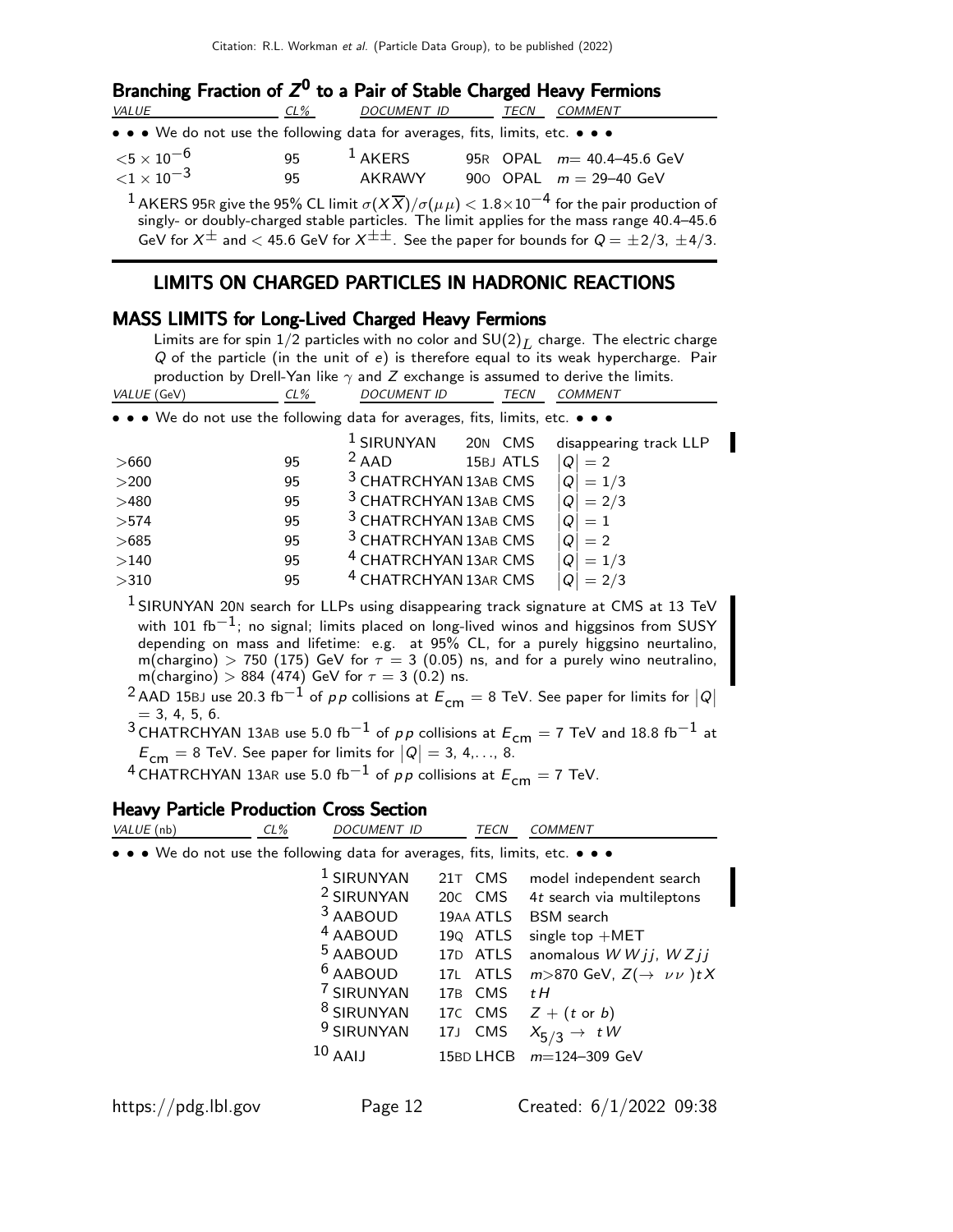|                                      |    | $11$ AAD                     |        | 13AH ATLS | $ q  = (2-6)e$ , m=50-600 GeV     |
|--------------------------------------|----|------------------------------|--------|-----------|-----------------------------------|
| $\langle 1.2 \times 10^{-3} \rangle$ | 95 | $12$ AAD                     |        |           | 11 ATLS $ q =10e$ , $m=0.2-1$ TeV |
| $<$ 1.0 $\times$ 10 $^{-5}$          |    | 95 <sup>13,14</sup> AALTONEN |        | 09Z CDF   | $m$ > 100 GeV, noncolored         |
| $< 4.8 \times 10^{-5}$               |    | 95 <sup>13,15</sup> AALTONEN |        | 09Z CDF   | $m$ > 100 GeV, colored            |
| $<$ 0.31–0.04 $\times$ 10 $^{-3}$    | 95 | $16$ ABAZOV                  | 09M D0 |           | pair production                   |
| < 0.19                               | 95 | $^{17}$ AKTAS                |        | 04c H1    | $m = 3 - 10$ GeV                  |
| < 0.05                               | 95 | $18$ ABE                     | 921    |           | $CDF$ $m=50-200$ GeV              |
| $<$ 30-130                           |    | <sup>19</sup> CARROLL        | 78     | SPEC      | $m=2-2.5$ GeV                     |
| $<$ 100                              |    | <sup>20</sup> LEIPUNER       | 73     |           | CNTR $m=3-11$ GeV                 |

<sup>1</sup> SIRUNYAN 21T perform model unspecific search for deviations from SM with CMS at 13 TeV with 35.9<sup>-1</sup> fb data in numerous signature channels. No deviations from SM found.

2 SIRUNYAN 20<sup>C</sup> search for four top-quark production with decay to multileptons at CMS at 13 TeV with 137 fb $^{-1}$ ; no signal is found and limits are placed on the Higgs boson oblique parameter in the effective field theory framework (EFT) and the model parameters  $(tan\beta)$ .

 $3$  AABOUD 19AA search for BSM physics at 13 TeV with 3.2 fb<sup>-1</sup> in > 10<sup>5</sup> regions of > 700 event classes; no significant signal found.

 $4$  AABOUD 19Q search for single top+MET events at 13 TeV with 36.1 fb<sup>-1</sup> of data; no signal found and limits set in  $\sigma$  or coupling vs. mass plane for variety of simplified models including DM and vector-like top quark T.

<sup>5</sup> AABOUD 17D search for W W *i* j, W Z i j in pp collisions at 8 TeV with 3.2 fb<sup>-1</sup>; set limits on anomalous couplings.

<sup>6</sup> AABOUD 17L search for the pair production of heavy vector-like T quarks in the  $Z(\rightarrow$  $\nu \nu$ ) t X final state.

<sup>7</sup> SIRUNYAN 17B search for vector-like quark  $pp \rightarrow TX \rightarrow tH X$  in 2.3 fb<sup>-1</sup> at 13 TeV; no signal seen; limits placed.

8 SIRUNYAN 17C search for vector-like quark  $p p \rightarrow \tau X \rightarrow Z + (t \text{ or } b)$  in 2.3 fb<sup>-1</sup> at 13 TeV; no signal seen; limits placed.

 $^9$ SIRUNYAN 17J search for  $p \, p \, \rightarrow \, \, X_{5/3} \, X_{5/3} \, \rightarrow \, \, t \, W \, t \, W$  with 2.3 fb $^{-1}$  at 13 TeV. No signal seen:  $m(X) > 1020$  (990) GeV for RH (LH) new charge 5/3 quark.

10 AAIJ 15BD search for production of long-lived particles in pp collisions at  $E_{cm} = 7$  and 8 TeV. See their Table 6 for cross section limits.

11 AAD 13AH search for production of long-lived particles with  $|q| = (2-6)e$  in pp collisions at  $E_{cm} = 7$  TeV with 4.4 fb<sup>-1</sup>. See their Fig. 8 for cross section limits.

 $12$  AAD 111 search for production of highly ionizing massive particles in pp collisions at  $E_{cm} = 7$  TeV with L = 3.1 pb<sup>-1</sup>. See their Table 5 for similar limits for  $|q| = 6e$  and 17e, Table 6 for limits on pair production cross section.

13 AALTONEN 09Z search for long-lived charged particles in  $p\overline{p}$  collisions at  $E_{cm} = 1.96$ TeV with  $L = 1.0$  fb<sup>-1</sup>. The limits are on production cross section for a particle of mass above 100 GeV in the region  $|\eta| \, \lesssim \,$  0.7,  $\rho_{\textit{\textbf{T}}} >$  40 GeV, and 0.4  $< \beta < 1.0.$ 

14 Limit for weakly interacting charge-1 particle.

15 Limit for up-quark like particle.

<sup>16</sup> ABAZOV 09M search for pair production of long-lived charged particles in  $p\overline{p}$  collisions at  $E_{cm} = 1.96$  TeV with  $L = 1.1$  fb<sup>-1</sup>. Limit on the cross section of (0.31–0.04) pb  $(95\%$  CL) is given for the mass range of 60-300 GeV, assuming the kinematics of stau pair production.

17 AKTAS 04<sup>C</sup> look for charged particle photoproduction at HERA with mean c.m. energy of 200 GeV.

 $^{18}$  ABE 92J look for pair production of unit-charged particles which leave detector before decaying. Limit shown here is for  $m=50$  GeV. See their Fig. 5 for different charges and stronger limits for higher mass.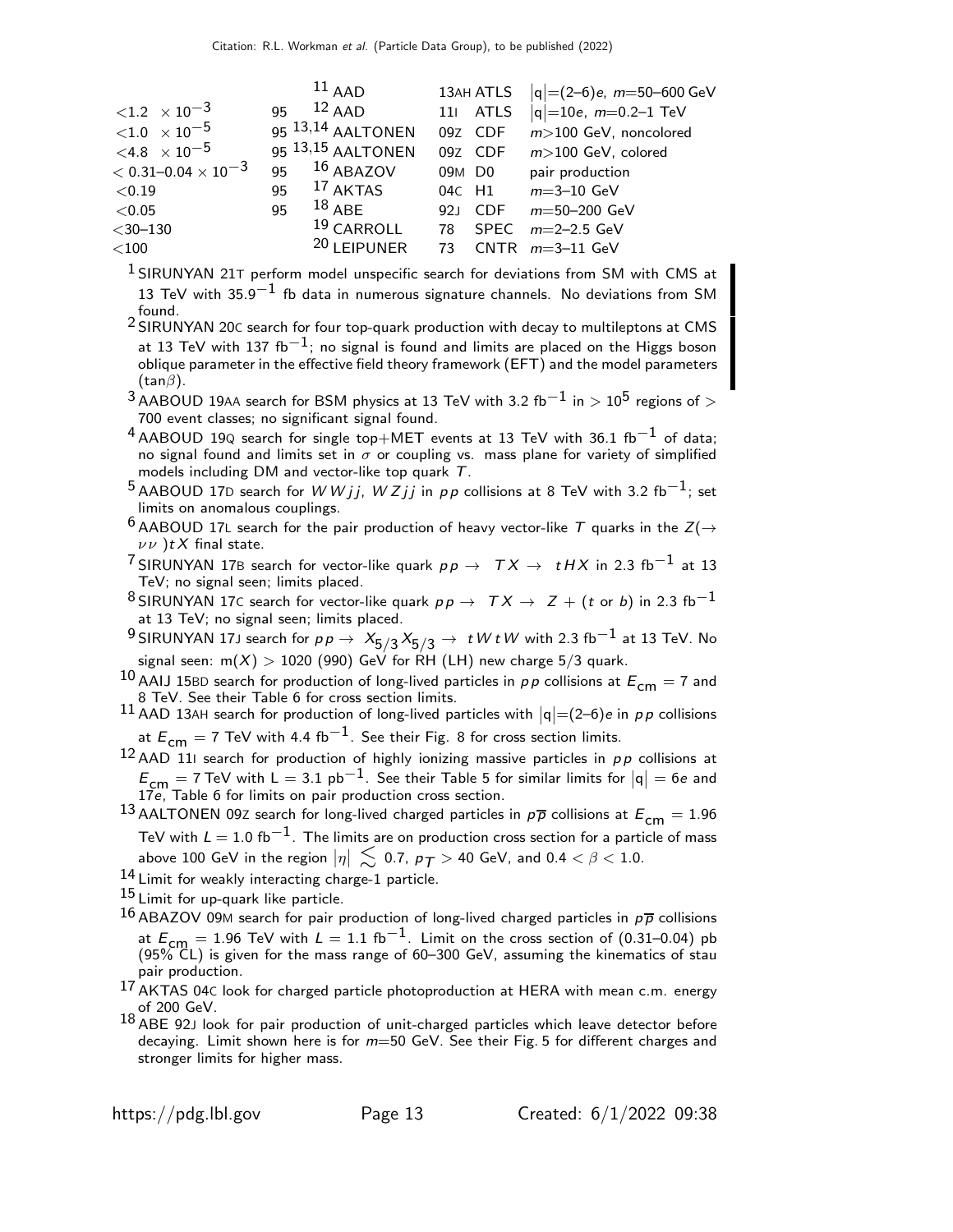- 19 CARROLL 78 look for neutral,  $S = -2$  dihyperon resonance in  $pp \rightarrow 2K^{+}X$ . Cross section varies within above limits over mass range and  $p_{\vert ab} = 5.1 - 5.9 \text{ GeV}/c$ .
- <sup>20</sup> LEIPUNER 73 is an NAL 300 GeV  $p$  experiment. Would have detected particles with lifetime greater than 200 ns.

| VALUE                                                                                                                 |        |                                                      |                |                                           |     |                                                                      |
|-----------------------------------------------------------------------------------------------------------------------|--------|------------------------------------------------------|----------------|-------------------------------------------|-----|----------------------------------------------------------------------|
| $(\text{cm}^2 \text{sr}^{-1} \text{GeV}^{-1})$                                                                        | $CL\%$ | <b>DOCUMENT ID</b>                                   |                | TECN                                      | CHG | <b>COMMENT</b>                                                       |
| $\bullet \bullet \bullet$ We do not use the following data for averages, fits, limits, etc. $\bullet \bullet \bullet$ |        |                                                      |                |                                           |     |                                                                      |
| ${<}2.6\times10^{-36}$                                                                                                | 90     | $1$ BALDIN                                           | 76             | <b>CNTR</b>                               |     | $Q=1$ , $m=2.1-9.4$ GeV                                              |
| $\langle 2.2 \times 10^{-33} \rangle$                                                                                 | 90     | <sup>2</sup> ALBROW                                  | 75             | <b>SPEC</b>                               | $+$ | $Q = \pm 1$ , m=4-15 GeV                                             |
| ${<}1.1 \times 10^{-33}$                                                                                              | 90     | <sup>2</sup> ALBROW                                  | 75             | <b>SPEC</b>                               | $+$ | $Q = \pm 2$ , m=6-27 GeV                                             |
| $< 8. \times 10^{-35}$                                                                                                | 90     | $3$ JOVANOV                                          | 75             | $CNTR +$                                  |     | $m=15-26$ GeV                                                        |
| ${<}1.5\times10^{-34}$                                                                                                | 90     | $3$ JOVANOV                                          | 75             | $CNTR +$                                  |     | $Q = \pm 2$ , $m = 3 - 10$ GeV                                       |
| $< 6. \times 10^{-35}$                                                                                                | 90     | $3$ JOVANOV                                          | 75             | $CNTR +$                                  |     | $Q = \pm 2$ , $m=10-26$ GeV                                          |
| $\langle 1. \ \times 10^{-31} \rangle$                                                                                | 90     | $4$ APPEL                                            | 74             | $CNTR +$                                  |     | $m=3.2-7.2$ GeV                                                      |
| ${<}5.8\times10^{-34}$                                                                                                | 90     | <sup>5</sup> ALPER                                   | 73             | <b>SPEC</b>                               | $+$ | $m=1.5-24$ GeV                                                       |
| ${<}1.2 \times 10^{-35}$                                                                                              | 90     | <sup>6</sup> ANTIPOV                                 | 71B            | <b>CNTR</b>                               |     | $Q=-, m=2.2-2.8$                                                     |
| ${<}2.4\times10^{-35}$                                                                                                | 90     | <sup>7</sup> ANTIPOV                                 |                | 71 $C$ CNTR $-$                           |     | $Q=-$ , $m=1.2-1.7$ ,<br>$2.1 - 4$                                   |
| ${<}2.4\times10^{-35}$<br>${<}1.5\times10^{-36}$<br>${<}3.0\times10^{-36}$                                            | 90     | <b>BINON</b><br><sup>8</sup> DORFAN<br><b>DORFAN</b> | 69<br>65<br>65 | <b>CNTR</b><br><b>CNTR</b><br><b>CNTR</b> |     | $Q=-, m=1-1.8$ GeV<br>Be target $m=3-7$ GeV<br>Fe target $m=3-7$ GeV |
|                                                                                                                       |        |                                                      |                |                                           |     |                                                                      |

## Heavy Particle Production Differential Cross Section

<sup>1</sup> BALDIN 76 is a 70 GeV Serpukhov experiment. Value is per Al nucleus at  $\theta = 0$ . For other charges in range  $-0.5$  to  $-3.0$ , CL  $= 90\%$  limit is  $(2.6 \times 10^{-36})/|({\text{charge}})|$  for  $\overline{\phantom{a}}$ mass range  $(2.1-9.4 \text{ GeV}) \times |(\text{charge})|$ . Assumes stable particle interacting with matter as do antiprotons.

<sup>2</sup> ALBROW 75 is a CERN ISR experiment with  $E_{cm} = 53$  GeV.  $\theta = 40$  mr. See figure 5 for mass ranges up to 35 GeV.

 $3$  JOVANOVICH 75 is a CERN ISR 26+26 and 15+15 GeV  $pp$  experiment. Figure 4 covers ranges  $Q = 1/3$  to 2 and  $m = 3$  to 26 GeV. Value is per GeV momentum.

4 APPEL 74 is NAL 300 GeV pW experiment. Studies forward production of heavy (up to 24 GeV) charged particles with momenta 24–200 GeV (-charge) and 40-150 GeV (+charge). Above typical value is for 75 GeV and is per GeV momentum per nucleon.

 $^{5}$  ALPER 73 is CERN ISR 26+26 GeV pp experiment. p >0.9 GeV, 0.2 <  $\beta$  <0.65.

 $\frac{6}{5}$  ANTIPOV 71B is from same 70 GeV  $p$  experiment as ANTIPOV 71C and BINON 69.

 $7$  ANTIPOV 71C limit inferred from flux ratio. 70 GeV  $p$  experiment.

 $8$  DORFAN 65 is a 30 GeV/c p experiment at BNL. Units are per GeV momentum per nucleus.

## Long-Lived Heavy Particle Invariant Cross Section

| $CL\%$ | <b>DOCUMENT ID</b>     |                                                                          | TECN        | CHG | <i>COMMENT</i>                                                                                   |
|--------|------------------------|--------------------------------------------------------------------------|-------------|-----|--------------------------------------------------------------------------------------------------|
|        |                        |                                                                          |             |     |                                                                                                  |
| 90     | <sup>1</sup> BERNSTEIN | 88                                                                       | <b>CNTR</b> |     |                                                                                                  |
| 90     |                        | 88                                                                       | <b>CNTR</b> |     |                                                                                                  |
| 90     | $2$ THRON              | 85                                                                       | <b>CNTR</b> |     | $Q=1$ , $m=4-12$ GeV                                                                             |
| 90     | $2$ THRON              | 85                                                                       |             |     | $Q=1$ , $m=4-12$ GeV                                                                             |
| 90     | <sup>3</sup> ARMITAGE  | 79                                                                       | <b>SPEC</b> |     | $m=1.87$ GeV                                                                                     |
| 90     | <sup>3</sup> ARMITAGE  | 79                                                                       | <b>SPEC</b> |     | $m=1.5-3.0$ GeV                                                                                  |
|        |                        | 79                                                                       | <b>CNTR</b> |     | $Q = (2/3, 1, 4/3, 2)$                                                                           |
| 90     |                        | 78                                                                       | <b>CNTR</b> |     | $m=4-10$ GeV                                                                                     |
| 90     |                        | 78                                                                       | <b>CNTR</b> |     | $m=4.5-6$ GeV                                                                                    |
|        |                        | $1$ BERNSTEIN<br><sup>4</sup> BOZZOLI<br><sup>5</sup> CUTTS<br>$6$ VIDAL |             |     | • • • We do not use the following data for averages, fits, limits, etc. • • •<br>$CNTR +$<br>$+$ |

**VALUE**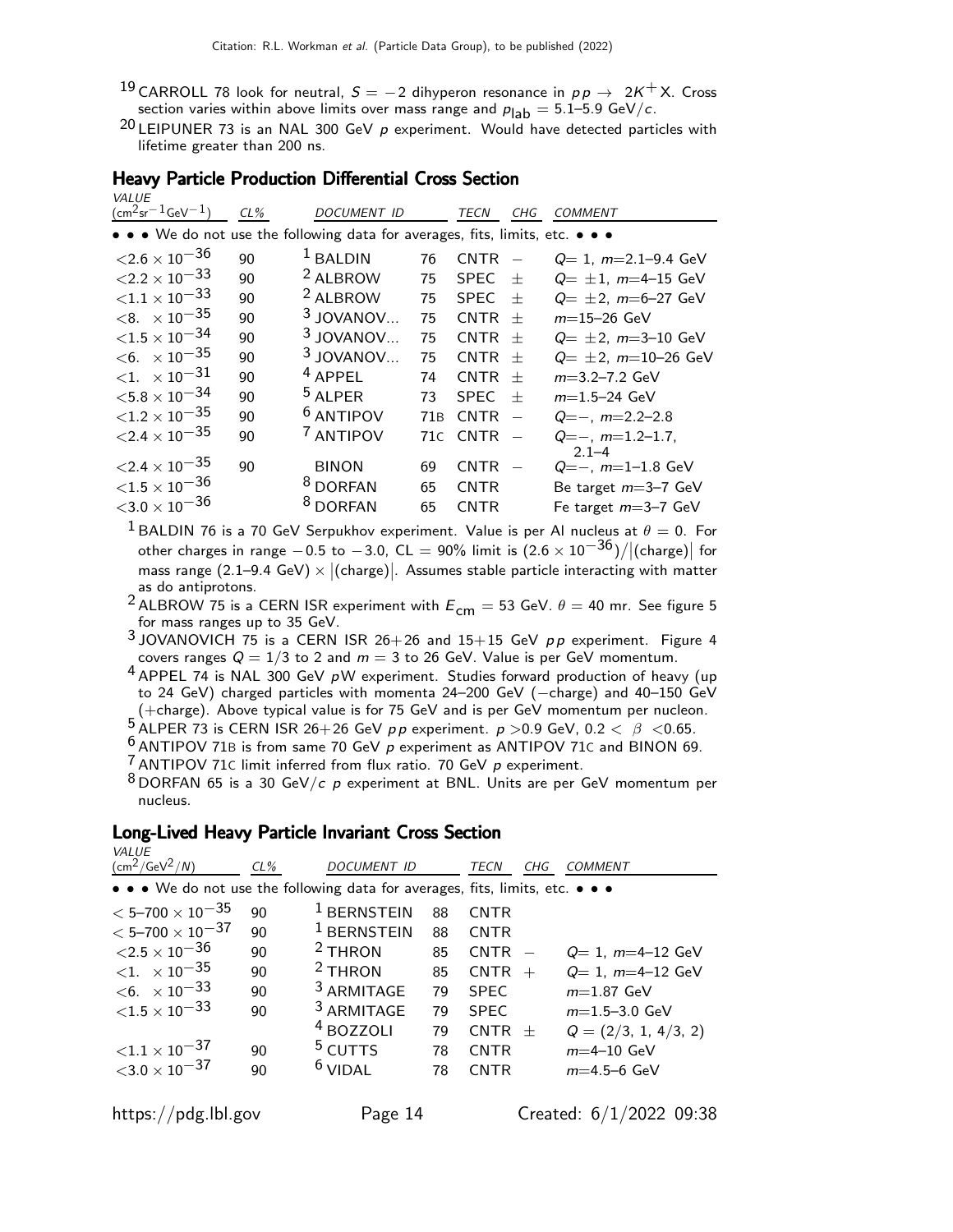- <sup>1</sup> BERNSTEIN 88 limits apply at  $x = 0.2$  and  $p_T = 0$ . Mass and lifetime dependence of limits are shown in the regions:  $m = 1.5$ –7.5 GeV and  $\tau = 10^{-8}$ –2 ×  $10^{-6}$  s. First number is for hadrons; second is for weakly interacting particles.
- $2$  THRON 85 is FNAL 400 GeV proton experiment. Mass determined from measured velocity and momentum. Limits are for  $\tau > 3 \times 10^{-9}$  s.
- <sup>3</sup> ARMITAGE 79 is CERN-ISR experiment at  $E_{cm} = 53$  GeV. Value is for  $x = 0.1$  and  $p_\mathcal{T} = 0.15$ . Observed particles at  $m = 1.87$  GeV are found all consistent with being
- antideuterons.<br><sup>4</sup> BOZZOLI 79 is CERN-SPS 200 GeV *p N* experiment. Looks for particle with  $\tau$  larger than  $10^{-8}$  s. See their figure 11–18 for production cross-section upper limits vs mass.
- <sup>5</sup> CUTTS 78 is p Be experiment at FNAL sensitive to particles of  $\tau > 5 \times 10^{-8}$  s. Value is for  $-0.3 < x < 0$  and  $p_T = 0.175$ .
- <sup>6</sup> VIDAL 78 is FNAL 400 GeV proton experiment. Value is for  $x = 0$  and  $p_T = 0$ . Puts lifetime limit of  $< 5 \times 10^{-8}$  s on particle in this mass range.

# Long-Lived Heavy Particle Production ( $\sigma$ (Heavy Particle) /  $\sigma(\pi)$ )

| <i>VALUE</i>                                                                  | EVTS | DOCUMENT ID |  | TECN CHG COMMENT                                       |
|-------------------------------------------------------------------------------|------|-------------|--|--------------------------------------------------------|
| • • • We do not use the following data for averages, fits, limits, etc. • • • |      |             |  |                                                        |
| ${<}10^{-8}$                                                                  |      |             |  | <sup>1</sup> NAKAMURA 89 SPEC $\pm$ Q $( -5/3, \pm 2)$ |
|                                                                               |      |             |  | <sup>2</sup> BUSSIERE 80 CNTR $\pm$ Q= (2/3,1,4/3,2)   |

 $<sup>1</sup>$  NAKAMURA 89 is KEK experiment with 12 GeV protons on Pt target. The limit applies</sup> for mass  $\lesssim 1.6$  GeV and lifetime  $\gtrsim 10^{-7}$  s.

2 BUSSIERE 80 is CERN-SPS experiment with 200–240 GeV protons on Be and Al target. See their figures 6 and 7 for cross-section ratio vs mass.

## Production and Capture of Long-Lived Massive Particles

| VALUE $(10^{-36}$ cm <sup>2</sup> )                                                                                                                                                                                                  | DOCUMENT ID           |    | TECN | <b>COMMENT</b>                                                                              |
|--------------------------------------------------------------------------------------------------------------------------------------------------------------------------------------------------------------------------------------|-----------------------|----|------|---------------------------------------------------------------------------------------------|
| • • • We do not use the following data for averages, fits, limits, etc. • • •                                                                                                                                                        |                       |    |      |                                                                                             |
|                                                                                                                                                                                                                                      | $1$ AAD               |    |      | 21X ATLS search for captured LLPs                                                           |
|                                                                                                                                                                                                                                      | <sup>2</sup> ACHARYA  | 21 |      | INDU dyons production, capture                                                              |
| $<$ 20 to 800                                                                                                                                                                                                                        | <sup>3</sup> ALEKSEEV |    |      | 76 ELEC $\tau=5$ ms to 1 day                                                                |
| $<$ 200 to 2000                                                                                                                                                                                                                      | <sup>3</sup> ALEKSEEV |    |      | 76B ELEC $\tau=100$ ms to 1 day                                                             |
| $<$ 1.4 to 9                                                                                                                                                                                                                         | $4$ FRANKEL           |    |      | 75 CNTR $\tau = 50$ ms to 10 hours                                                          |
| $<$ 0.1 to 9                                                                                                                                                                                                                         | $5$ FRANKEL           |    |      | 74 CNTR $\tau=1$ to 1000 hours                                                              |
| $\frac{1}{1}$ . The state of the state of $\frac{1}{1}$ can be stated in the state of the state of the state of the state of the state of the state of the state of the state of the state of the state of the state of the state of |                       |    |      | <sup>1</sup> AAD 21X search for LLPs which come to rest in ATLAS detector to deposit energy |

between collisions. No signal observed in 111 fb<sup>-1</sup> of data. Limits placed in lifetime vs. mass place assuming model with gluino hadrons: e.g. m > 1.4 TeV for  $\tau \sim 10^{-5}$  to  $10^3$  sec.

<sup>2</sup> ACHARYA 21 search for dyons (carrying electric and magnetic charge) and monopoles via production and capture in 6.46 fb<sup>-1</sup> of 13 TeV LHC data. No signal observed. Limits placed in mass vs. magnetic charge plane.

3 ALEKSEEV 76 and ALEKSEEV 76<sup>B</sup> are 61–70 GeV p Serpukhov experiment. Cross section is per Pb nucleus.

4 FRANKEL 75 is extension of FRANKEL 74.

 $5$  FRANKEL 74 looks for particles produced in thick AI targets by 300–400 GeV/c protons.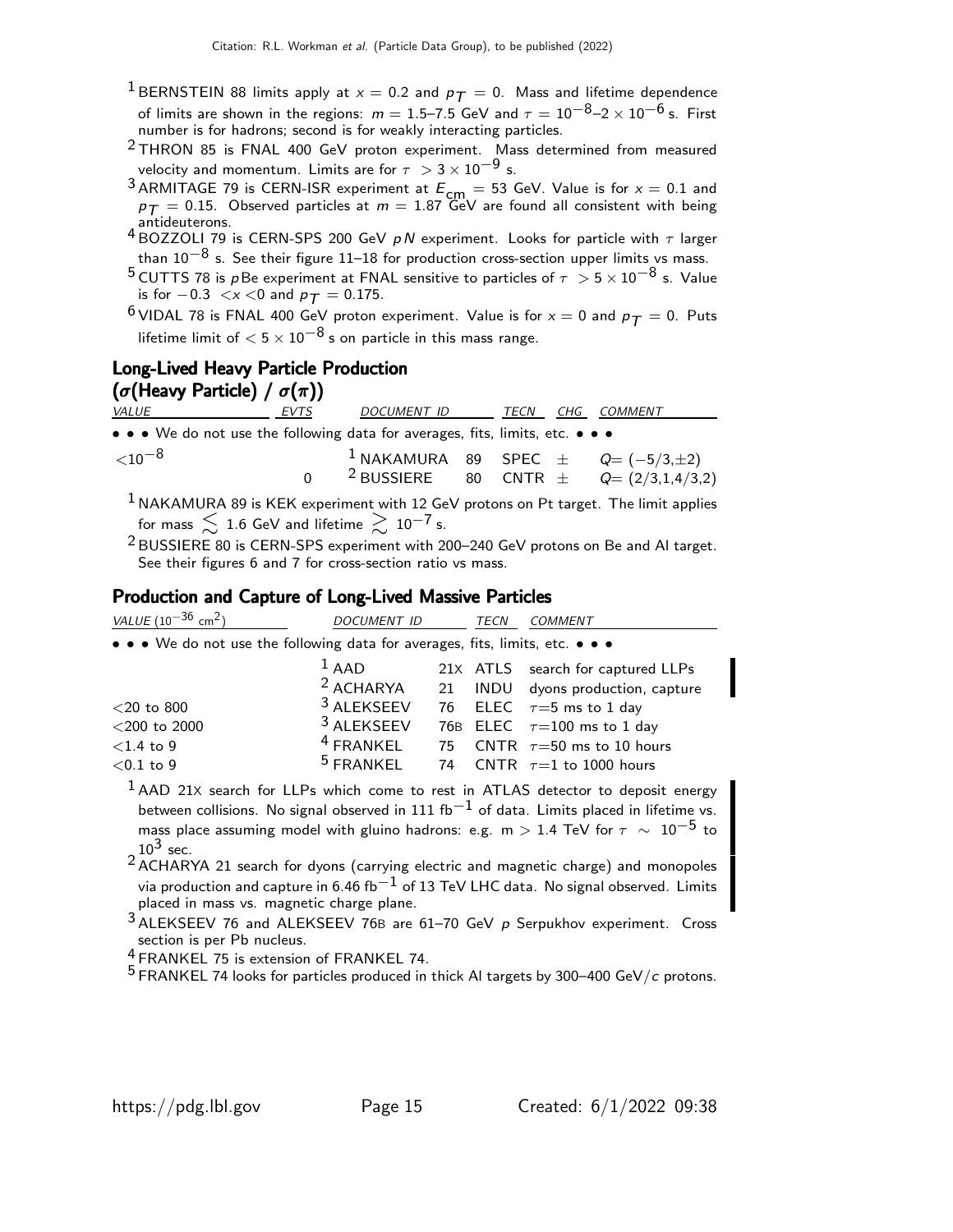# Long-Lived Particle (LLP) Search at Hadron Collisions

| VALUE (fb) |      | $CL\%$ | Limits are for cross section times branching ratio.<br><b>DOCUMENT ID</b> |     | <b>TECN</b>            | <b>COMMENT</b>                                                              |
|------------|------|--------|---------------------------------------------------------------------------|-----|------------------------|-----------------------------------------------------------------------------|
|            |      |        |                                                                           |     |                        | • • We do not use the following data for averages, fits, limits, etc. • • • |
|            |      |        | $1$ AAD<br>$2$ AAD                                                        |     | 21AL ATLS<br>21BA ATLS | charged LLPs search<br>LLP from higgs decay search                          |
|            |      |        | $3$ AAIJ                                                                  |     | 21v LHCB               | LLP $\rightarrow$ e $\mu\nu$ search                                         |
|            |      |        | <sup>4</sup> SIRUNYAN                                                     |     | 21AF CMS               | LLP search via displaced jets                                               |
| $\,<\,$    | 0.07 | 95     | <sup>5</sup> SIRUNYAN                                                     |     | 210 CMS                | LLP search via displaced jets                                               |
|            |      |        | <sup>6</sup> TUMASYAN                                                     | 21  | CMS                    | LLP endcap muon detector                                                    |
|            |      |        | $7$ AAD                                                                   |     | 20D ATLS               | searches<br>$p p \rightarrow$ LLPs at 13 TeV                                |
|            |      |        | $8$ AAD                                                                   | 20J | <b>ATLS</b>            | scalar boson decay to LLPs                                                  |
|            |      |        | $9$ AAD                                                                   |     | 20M ATLS               | LLP top squark decay to $\mu$                                               |
|            |      |        | $10$ AAD                                                                  |     | 20P ATLS               | LLP dark photon search                                                      |
|            |      |        | $11$ AAIJ                                                                 |     | 20AL LHCB              | $p p$ dimuon resonance                                                      |
|            |      |        | $12$ BALL                                                                 | 20  |                        | LLP milli-charged particles at LHC                                          |
|            |      |        | 13 AABOUD                                                                 |     | 19AE ATLS              | $pp$ at 13 TeV                                                              |
|            |      |        | <sup>14</sup> AABOUD                                                      |     | 19AK ATLS              | $pp \rightarrow \Phi \rightarrow ZZ_d$                                      |
|            |      |        | <sup>15</sup> AABOUD                                                      |     | 19AM ATLS              | DY multi-charged LLP production                                             |
|            |      |        | 16 AABOUD                                                                 |     | 19AO ATLS              | LLP via displaced jets                                                      |
|            |      |        | 17 AABOUD                                                                 |     | 19AT ATLS              | heavy, charged LLPs                                                         |
|            |      |        | 18 AABOUD                                                                 |     | 19G ATLS               | LLP decay to $\mu^+ \mu^-$                                                  |
|            |      |        | 19 SIRUNYAN                                                               |     | 19BH CMS               | LLP via displaced jets                                                      |
|            |      |        | 20 SIRUNYAN                                                               |     | 19BT CMS               | LLP via displaced jets+MET                                                  |
|            |      |        | <sup>21</sup> SIRUNYAN                                                    |     | 19CA CMS               | LLP $\rightarrow \gamma$ search                                             |
|            |      |        | <sup>22</sup> SIRUNYAN                                                    |     | 19Q CMS                | $pp \rightarrow j +$ displaced dark quark<br>jet                            |
|            |      |        | <sup>23</sup> SIRUNYAN                                                    |     | 18AW CMS               | Long-lived particle search                                                  |
|            |      |        | $24$ AAIJ                                                                 |     | 16AR LHCB              | $H \rightarrow XX$ LLPs                                                     |
|            |      |        | <sup>25</sup> KHACHATRY16BWCMS                                            |     |                        | direct production: HSCPs                                                    |
| $<$ 2000   |      | 90     | <sup>26</sup> BADIER                                                      | 86  |                        | BDMP $\tau = (0.05-1.) \times 10^{-8}$ s                                    |
| 1.         |      |        |                                                                           |     |                        |                                                                             |

<sup>1</sup> AAD 21AL reports on ATLAS search for long-lived charged particles with 139 fb<sup>-1</sup> at 13 TeV. No signal observed. Limits placed in lifetime vs. mass plane: e.g. for  $\tau$ (LLP)  $\sim$  0.1 ns, m(selectron) > 720 GeV.

- <sup>2</sup> AAD 21BA search for long-lived particles from Z H production  $(H \rightarrow b\overline{b})$  with 2 displaced vertices in 139 fb<sup>-1</sup> of data at 13 TeV. No signal detected. Limits placed in branching fraction vs. lifetime plane.
- <sup>3</sup> AAIJ 21V search for  $pp \rightarrow LLP + LLP$  with  $LLP \rightarrow e \mu \nu$  in the lifetime range between 2 and 50 ps at LHCb with 5.4 fb<sup>-1</sup> at 13 TeV. No signal observed. Limits placed in LLP cross section vs. mass or lifetime plane for m(LLP)  $\sim$  7 to 50 GeV.
- $^4$ SIRUNYAN 21AF search for LLPs at CMS via jets with 2 displaced vertices in 140 fb $^{-1}$ of data at 13 TeV. No signal observed. Limits placed for RPV SUSY models in which a long-lived neutralino or gluino decays into a multijet final state with top, bottom, and strange quarks.
- 5 SIRUNYAN 21<sup>U</sup> search for long-lived particles (LLPs) via displaced jets at CMS with LHC13 and 132 fb<sup>-1</sup>. No signal detected. Limits placed on simplified model production of LLP  $X \to q\overline{q}$  with  $\sigma < 0.07$  fb for m(X) > 500 GeV and  $c\tau \sim 2$  to 250 mm.
- $^6$ TUMASYAN 21 search for long-lived particles in CMS muon endcap detector in 137 fb $^{-1}$ of data at 13 TeV. No signal detected. Limits are placed depending on the branching fraction of Higgs boson to LLP decaying to dd, bb, and  $\tau^+ \tau^-$ , depending on proper decay length, and LLP masses.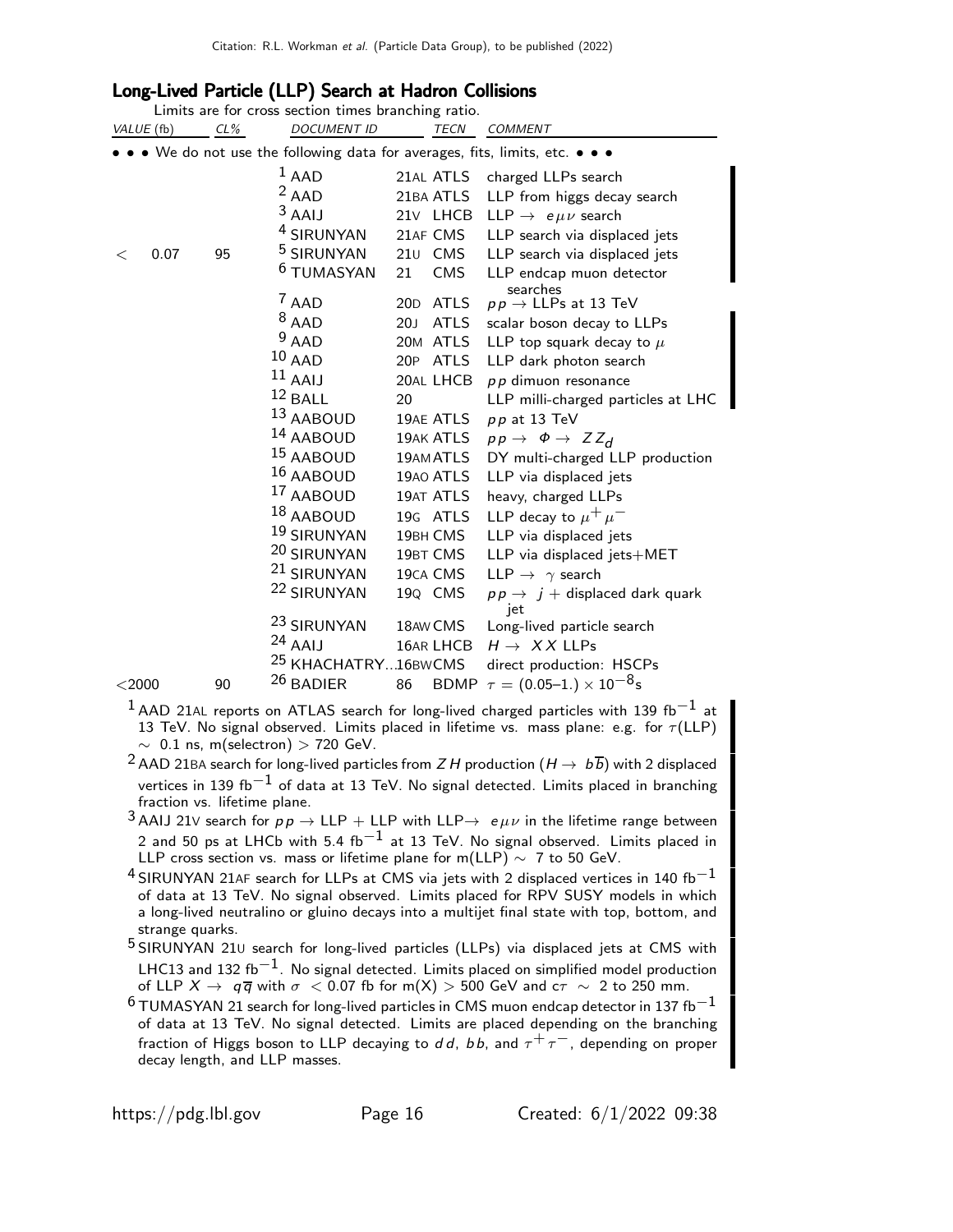- $7$  AAD 20D search for opposite-sign dileptons originating from long-lived particles in  $p p$ collisions at 13 Tev with 32.8 fb<sup>-1</sup>; limits placed in squark cross section vs. c $\tau$  plane for RPV SUSY.
- 8 AAD 20J search for scalar boson decay to two long-lived particles; no signal; limits placed in BF vs  $c\tau$  plane for various mass hypotheses. This search is also combined with other ATLAS displaced-jet searches.
- $9$  AAD 20M search for long-lived top-squarks decay to  $\mu$  and hadrons; no signal; limits placed in cross section vs. mass and mass vs. lifetime planes .
- $^{10}$  AAD 20P search for long-lived dark photons produced from the decay of a scalar boson, with each dark photon decaying into displaced collimated leptons or light hadrons at 13 TeV with 36 fb $^{-1}$ ; no signal; limits placed in  $\sigma \cdot$  BF vs.  $\,$ c $\tau$  and other planes.
- $^{11}$  AAIJ 20AL search for long-lived  $X \rightarrow \mu^+ \mu^-$  decays in 5.1 fb $^{-1}$  of LHCb data at 13 TeV; no signal; limits placed on m $(X)$  up to 3 GeV depending on kinetic mixing.
- $12$  BALL 20 search for long-lived milli-charged particles produced at LHC; limits placed in charge vs. mass plane (Fig. 8).
- $^{13}$ AABOUD 19AE search for long-lived particles via displaced jets using 10.8 fb $^{-1}$  or 33.0  $fb^{-1}$  data (depending on a trigger) at 13 TeV; no signal found and limits set in branching ratio vs. decay length plane.
- $^{14}$  AABOUD 19AK searches for long-lived particle  $Z_d$  via  $pp\rightarrow \;\;\Phi \rightarrow \;\;ZZ_d$  at 13 TeV with 36.1 fb<sup>-1</sup>; no signal found and limits set in  $\sigma \times$ BR vs. lifetime plane for simplified model.
- 15 AABOUD 19AM search for Drell-Yan (DY) production of long-lived multi-charge particles at 13 TeV with 36.1 fb<sup>-1</sup> of data; no signal found and exclude 50 GeV  $<$  m(LLMCP)  $<$  980–1220 GeV for electric charge  $|q| = (2-7)e$ .
- $16$  AABOUD 19A0 search for neutral long-lived particles producing displaced jets at 13 TeV with 36.1 fb<sup>-1</sup> of data; no signal found and exclude regions of  $\sigma \cdot BR$  vs. lifetime plane for various models.
- $17$  AABOUD 19AT search for heavy, charged long-lived particles at 13 TeV with 36.1 fb $^{-1}$ ; no signal found and upper limits set on masses of various hypothetical particles.
- 18 AABOUD 19G search for long-lived particle with decay to  $\mu^+ \mu^-$  at 13 TeV with 32.9  $fb^{-1}$ ; no signal found and limits set in combinations of lifetime, mass and coupling planes for various simplified models.
- 19 SIRUNYAN 19BH search for long-lived SUSY particles via displaced jets at 13 TeV with 35.9 fb $^{-1}$ ; no signal found and limits placed in mass vs lifetime plane for various hypothetical models.
- $^{20}$ SIRUNYAN 19BT search for displaced jet(s)+ $\not\!\! E_T$  at 13 TeV with 137 fb $^{-1}$ ; no signal found and limits placed in mass vs lifetime plane for gauge mediated SUSY breaking models.
- 21 SIRUNYAN 19CA search for gluino/squark decay to long-lived neutralino, decay to  $\gamma$  in GMSB; no signal, limits placed in m( $\chi$ ) vs. lifetime plane for SPS8 GMSB benchmark point .
- 22 SIRUNYAN 19Q search for  $pp \rightarrow j+$  displaced jet via dark quark with 13 TeV at 16.1  $fb^{-1}$ ; no signal found and limits set in mass vs lifetime plane for dark quark/dark pion model.
- 23 SIRUNYAN 18AW search for very long lived particles (LLPs) decaying hadronically or to  $\mu \overline{\mu}$  in CMS detector; none seen/limits set on lifetime vs. cross section.
- <sup>24</sup> AAIJ 16AR search for long lived particles from  $H \rightarrow X X$  with displaced X decay vertex using 0.62 fb<sup>-1</sup> at 7 TeV; limits set in Fig. 7.
- $^{25}$ KHACHATRYAN 16BW search for heavy stable charged particles via ToF with 2.5 fb<sup>-1</sup> at 13 TeV; require stable m(gluinoball)  $>$  1610 GeV.
- $26$  BADIER 86 looked for long-lived particles at 300 GeV  $\pi^-$  beam dump. The limit applies for nonstrongly interacting neutral or charged particles with mass >2 GeV. The limit applies for particle modes,  $\mu^+ \pi^-$ ,  $\mu^+ \mu^-$ ,  $\pi^+ \pi^- X$ ,  $\pi^+ \pi^- \pi^{\pm}$  etc. See their figure 5 for the contours of limits in the mass- $\tau$  plane for each mode.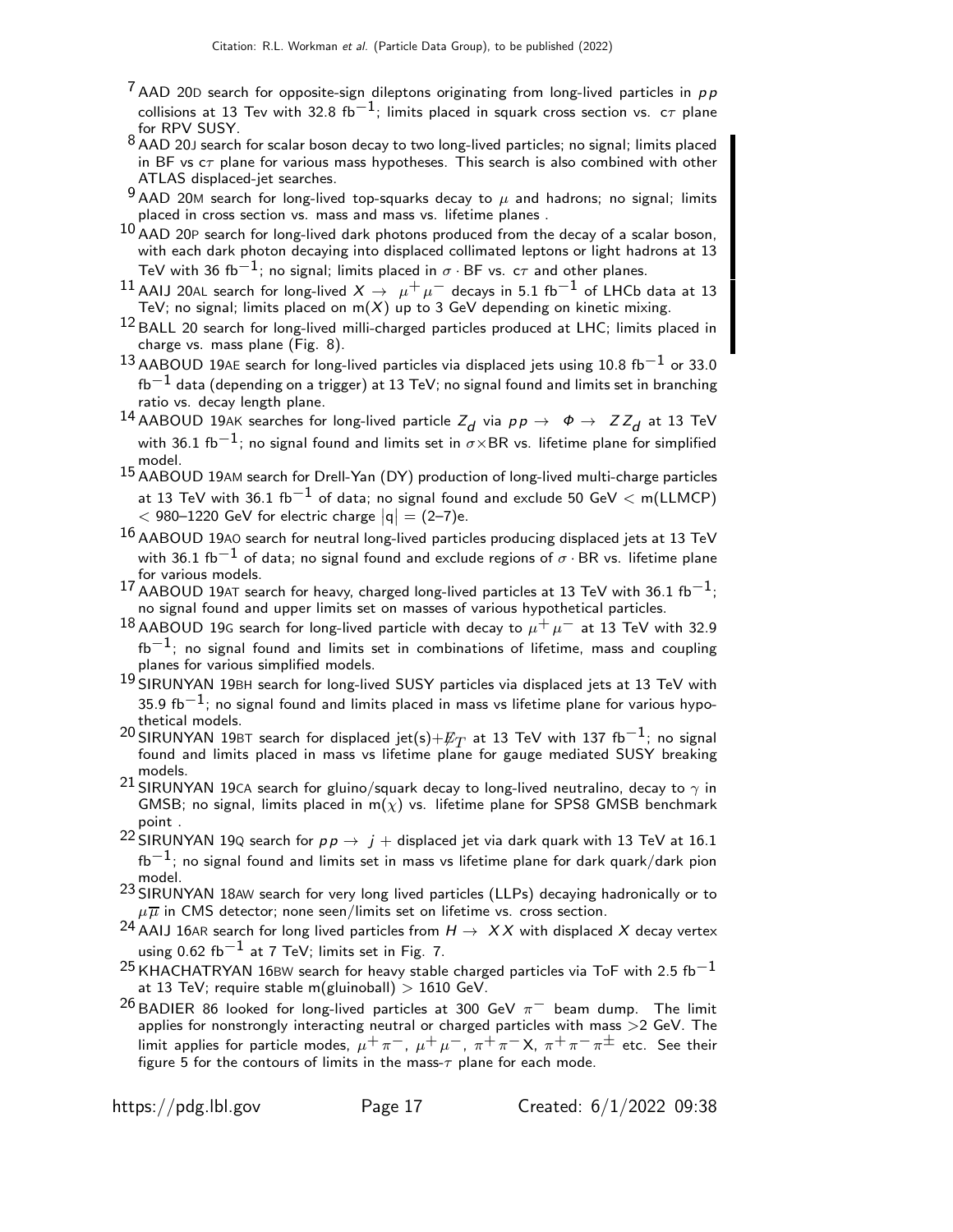## Long-Lived Heavy Particle Cross Section

| VALUE (pb/sr)                                                                 | CL% | <i>DOCUMENT ID</i> | TECN | COMMENT                                |
|-------------------------------------------------------------------------------|-----|--------------------|------|----------------------------------------|
| • • • We do not use the following data for averages, fits, limits, etc. • • • |     |                    |      |                                        |
| $<$ 34                                                                        | 95  | $1$ RAM            |      | 94 SPEC $1015 < m_{\chi++} < 1085$ MeV |
| $<$ 75                                                                        | 95. | $1$ RAM            |      | 94 SPEC 920 $< m_{\chi++} <$ 1025 MeV  |

<sup>1</sup> RAM 94 search for a long-lived doubly-charged fermion  $X^{++}$  with mass between  $m_N$ and  $m_N + m_\pi$  and baryon number  $+1$  in the reaction  $\rho \rho \rightarrow \ \chi^{++} \,$ n. No candidate is found. The limit is for the cross section at  $15^\circ$  scattering angle at 460 MeV incident energy and applies for  $\tau(X^{++}) \gg 0.1 \mu s$ .

# LIMITS ON CHARGED PARTICLES IN COSMIC RAYS

## Heavy Particle Flux in Cosmic Rays

|          | VALUE $\left(\text{cm}^{-2}\text{sr}^{-1}\text{s}^{-1}\right)$ CL% EVTS |    |          | DOCUMENT ID                                                                   |     | TECN        | <b>COMMENT</b>                          |
|----------|-------------------------------------------------------------------------|----|----------|-------------------------------------------------------------------------------|-----|-------------|-----------------------------------------|
|          |                                                                         |    |          | • • • We do not use the following data for averages, fits, limits, etc. • • • |     |             |                                         |
|          |                                                                         |    |          | $1$ ALVIS                                                                     | 18  |             | MAJD Fractionally charged               |
| $<\,1$   | $\times$ 10 $^{-8}$                                                     | 90 |          | <sup>2</sup> AGNESE                                                           | 15  |             | CDM2 $Q = 1/6$                          |
| $\sim 6$ | $\times$ 10 $^{-9}$                                                     |    | 2        | <sup>3</sup> SAITO                                                            | 90  |             | $Q \simeq 14$ , $m \simeq$<br>370 $m_p$ |
| < 1.4    | $\times 10^{-12}$ 90                                                    |    | $\Omega$ | <sup>4</sup> MINCER                                                           | 85  | CALO        | $m > 1$ TeV                             |
|          |                                                                         |    |          | <sup>5</sup> SAKUYAMA                                                         | 83B | <b>PLAS</b> | $m \sim 1$ TeV                          |
| < 1.7    | $\times$ 10 $^{-11}$                                                    | 99 | 0        | $6$ BHAT                                                                      | 82  | CC          |                                         |
| < 1.     | $\times$ 10 $^{-9}$                                                     | 90 | 0        | $^7$ MARINI                                                                   | 82  |             | CNTR $Q=1$ , $m \sim 4.5 m_p$           |
| 2.       | $\times$ 10 <sup>-9</sup>                                               |    | 3        | <sup>8</sup> YOCK                                                             | 81  |             | SPRK $Q=1$ , $m \sim 4.5 m_p$           |
|          |                                                                         |    | 3        | <sup>8</sup> YOCK                                                             | 81  |             | SPRK Fractionally charged               |
| 3.0      | $\times$ 10 $^{-9}$                                                     |    | 3        | $9$ YOCK                                                                      | 80  | SPRK        | $m \sim 4.5 m_p$                        |
|          | $(4 \pm 1) \times 10^{-11}$                                             |    | 3        | GOODMAN                                                                       | 79  | <b>ELEC</b> | $m > 5$ GeV                             |
| < 1.3    | $\times$ 10 $^{-9}$                                                     | 90 |          | $10$ BHAT                                                                     | 78  | CNTR        | $m > 1$ GeV                             |
| < 1.0    | $\times$ 10 $^{-9}$                                                     |    | $\Omega$ | <b>BRIATORE</b>                                                               | 76  | <b>ELEC</b> |                                         |
| < 7.     | $\times\,10^{-10}$ 90                                                   |    | $\Omega$ | <b>YOCK</b>                                                                   | 75  | <b>ELEC</b> | $Q > 7e$ or $<-7e$                      |
| > 6.     | $\times$ 10 $^{-9}$                                                     |    | 5        | $11$ YOCK                                                                     | 74  | <b>CNTR</b> | $m > 6$ GeV                             |
| $<$ 3.0  | $\times$ 10 $^{-8}$                                                     |    | $\Omega$ | <b>DARDO</b>                                                                  | 72  | <b>CNTR</b> |                                         |
| < 1.5    | $\times$ 10 $^{-9}$                                                     |    | $\Omega$ | <b>TONWAR</b>                                                                 | 72  | <b>CNTR</b> | $m > 10$ GeV                            |
| $<\,3.0$ | $\times$ 10 $^{-10}$                                                    |    | 0        | <b>BJORNBOE</b>                                                               | 68  | <b>CNTR</b> | $m > 5$ GeV                             |
| < 5.0    | $\times$ 10 $^{-11}$ 90                                                 |    | 0        | <b>JONES</b>                                                                  | 67  | <b>ELEC</b> | $m = 5 - 15$ GeV                        |

 $<sup>1</sup>$  ALVIS 18 search for fractional charged flux of cosmic matter at Majorana demonstrator;</sup> no signal observed and limits are set on the flux of lightly ionizing particles for charge as low as e/1000.

<sup>2</sup> See AGNESE 15 Fig. 6 for limits extending down to  $Q = 1/200$ .

 $3$  SAITO 90 candidates carry about 450 MeV/nucleon. Cannot be accounted for by conventional backgrounds. Consistent with strange quark matter hypothesis.

4 MINCER 85 is high statistics study of calorimeter signals delayed by 20–200 ns. Calibration with AGS beam shows they can be accounted for by rare fluctuations in signals from low-energy hadrons in the shower. Claim that previous delayed signals including BJORNBOE 68, DARDO 72, BHAT 82, SAKUYAMA 83B below may be due to this fake effect.

5 SAKUYAMA 83<sup>B</sup> analyzed 6000 extended air shower events. Increase of delayed particles and change of lateral distribution above  $10^{17}$  eV may indicate production of very heavy parent at top of atmosphere.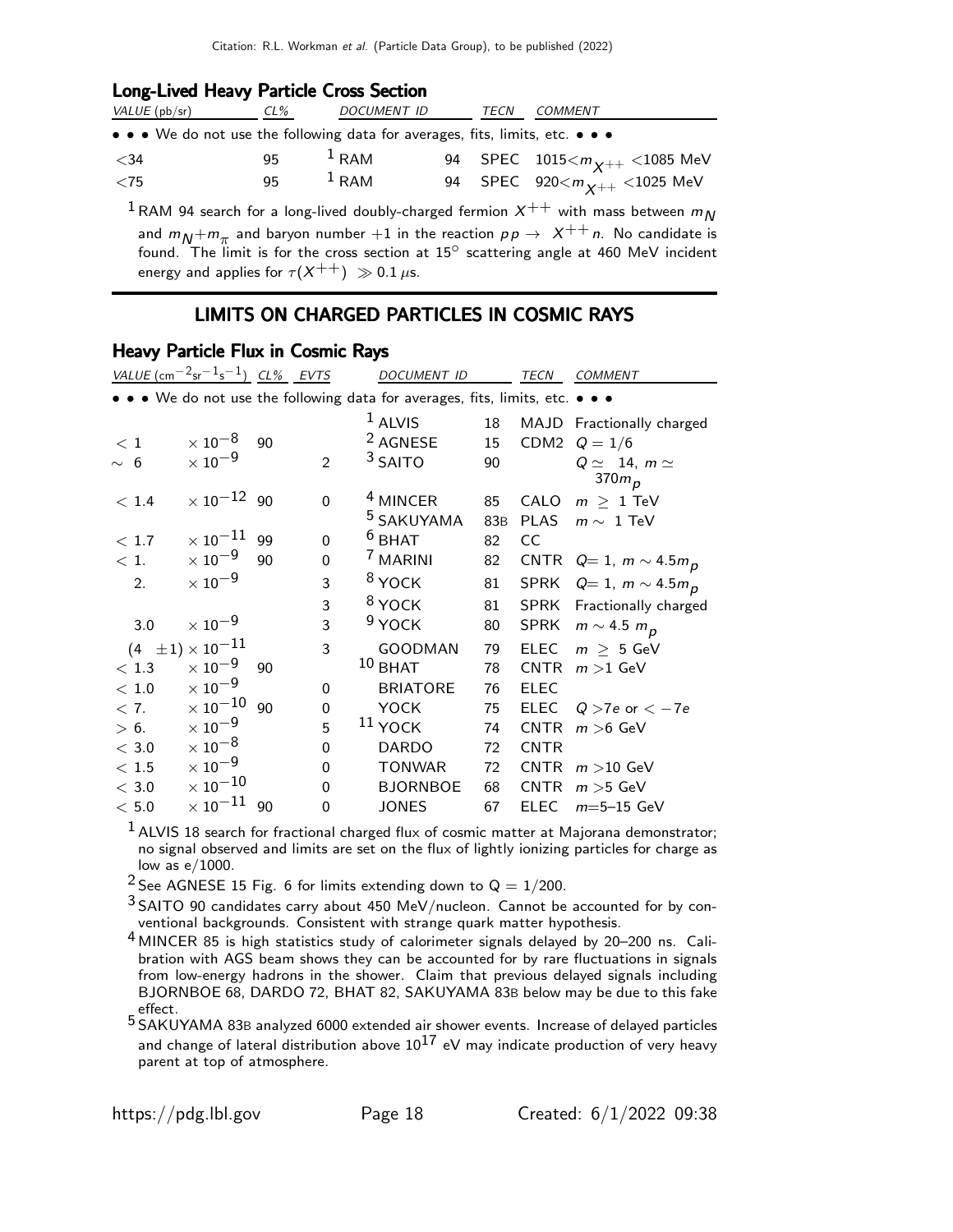- $^6$  BHAT 82 observed 12 events with delay  $> 2. \times 10^{-8}$  s and with more than 40 particles. 1 eV has good hadron shower. However all events are delayed in only one of two detectors in cloud chamber, and could not be due to strongly interacting massive particle.
- <sup>7</sup> MARINI 82 applied PEP-counter for TOF. Above limit is for velocity = 0.54 of light. Limit is inconsistent with YOCK 80 YOCK 81 events if isotropic dependence on zenith angle is assumed.
- $^8$ YOCK 81 saw another 3 events with  $Q=\pm 1$  and  $m$  about 4.5 $m_{\bm p}$  as well as 2 events with  $m >$ 5.3 $m_{\bm p},\; Q=\pm$  0.75  $\pm$  0.05 and  $m >$ 2.8 $m_{\bm p},\; Q=\pm$  0.70  $\pm$  0.05 and 1 event with  $m=(9.3\pm3.)m_{\bm p},\ Q=\pm0.89\pm0.06$  as possible heavy candidates.

 $9$  YOCK 80 events are with charge exactly or approximately equal to unity.

 $^{10}$  BHAT 78 is at Kolar gold fields. Limit is for  $\tau$   $>$   $10^{-6}$  s.

 $11$  YOCK 74 events could be tritons.

VALUE

# Superheavy Particle (Quark Matter) Flux in Cosmic Rays

| V/LU<br>$\frac{-2}{5}$ sr <sup>-1</sup> s <sup>-1</sup> ) | $CL\%$ | <b>DOCUMENT ID</b>    |    | TECN<br><i>COMMENT</i>                                                        |
|-----------------------------------------------------------|--------|-----------------------|----|-------------------------------------------------------------------------------|
|                                                           |        |                       |    | • • • We do not use the following data for averages, fits, limits, etc. • • • |
|                                                           |        | <sup>1</sup> ADRIANI  |    | 15 PMLA $4 < m < 1.2 \times 10^5$ m <sub>p</sub>                              |
| ${<}5 \times 10^{-16}$                                    | 90     | <sup>2</sup> AMBROSIO |    | 00B MCRO $m > 5 \times 10^{14}$ GeV                                           |
| ${<}1.8\times10^{-12}$                                    | 90     | <sup>3</sup> ASTONE   | 93 | CNTR $m > 1.5 \times 10^{-13}$ gram                                           |
| ${<}1.1\times10^{-14}$                                    | 90     | <sup>4</sup> AHLEN    | 92 | MCRO $10^{-10}$ $\lt m \lt 0.1$ gram                                          |
| $<$ 2.2 $\times$ 10 $^{-14}$                              | 90     | <sup>5</sup> NAKAMURA | 91 | PLAS $m > 10^{11}$ GeV                                                        |
| ${<}6.4\times10^{-16}$                                    | 90     | $6$ ORITO             | 91 | PLAS $m > 10^{12}$ GeV                                                        |
| ${<}2.0\times10^{-11}$                                    | 90     | 7111                  | 88 | BOLO $m > 1.5 \times 10^{-13}$ gram                                           |
| $<$ 4.7 $\times$ 10 $^{-12}$                              | 90     | $8$ BARISH            | 87 | CNTR $1.4 \times 10^8$ $\lt m \lt 10^{12}$ GeV                                |
| ${<}3.2\times10^{-11}$                                    | 90     | <sup>9</sup> NAKAMURA | 85 | CNTR $m > 1.5 \times 10^{-13}$ gram                                           |
| $<$ 3.5 $\times$ 10 $^{-11}$                              | 90     | 10 ULLMAN             |    | 81 CNTR Planck-mass 10 <sup>19</sup> GeV                                      |
| $\langle 7. \ \times 10^{-11} \rangle$                    | 90     | 10 ULLMAN             |    | 81 CNTR $m < 10^{16}$ GeV                                                     |

<sup>1</sup> ADRIANI 15 search for relatively light quark matter with charge  $Z = 1-8$ . See their Figs. 2 and 3 for flux upper limits.

- 2 AMBROSIO 00<sup>B</sup> searched for quark matter ("nuclearites") in the velocity range  $(10^{-5}-1)$  c. The listed limit is for  $2 \times 10^{-3}$  c.
- $^3$  ASTONE 93 searched for quark matter ("nuclearites") in the velocity range  $(10^{-3}\text{--}1)$   $c$ . Their Table 1 gives a compilation of searches for nuclearites.
- $4$  AHLEN 92 searched for quark matter ("nuclearites"). The bound applies to velocity  $<$  2.5  $\times$  10 $^{-3}$  c. See their Fig. 3 for other velocity/c and heavier mass range.

5 NAKAMURA 91 searched for quark matter in the velocity range  $(4 \times 10^{-\overline{5}}-1)$  c.

- $^6$  ORITO 91 searched for quark matter. The limit is for the velocity range (10<sup>-4</sup>–10<sup>-3</sup>) c.
- $^7$ LIU 88 searched for quark matter ("nuclearites") in the velocity range  $(2.5\times 10^{-3}$ –1) $c$ . A less stringent limit of 5.8  $\times\,10^{-11}$  applies for  $(1\text{--}2.5)\times10^{-3}\,c.$
- $8$  BARISH 87 searched for quark matter ("nuclearites") in the velocity range (2.7  $\times$  $10^{-4}$ –5 ×  $10^{-3}$ )c.
- $9$  NAKAMURA 85 at KEK searched for quark-matter. These might be lumps of strange quark matter with roughly equal numbers of  $u$ ,  $d$ ,  $s$  quarks. These lumps or nuclearites were assumed to have velocity of  $(10^{-4}-10^{-3})$  c.
- $10$  ULLMAN 81 is sensitive for heavy slow singly charge particle reaching earth with vertical velocity 100–350 km/s.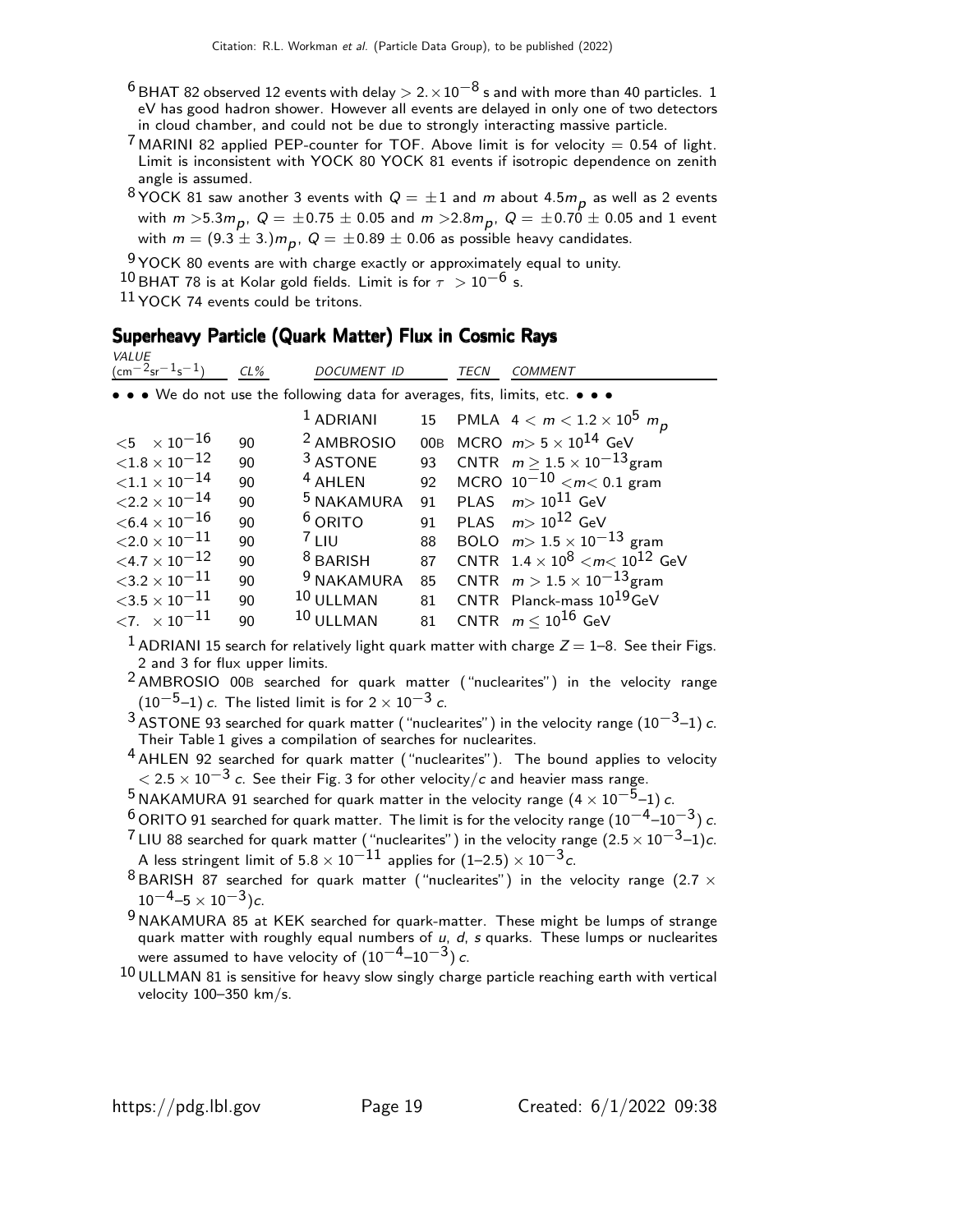| <b>Highly lonizing Particle Flux</b>                                                                                  |          |          |                                     |  |      |                |  |  |  |  |
|-----------------------------------------------------------------------------------------------------------------------|----------|----------|-------------------------------------|--|------|----------------|--|--|--|--|
| $\frac{VALUE}{(m^{-2}yr^{-1})}$                                                                                       | CL% EVTS |          | <i>DOCUMENT ID</i>                  |  | TECN | <i>COMMENT</i> |  |  |  |  |
| $\bullet \bullet \bullet$ We do not use the following data for averages, fits, limits, etc. $\bullet \bullet \bullet$ |          |          |                                     |  |      |                |  |  |  |  |
| < 0.4                                                                                                                 | 95       | $\Omega$ | KINOSHITA 81B PLAS $Z/\beta$ 30-100 |  |      |                |  |  |  |  |

## SEARCHES FOR BLACK HOLE PRODUCTION

| VALUE                                                                         | <b>DOCUMENT ID</b>                                                                                                                                   | <b>TECN</b>           | <b>COMMENT</b>                                                                                                                                                                                                                                                                                                                                                                                                                                                                                                 |
|-------------------------------------------------------------------------------|------------------------------------------------------------------------------------------------------------------------------------------------------|-----------------------|----------------------------------------------------------------------------------------------------------------------------------------------------------------------------------------------------------------------------------------------------------------------------------------------------------------------------------------------------------------------------------------------------------------------------------------------------------------------------------------------------------------|
| • • • We do not use the following data for averages, fits, limits, etc. • • • |                                                                                                                                                      |                       |                                                                                                                                                                                                                                                                                                                                                                                                                                                                                                                |
| not seen                                                                      | $1$ AABOUD<br>$2$ AAD<br>$3$ AAD<br>$4$ AAD<br>$5$ AAD<br>$6$ AAD<br><sup>8</sup> CHATRCHYAN 13AD CMS<br>$9$ AAD<br><sup>10</sup> CHATRCHYAN 12W CMS | 14C ATLS<br>12AK ATLS | 16P ATLS 13 TeV $pp \rightarrow e\mu$ , $e\tau$ , $\mu\tau$<br>15AN ATLS 8 TeV $pp \rightarrow$ multijets<br>14A ATLS 8 TeV $pp \rightarrow \gamma + jet$<br>14AL ATLS 8 TeV $pp \rightarrow \ell + jet$<br>8 TeV $pp \rightarrow \ell + (\ell \text{ or jets})$<br>13D ATLS 7 TeV $pp \rightarrow 2$ jets<br><sup>7</sup> CHATRCHYAN 13A CMS 7 TeV $pp \rightarrow 2$ jets<br>8 TeV $p p \rightarrow$ multijets<br>7 TeV $p p \rightarrow \ell + (\ell \text{ or jets})$<br>7 TeV $p p \rightarrow$ multijets |
|                                                                               | $11$ AAD                                                                                                                                             | 11AG ATLS             | 7 TeV $pp \rightarrow 2$ jets                                                                                                                                                                                                                                                                                                                                                                                                                                                                                  |

<sup>1</sup> AABOUD 16P set limits on quantum BH production in  $n = 6$  ADD or  $n = 1$  RS models.

- $2$  AAD 15AN search for black hole or string ball formation followed by its decay to multijet final states, in pp collisions at  $E_{cm} = 8$  TeV with  $L = 20.3$  fb<sup>-1</sup>. See their Figs. 6–8 for limits.
- 3 AAD 14A search for quantum black hole formation followed by its decay to a  $\gamma$  and a jet, in pp collisions at  $E_{cm} = 8$  TeV with  $L = 20$  fb<sup>-1</sup>. See their Fig. 3 for limits.

<sup>4</sup> AAD 14AL search for quantum black hole formation followed by its decay to a lepton and a jet, in pp collisions at  $E_{cm} = 8$  TeV with  $L = 20.3$  fb<sup>-1</sup>. See their Fig. 2 for limits.

 $^{\text{5}}$  AAD 14C search for microscopic (semiclassical) black hole formation followed by its decay to final states with a lepton and  $\geq 2$  (leptons or jets), in  $\rho \rho$  collisions at  $E^{}_{\mathsf{cm}}=8$  TeV with  $L = 20.3$  fb<sup>-1</sup>. See their Figures 8–11, Tables 7, 8 for limits.

7 CHATRCHYAN 13<sup>A</sup> search for quantum black hole formation followed by its decay to two jets, in  $pp$  collisions at  $E_{cm} = 7$  TeV with  $L = 5$  fb $^{-1}$ . See their Figs. 5 and 6 for limits.

8 CHATRCHYAN 13AD search for microscopic (semiclassical) black hole formation followed by its evapolation to multiparticle final states, in multijet (including  $\gamma$ ,  $\ell$ ) events in pp collisions at  $E_{cm} = 8$  TeV with  $L = 12$  fb<sup>-1</sup>. See their Figs. 5-7 for limits.

- $9$  AAD 12AK search for microscopic (semiclassical) black hole formation followed by its decay to final states with a lepton and  $\geq 2$  (leptons or jets), in  $pp$  collisions at  $E_{\mathsf{cm}}$  $=$  7 TeV with  $L = 1.04$  fb $^{-1}$ . See their Fig. 4 and 5 for limits.
- 10 CHATRCHYAN 12<sup>W</sup> search for microscopic (semiclassical) black hole formation followed by its evapolation to multiparticle final states, in multijet (including  $\gamma$ ,  $\ell$ ) events in pp collisions at  $E_{cm} = 7$  TeV with  $L = 4.7$  fb<sup>-1</sup>. See their Figs. 5-8 for limits.
- $11$  AAD 11AG search for quantum black hole formation followed by its decay to two jets, in  $p\,p$  collisions at  $E_{\mathsf{cm}}=7$  TeV with L  $=36\,\mathsf{pb}^{-1}$ . See their Fig. 11 and Table 4 for limits.

 $6$  AAD 13D search for quantum black hole formation followed by its decay to two jets, in pp collisions at  $E_{cm} = 7$  TeV with  $L = 4.8$  fb $^{-1}$ . See their Fig. 8 and Table 3 for limits.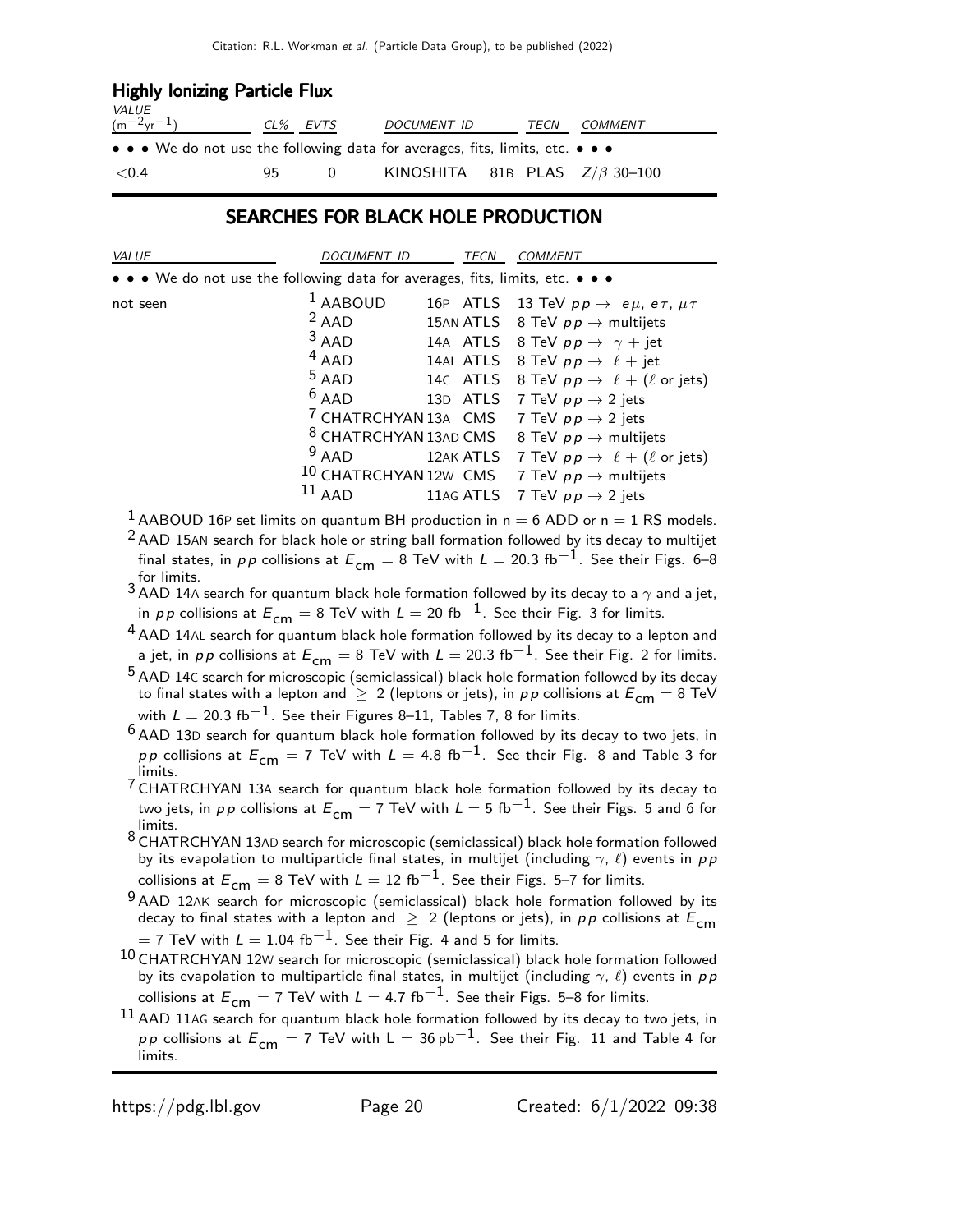# REFERENCES FOR Other Particle Searches

| AAD              |                 | 21AL PRL 127 051802                 | G. Aad <i>et al.</i>                         | (ATLAS Collab.)                      |
|------------------|-----------------|-------------------------------------|----------------------------------------------|--------------------------------------|
| AAD              |                 | 21BA JHEP 2111 229                  | G. Aad et al.                                | (ATLAS Collab.)                      |
| AAD              | 21F             | PR D103 112006                      | G. Aad et al.                                | (ATLAS Collab.)                      |
| AAD              | 21X             | JHEP 2107 173                       | G. Aad et al.                                | (ATLAS Collab.)                      |
| AAIJ             | 21V             | EPJ C81 261                         | R. Aaij et al.                               | (LHCb Collab.)                       |
| ACHARYA          | 21              | PRL 126 071801                      | B. Acharya et al.                            | (MoEDAL Collab.)                     |
| AFEK             | 21              | PR D104 012004                      | G. Afek <i>et al.</i>                        | (YALE)                               |
| ALKHATIB         | 21A             | PRL 127 081802                      | I. Alkhatib et al.                           | (SuperCDMS Collab.)                  |
| ANDREEV          | 21              | PRL 126 211802                      | Yu.M. Andreev et al.                         | (NA64 Collab.)                       |
| SIRUNYAN         |                 | 21AF PR D104 052011                 | A.M. Sirunyan et al.                         | (CMS Collab.)                        |
| SIRUNYAN         | 21 T            | EPJ C81 629                         | A.M. Sirunyan et al.                         | (CMS Collab.)                        |
| SIRUNYAN         | 21U             | PR D104 012015                      | A.M. Sirunyan et al.                         | (CMS Collab.)                        |
| TUMASYAN         | 21              | PRL 127 261804                      | A. Tumasyan et al.                           | (CMS Collab.)                        |
| AAD              |                 | 20AD PRL 125 131801                 | G. Aad et al.                                | (ATLAS Collab.)                      |
| AAD              | 20 <sub>D</sub> | PL B801 135114                      | G. Aad et al.                                | (ATLAS Collab.)                      |
| AAD              | 20J             | PR D101 052013                      | G. Aad et al.                                | (ATLAS Collab.)                      |
| AAD              | 20M             | PR D102 032006                      | G. Aad et al.                                | (ATLAS Collab.)                      |
| AAD              | 20P             | EPJ C80 450                         | G. Aad et al.                                | (ATLAS Collab.)                      |
| AAD              | 20T             | JHEP 2003 145                       | G. Aad et al.                                | (ATLAS Collab.)                      |
| AAD              | 20W             | JHEP 2006 151                       | G. Aad et al.                                | (ATLAS Collab.)                      |
| AAIJ             | 20AL            | JHEP 2010 156                       | R. Aaij <i>et al.</i>                        | (LHCb Collab.)                       |
| AGUILAR-AR 20B   |                 | JHEP 2004 054                       | A. Aguilar-Arevalo et al.                    | (CONNIE Collab.)                     |
| BALL             | 20              | PR D102 032002                      | A.H. Ball et al.                             | (milliQan)                           |
| <b>FEDDERKE</b>  | 20              | PR D101 115021                      | M.A. Fedderke, P.W. Graham, S. Rajendran     | $(STAN+)$                            |
| SIRUNYAN         | 20A             | EPJ C80 3                           | A.M. Sirunyan et al.                         | (CMS Collab.)                        |
| SIRUNYAN         | 20AI            | JHEP 2005 033                       | A.M. Sirunyan et al.                         | (CMS Collab.)                        |
| SIRUNYAN         |                 | 20AY PL B808 135578                 | A.M. Sirunyan et al.                         | (CMS Collab.)                        |
| SIRUNYAN         | 20C             | EPJ C80 75                          | A.M. Sirunyan et al.                         | (CMS Collab.)                        |
| SIRUNYAN         | 20N             | PL B806 135502                      | A.M. Sirunyan et al.                         | (CMS Collab.)                        |
| SIRUNYAN         | 20Z             | JHEP 2003 051                       | A.M. Sirunyan et al.                         | (CMS Collab.)                        |
| AABOUD<br>AABOUD |                 | 19AA EPJ C79 120                    | M. Aaboud et al.<br>M. Aaboud et al.         | (ATLAS Collab.)<br>(ATLAS Collab.)   |
| AABOUD           |                 | 19AE EPJ C79 481<br>19AJ PL B795 56 | M. Aaboud et al.                             | (ATLAS Collab.)                      |
| AABOUD           |                 | 19AK PRL 122 151801                 | M. Aaboud et al.                             | (ATLAS Collab.)                      |
| AABOUD           |                 | 19AM PR D99 052003                  | M. Aaboud et al.                             | (ATLAS Collab.)                      |
| AABOUD           |                 | 19AO PR D99 052005                  | M. Aaboud et al.                             | (ATLAS Collab.)                      |
| AABOUD           |                 | 19AT PR D99 092007                  | M. Aaboud et al.                             | (ATLAS Collab.)                      |
| AABOUD           | 19G             | PR D99 012001                       | M. Aaboud et al.                             | (ATLAS Collab.)                      |
| AABOUD           | 19H             | PR D99 012008                       | M. Aaboud et al.                             | (ATLAS Collab.)                      |
| AABOUD           | 19Q             | JHEP 1905 041                       | M. Aaboud et al.                             | (ATLAS Collab.)                      |
| AABOUD           | 19 <sub>V</sub> | JHEP 1905 142                       | M. Aaboud et al.                             | (ATLAS Collab.)                      |
| ALCANTARA        | 19              | PR D99 103016                       | E. Alcantara, L.A. Anchordoqui, J.F. Soriano |                                      |
| SIRUNYAN         | 19B             | PR D99 012005                       | A.M. Sirunyan et al.                         | (CMS Collab.)                        |
| SIRUNYAN         |                 | 19BH PR D99 032011                  | A.M. Sirunyan et al.                         | (CMS Collab.)                        |
| SIRUNYAN         |                 | 19BT PL B797 134876                 | A.M. Sirunyan et al.                         | (CMS Collab.)                        |
| SIRUNYAN         |                 | 19CA PR D100 112003                 | A.M. Sirunyan et al.                         | (CMS Collab.)                        |
| SIRUNYAN         |                 | 19CD PRL 123 231803                 | A.M. Sirunyan et al.                         | (CMS Collab.)                        |
| SIRUNYAN         | 190             | JHEP 1902 074                       | A.M. Sirunyan et al.                         | (CMS Collab.)                        |
| SIRUNYAN         | 19Q             | JHEP 1902 179                       | A.M. Sirunyan et al.                         | (CMS Collab.)                        |
| AABOUD           |                 | 18AD PL B779 24                     | M. Aaboud et al.                             | (ATLAS Collab.)                      |
| <b>AABOUD</b>    |                 | 18CJ PR D98 052008                  | M. Aaboud et al.                             | (ATLAS Collab.)                      |
| AABOUD           |                 | 18CK PR D98 092002                  | M. Aaboud <i>et al.</i>                      | (ATLAS Collab.)                      |
| AABOUD           |                 | 18CL PR D98 092005                  | M. Aaboud et al.                             | (ATLAS Collab.)                      |
| AABOUD           |                 | 18CM PR D98 092008                  | M. Aaboud <i>et al.</i>                      | (ATLAS Collab.)                      |
| AABOUD           | 18N             | PRL 121 081801                      | M. Aaboud et al.                             | (ATLAS Collab.)                      |
| AAIJ             | 18AJ            | PRL 120 061801                      | R. Aaij <i>et al.</i>                        | (LHCb Collab.)                       |
| ALBERT<br>ALVIS  | 18C             | PR D98 123012                       | A. Albert <i>et al.</i><br>S.I. Alvis et al. | (HAWC Collab.)<br>(MAJORANA Collab.) |
| BANERJEE         | 18<br>18        | PRL 120 211804<br>PRL 120 231802    | D. Banerjee et al.                           | (NA64 Collab.)                       |
| <b>BANERJEE</b>  | 18A             | PR D97 072002                       | D. Banerjee et al.                           | (NA64 Collab.)                       |
| KILE             | 18              | JHEP 1810 116                       | J. Kile, J. von Wimmersperg-Toeller          | (LISBT)                              |
| MARSICANO        | 18              | PR D98 015031                       | L. Marsicano et al.                          |                                      |
| PORAYKO          | 18              | PR D98 102002                       | N.K. Porayako et al.                         | (PPTA Collab.)                       |
| SIRUNYAN         |                 | 18AW JHEP 1805 127                  | A.M. Sirunyan et al.                         | (CMS Collab.)                        |
| SIRUNYAN         |                 | 18BB JHEP 1806 120                  | A.M. Sirunyan et al.                         | (CMS Collab.)                        |
| SIRUNYAN         |                 | 18DA JHEP 1811 042                  | A.M. Sirunyan et al.                         | (CMS Collab.)                        |
| SIRUNYAN         |                 | 18DD EPJ C78 789                    | A.M. Sirunyan et al.                         | (CMS Collab.)                        |
| SIRUNYAN         |                 | 18DJ JHEP 1809 101                  | A.M. Sirunyan et al.                         | (CMS Collab.)                        |
| SIRUNYAN         |                 | 18DR JHEP 1811 161                  | A.M. Sirunyan et al.                         | (CMS Collab.)                        |

https://pdg.lbl.gov Page 21 Created: 6/1/2022 09:38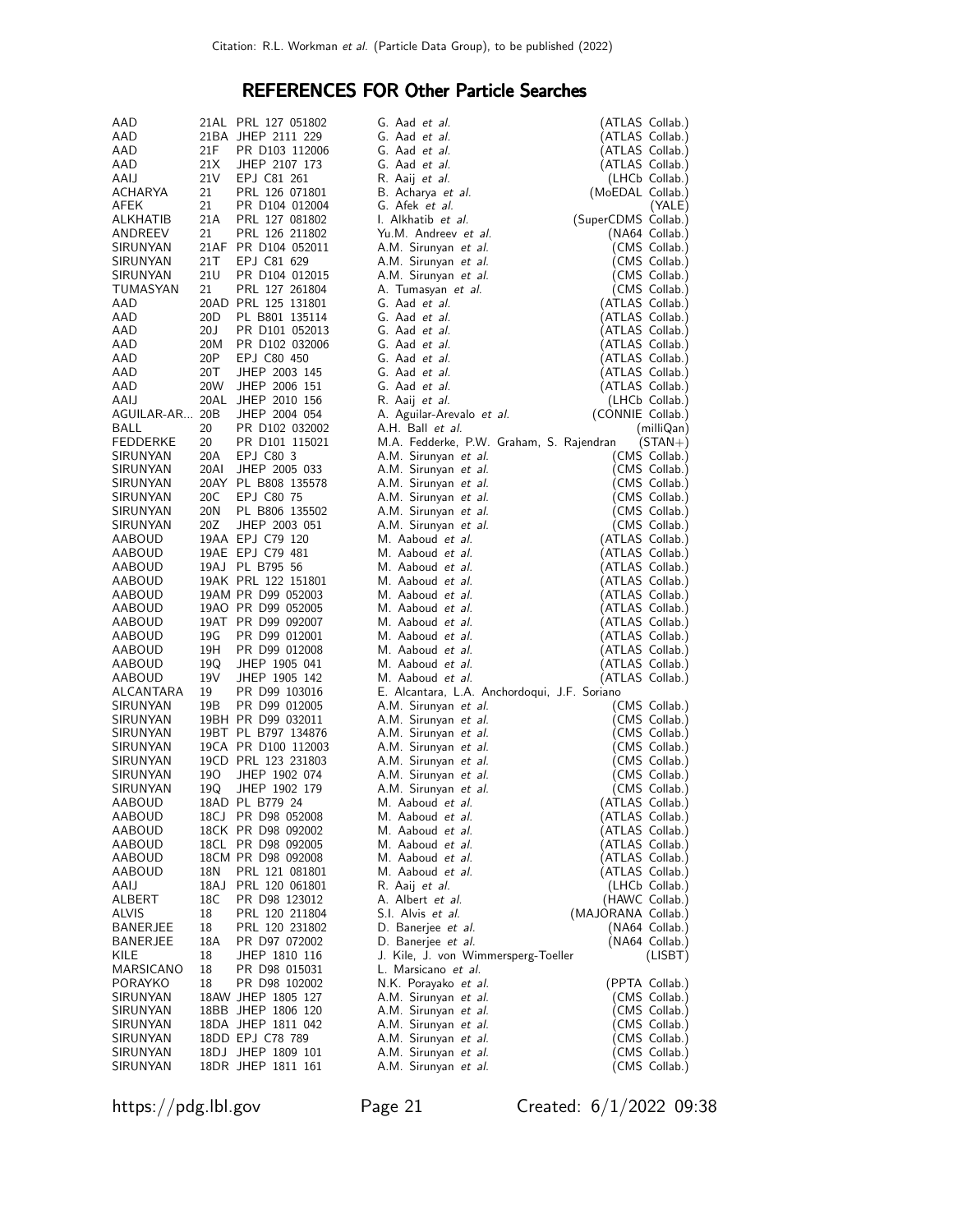| SIRUNYAN                        |             | 18DU PR D98 092001                                             | A.M. Sirunyan et al.                               | (CMS Collab.)                      |
|---------------------------------|-------------|----------------------------------------------------------------|----------------------------------------------------|------------------------------------|
| SIRUNYAN<br>SIRUNYAN            |             | 18DY PR D98 112014<br>18ED JHEP 1811 172                       | A.M. Sirunyan et al.<br>A.M. Sirunyan et al.       | (CMS Collab.)                      |
| AABOUD                          | 17B         | PL B765 32                                                     | M. Aaboud et al.                                   | (CMS Collab.)<br>(ATLAS Collab.)   |
| AABOUD                          | 17D         | PR D95 032001                                                  | M. Aaboud et al.                                   | (ATLAS Collab.)                    |
| AABOUD                          | 17L         | JHEP 1708 052                                                  | M. Aaboud et al.                                   | (ATLAS Collab.)                    |
| AAIJ<br>ABLIKIM                 |             | 17BR EPJ C77 812<br>17AA PL B774 252                           | R. Aaij et al.<br>M. Ablikim et al.                | (LHCb Collab.)<br>(BESIII Collab.) |
| KHACHATRY 17D                   |             | JHEP 1701 076                                                  | V. Khachatryan et al.                              | (CMS Collab.)                      |
| KHACHATRY 17W PL B769 520       |             |                                                                | V. Khachatryan et al.                              | (CMS Collab.)                      |
| KHACHATRY 17Y<br>SIRUNYAN       | 17B         | PL B770 257<br>JHEP 1704 136                                   | V. Khachatryan et al.<br>A.M. Sirunyan et al.      | (CMS Collab.)<br>(CMS Collab.)     |
| SIRUNYAN                        | 17C         | JHEP 1705 029                                                  | A.M. Sirunyan et al.                               | (CMS Collab.)                      |
| SIRUNYAN<br>SIRUNYAN            | 17F         | JHEP 1707 013                                                  | A.M. Sirunyan et al.                               | (CMS Collab.)                      |
| ZANG                            | 17 J<br>17  | JHEP 1708 073<br>PL B773 159                                   | A.M. Sirunyan et al.<br>X. Zang, G.A. Miller       | (CMS Collab.)<br>(WASH)            |
| AABOUD                          | 16          | PL B759 229                                                    | M. Aaboud et al.                                   | (ATLAS Collab.)                    |
| AABOUD                          | 16P         | EPJ C76 541                                                    | M. Aaboud et al.                                   | (ATLAS Collab.)                    |
| AAD<br>AAD                      | 16AI<br>16N | JHEP 1603 041<br>JHEP 1603 026                                 | G. Aad et al.<br>G. Aad et al.                     | (ATLAS Collab.)<br>(ATLAS Collab.) |
| AAD                             | 160         | PL B760 520                                                    | G. Aad et al.                                      | (ATLAS Collab.)                    |
| AAD                             | 16R         | PL B755 285                                                    | G. Aad et al.                                      | (ATLAS Collab.)                    |
| AAD                             | 16S         | PL B754 302                                                    | G. Aad et al.                                      | (ATLAS Collab.)                    |
| AAIJ                            |             | 16AR EPJ C76 664<br>KHACHATRY 16BW PR D94 112004               | R. Aaij et al.<br>V. Khachatryan et al.            | (LHCb Collab.)<br>(CMS Collab.)    |
|                                 |             | KHACHATRY 16K PRL 116 071801                                   | V. Khachatryan et al.                              | (CMS Collab.)                      |
| KHACHATRY 16L                   |             | PRL 117 031802                                                 | V. Khachatryan et al.                              | (CMS Collab.)                      |
| KRASZNAHO 16                    |             | KHACHATRY 16M PRL 117 051802<br>PRL 116 042501                 | V. Khachatryan et al.<br>A.J. Krasznahorkay et al. | (CMS Collab.)<br>$(HINR, ANIK+)$   |
| AAD                             |             | 15AN JHEP 1507 032                                             | G. Aad et al.                                      | (ATLAS Collab.)                    |
| AAD                             |             | 15AT EPJ C75 79                                                | G. Aad et al.                                      | (ATLAS Collab.)                    |
| AAD<br>AAIJ                     |             | 15BJ EPJ C75 362<br>15BD EPJ C75 595                           | G. Aad et al.<br>R. Aaij et al.                    | (ATLAS Collab.)<br>(LHCb Collab.)  |
| ADRIANI                         | 15          | PRL 115 111101                                                 | O. Adriani et al.                                  | (PAMELA Collab.)                   |
| AGNESE                          | 15          | PRL 114 111302                                                 | R. Agnese <i>et al.</i>                            | (CDMS Collab.)                     |
| KHACHATRY 15F<br>LEES           | 15E         | PRL 114 101801<br>PRL 114 171801                               | V. Khachatryan et al.<br>J.P. Lees et al.          | (CMS Collab.)<br>(BABAR Collab.)   |
| AAD                             | 14A         | PL B728 562                                                    | G. Aad et al.                                      | (ATLAS Collab.)                    |
| AAD                             |             | 14AL PRL 112 091804                                            | G. Aad et al.                                      | (ATLAS Collab.)                    |
| AAD<br>AALTONEN                 | 14C<br>14 J | JHEP 1408 103<br>PR D89 092001                                 | G. Aad et al.<br>T. Aaltonen et al.                | (ATLAS Collab.)<br>(CDF Collab.)   |
| AAD                             | 13A         | PL B718 860                                                    | G. Aad et al.                                      | (ATLAS Collab.)                    |
| AAD                             |             | 13AH PL B722 305                                               | G. Aad et al.                                      | (ATLAS Collab.)                    |
| AAD<br>AAD                      | 13C<br>13D  | PRL 110 011802<br>JHEP 1301 029                                | G. Aad et al.<br>G. Aad et al.                     | (ATLAS Collab.)<br>(ATLAS Collab.) |
| AALTONEN                        | 13I         | PR D88 031103                                                  | T. Aaltonen et al.                                 | (CDF Collab.)                      |
| AALTONEN                        | 13R         | PRL 111 031802                                                 | T. Aaltonen et al.                                 | (CDF Collab.)                      |
| CHATRCHYAN 13<br>CHATRCHYAN 13A |             | PL B718 815<br>JHEP 1301 013                                   | S. Chatrchyan et al.                               | (CMS Collab.)<br>(CMS Collab.)     |
|                                 |             | CHATRCHYAN 13AB JHEP 1307 122                                  | S. Chatrchyan et al.<br>S. Chatrchyan et al.       | (CMS Collab.)                      |
|                                 |             | CHATRCHYAN 13AD JHEP 1307 178                                  | S. Chatrchyan et al.                               | (CMS Collab.)                      |
|                                 |             | CHATRCHYAN 13AR PR D87 092008<br>12AK PL B716 122              | S. Chatrchyan et al.<br>G. Aad et al.              | (CMS Collab.)<br>(ATLAS Collab.)   |
| AAD<br>AAD                      | 12C         | PRL 108 041805                                                 | G. Aad et al.                                      | (ATLAS Collab.)                    |
| AAD                             | 12S         | PL B708 37                                                     | G. Aad et al.                                      | (ATLAS Collab.)                    |
| AALTONEN                        | 12M         | PRL 108 211804                                                 | T. Aaltonen et al.                                 | (CDF Collab.)                      |
|                                 |             | CHATRCHYAN 12AP JHEP 1209 094<br>CHATRCHYAN 12BL JHEP 1212 015 | S. Chatrchyan et al.<br>S. Chatrchyan et al.       | (CMS Collab.)<br>(CMS Collab.)     |
| CHATRCHYAN 12Q                  |             | PL B716 260                                                    | S. Chatrchyan et al.                               | (CMS Collab.)                      |
| CHATRCHYAN 12T                  |             | PRL 108 261803                                                 | S. Chatrchyan et al.                               | (CMS Collab.)                      |
| CHATRCHYAN 12W<br>AAD           |             | JHEP 1204 061<br>11AG NJP 13 053044                            | S. Chatrchyan et al.<br>G. Aad et al.              | (CMS Collab.)<br>(ATLAS Collab.)   |
| AAD                             | 111         | PL B698 353                                                    | G. Aad et al.                                      | (ATLAS Collab.)                    |
| AAD                             | 11S         | PL B705 294                                                    | G. Aad et al.                                      | (ATLAS Collab.)                    |
| AALTONEN<br>AALTONEN            | 11M         | 11AF PRL 107 181801<br>PRL 106 171801                          | T. Aaltonen et al.<br>T. Aaltonen et al.           | (CDF Collab.)<br>(CDF Collab.)     |
| ABAZOV                          | 111         | PRL 107 011804                                                 | V.M. Abazov et al.                                 | (D0 Collab.)                       |
| CHATRCHYAN 11C                  |             | JHEP 1106 026                                                  | S. Chatychyan et al.                               | (CMS Collab.)                      |
| CHATRCHYAN 11U<br>AAD           | 10          | PRL 107 201804<br>PRL 105 161801                               | S. Chatychyan et al.<br>G. Aad et al.              | (CMS Collab.)<br>(ATLAS Collab.)   |
| AALTONEN                        |             | 10AF PR D82 052005                                             | T. Aaltonen et al.                                 | (CDF Collab.)                      |
|                                 |             |                                                                |                                                    |                                    |

https://pdg.lbl.gov Page 22 Created: 6/1/2022 09:38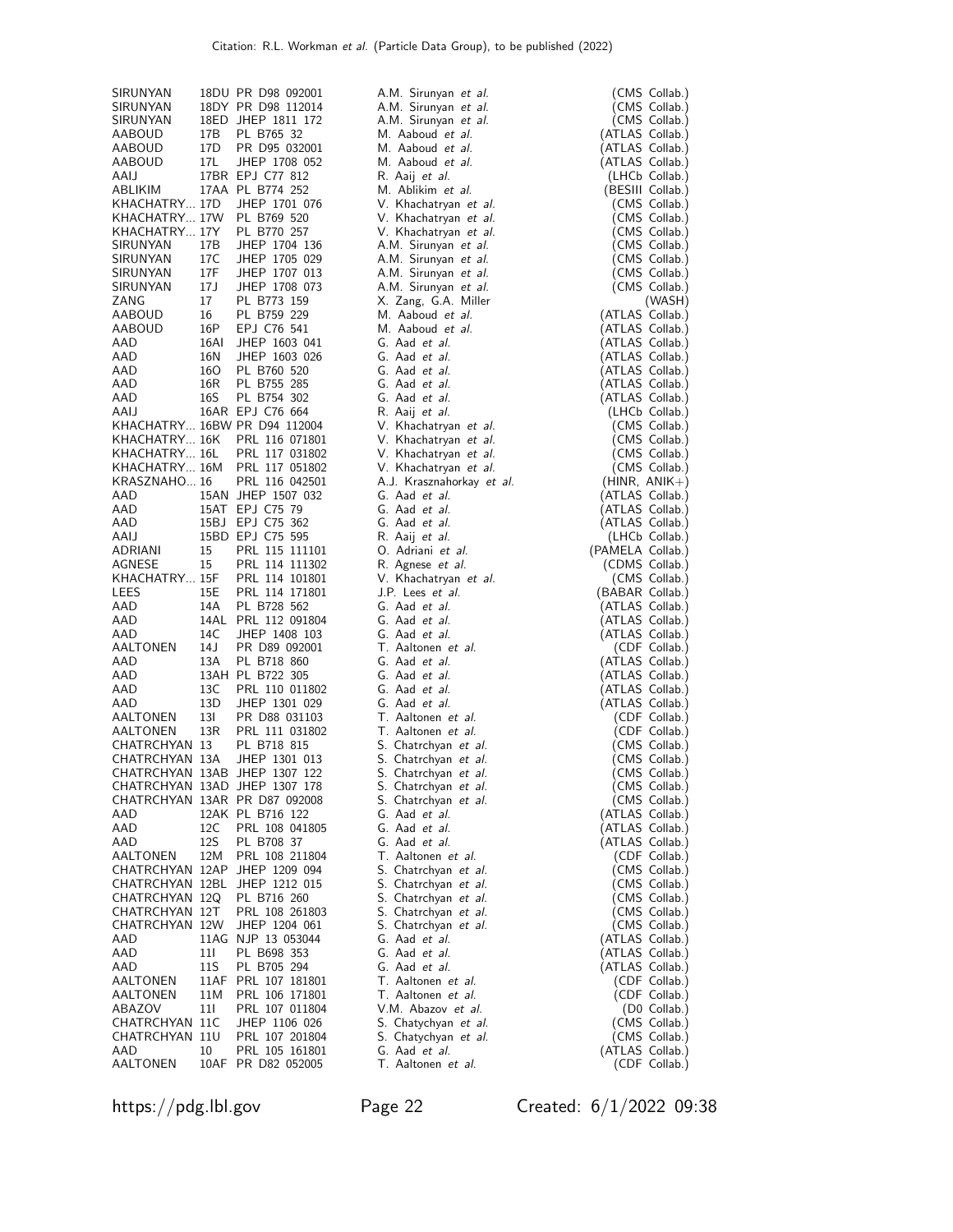| KHACHATRY 10     |      | PRL 105 211801     | V. Khachatryan et al.                           | (CMS Collab.)    |
|------------------|------|--------------------|-------------------------------------------------|------------------|
| Also             |      | PRL 106 029902     | V. Khachatryan et al.                           | (CMS Collab.)    |
| AALTONEN         |      | 09AF PR D80 011102 | T. Aaltonen et al.                              | (CDF Collab.)    |
| AALTONEN         | 09G  | PR D79 052004      | T. Aaltonen et al.                              | (CDF Collab.)    |
| AALTONEN         | 09Z  | PRL 103 021802     | T. Aaltonen et al.                              | (CDF Collab.)    |
| ABAZOV           | 09M  | PRL 102 161802     | V.M. Abazov et al.                              | (D0 Collab.)     |
| <b>AKTAS</b>     | 04C  | EPJ C36 413        | A. Atkas et al.                                 | (H1 Collab.)     |
| <b>JAVORSEK</b>  | 02   | PR D65 072003      | D. Javorsek II et al.                           |                  |
| JAVORSEK         | 01   | PR D64 012005      | D. Javorsek II et al.                           |                  |
|                  |      |                    |                                                 |                  |
| JAVORSEK         | 01B  | PRL 87 231804      | D. Javorsek II et al.                           |                  |
| ABBIENDI         | 00D  | EPJ C13 197        | G. Abbiendi et al.                              | (OPAL Collab.)   |
| AMBROSIO         | 00B  | EPJ C13 453        | M. Ambrosio et al.                              | (MACRO Collab.)  |
| ABE              | 99F  | PRL 82 2038        | F. Abe et al.                                   | (CDF Collab.)    |
| ACKERSTAFF       | 98P  | PL B433 195        | K. Ackerstaff et al.                            | (OPAL Collab.)   |
| ABE              | 97 G | PR D55 5263        | F. Abe et al.                                   | (CDF Collab.)    |
| ABREU            | 97D  | PL B396 315        | P. Abreu et al.                                 | (DELPHI Collab.) |
| ACKERSTAFF       | 97B  | PL B391 210        | K. Ackerstaff et al.                            | (OPAL Collab.)   |
| ADAMS            | 97B  | PRL 79 4083        | J. Adams et al.<br>(FNAL KTeV Collab.)          |                  |
| BARATE           | 97K  | PL B405 379        | R. Barate et al.                                | (ALEPH Collab.)  |
| AKERS            | 95R  | ZPHY C67 203       | R. Akers <i>et al.</i>                          | (OPAL Collab.)   |
| GALLAS           | 95   | PR D52 6           | E. Gallas et al.<br>(MSU, FNAL, MIT, FLOR)      |                  |
| RAM              | 94   | PR D49 3120        | S. Ram et al.                                   | (TELA, TRIU)     |
| ABE              | 93G  | PRL 71 2542        | F. Abe et al.                                   | (CDF Collab.)    |
|                  |      |                    |                                                 |                  |
| <b>ASTONE</b>    | 93   | PR D47 4770        | P. Astone et al.<br>(ROMA, ROMAI, CATA, FRAS)   |                  |
| <b>BUSKULIC</b>  | 93C  | PL B303 198        | D. Buskulic et al.                              | (ALEPH Collab.)  |
| YAMAGATA         | 93   | PR D47 1231        | T. Yamagata, Y. Takamori, H. Utsunomiya         | (KONAN)          |
| ABE              | 92 J | PR D46 1889        | F. Abe et al.                                   | (CDF Collab.)    |
| AHLEN            | 92   | PRL 69 1860        | S.P. Ahlen et al.                               | (MACRO Collab.)  |
| <b>VERKERK</b>   | 92   | PRL 68 1116        | P. Verkerk et al.<br>(ENSP, SACL, PAST)         |                  |
| AKESSON          | 91   | ZPHY C52 219       | T. Akesson et al.                               | (HELIOS Collab.) |
| NAKAMURA         | 91   | PL B263 529        | S. Nakamura et al.                              |                  |
| ORITO            | 91   | PRL 66 1951        | S. Orito et al.<br>(ICEPP, WASCR, NIHO, ICRR)   |                  |
| ADACHI           | 90C  | PL B244 352        | I. Adachi et al.                                | (TOPAZ Collab.)  |
| ADACHI           | 90E  | PL B249 336        | I. Adachi <i>et al.</i>                         | (TOPAZ Collab.)  |
| AKRAWY           | 90O  | PL B252 290        | M.Z. Akrawy et al.                              | (OPAL Collab.)   |
| <b>HEMMICK</b>   | 90   | PR D41 2074        | T.K. Hemmick et al.<br>$(ROCH, MICH, OHIO+)$    |                  |
|                  |      |                    | T. Saito et al.                                 |                  |
| <b>SAITO</b>     | 90   | PRL 65 2094        |                                                 | (ICRR, KOBE)     |
| NAKAMURA         | 89   | PR D39 1261        | T.T. Nakamura et al.                            | (KYOT, TMTC)     |
| <b>NORMAN</b>    | 89   | PR D39 2499        | E.B. Norman et al.                              | (LBL)            |
| <b>BERNSTEIN</b> | 88   | PR D37 3103        | R.M. Bernstein et al.                           | (STAN, WISC)     |
| LIU              | 88   | PRL 61 271         | G. Liu, B. Barish                               |                  |
| BARISH           | 87   | PR D36 2641        | B.C. Barish, G. Liu, C. Lane                    | (CIT)            |
| <b>NORMAN</b>    | 87   | PRL 58 1403        | E.B. Norman, S.B. Gazes, D.A. Bennett           | (LBL)            |
| <b>BADIER</b>    | 86   | ZPHY C31 21        | J. Badier <i>et al.</i>                         | (NA3 Collab.)    |
| MINCER           | 85   | PR D32 541         | A. Mincer et al.<br>(UMD, GMAS, NSF)            |                  |
| NAKAMURA         | 85   | PL 161B 417        | K. Nakamura et al.                              | (KEK, INUS)      |
| THRON            | 85   | PR D31 451         | J.L. Thron et al.<br>(YALE, FNAL, IOWA)         |                  |
| SAKUYAMA         | 83B  | LNC 37 17          | H. Sakuyama, N. Suzuki                          | (MEIS)           |
| Also             |      | LNC 36 389         | H. Sakuyama, K. Watanabe                        | (MEIS)           |
| Also             |      | NC 78A 147         | H. Sakuyama, K. Watanabe                        | (MEIS)           |
| Also             |      | NC 6C 371          | H. Sakuyama, K. Watanabe                        | (MEIS)           |
| BHAT             | 82   | PR D25 2820        | P.N. Bhat et al.                                | (TATA)           |
| <b>KINOSHITA</b> | 82   | PRL 48 77          | K. Kinoshita, P.B. Price, D. Fryberger          | (UCB+)           |
| MARINI           | 82   | PR D26 1777        | (FRAS, LBL, NWES, STAN+)<br>A. Marini et al.    |                  |
|                  | 82B  |                    | P.F. Smith et al.                               |                  |
| SMITH            |      | NP B206 333        |                                                 | (RAL)            |
| KINOSHITA        | 81B  | PR D24 1707        | K. Kinoshita, P.B. Price                        | (UCB)            |
| LOSECCO          | 81   | PL 102B 209        | (MICH, PENN, BNL)<br>J.M. LoSecco et al.        |                  |
| ULLMAN           | 81   | PRL 47 289         | J.D. Ullman                                     | (LEHM, BNL)      |
| YOCK             | 81   | PR D23 1207        | P.C.M. Yock                                     | (AUCK)           |
| BARTEL           | 80   | ZPHY C6 295        | W. Bartel <i>et al.</i>                         | (JADE Collab.)   |
| <b>BUSSIERE</b>  | 80   | NP B174 1          | (BGNA, SACL, LAPP)<br>A. Bussiere et al.        |                  |
| YOCK             | 80   | PR D22 61          | P.C.M. Yock                                     | (AUCK)           |
| ARMITAGE         | 79   | NP B150 87         | (CERN, DARE, $FOM+$ )<br>J.C.M. Armitage et al. |                  |
| <b>BOZZOLI</b>   | 79   | NP B159 363        | W. Bozzoli et al.<br>(BGNA, LAPP, SACL+)        |                  |
| GOODMAN          | 79   | PR D19 2572        | J.A. Goodman et al.                             | (UMD)            |
| <b>SMITH</b>     | 79   | NP B149 525        | P.F. Smith, J.R.J. Bennett                      | (RHEL)           |
| BHAT             | 78   | PRAM 10 115        | P.N. Bhat, P.V. Ramana Murthy                   | (TATA)           |
| CARROLL          | 78   | PRL 41 777         | A.S. Carroll et al.                             | (BNL, PRIN)      |
| <b>CUTTS</b>     | 78   | PRL 41 363         | (BROW, FNAL, ILL, BARI+)<br>D. Cutts et al.     |                  |
| <b>VIDAL</b>     | 78   | PL 77B 344         | $(COLU, FNAL, STON+)$<br>R.A. Vidal et al.      |                  |
|                  |      |                    |                                                 |                  |